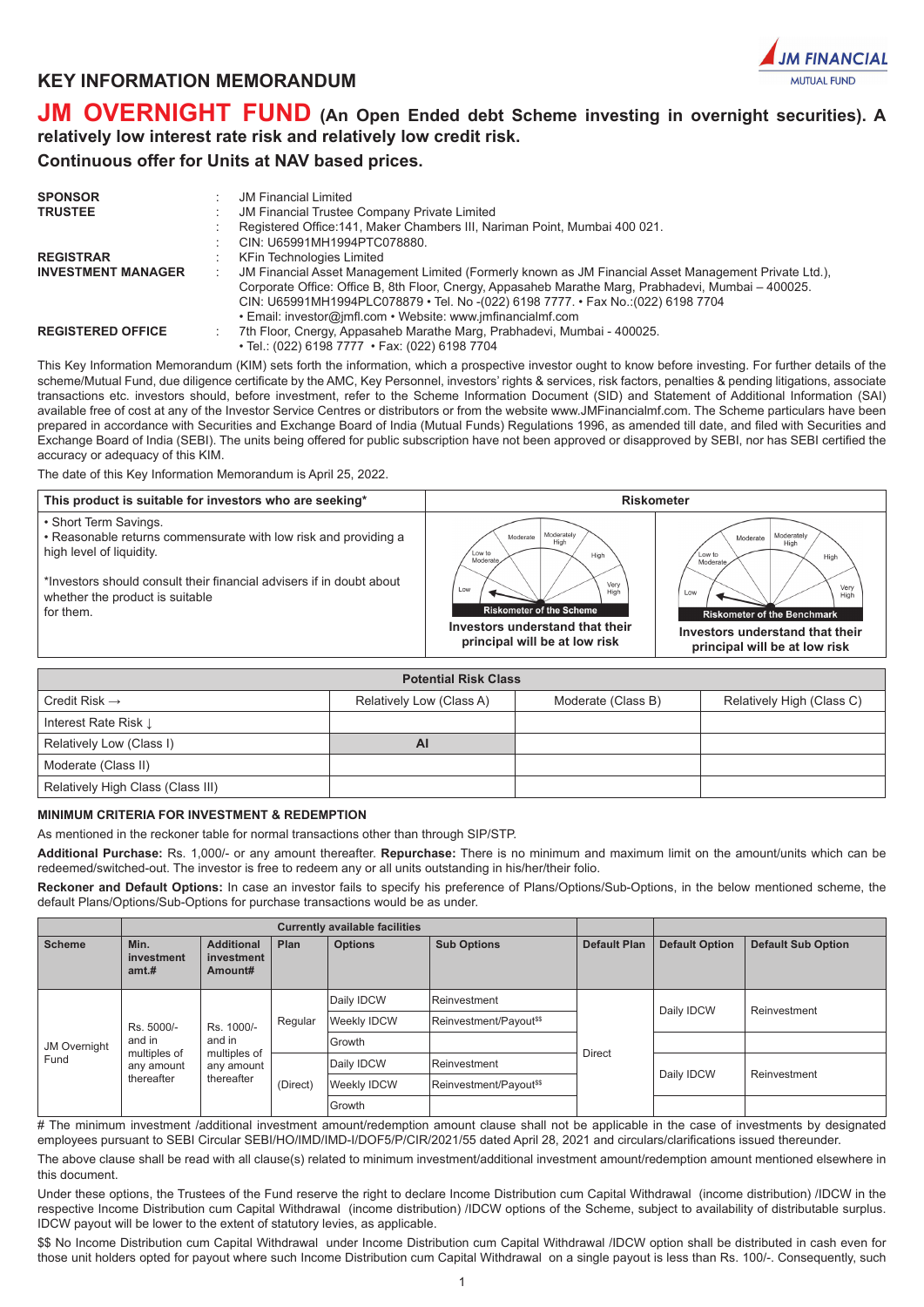Income Distribution cum Capital Withdrawal (less than Rs.100/-) shall be compulsorily re-invested.

The investment will be treated as if made under "Direct Plan" if an Investor fails to mention the word "Regular" in the full Scheme name on the Transaction Slip and also does not mention the ARN Code of the Distributor & Employee Unique Identification Number (EUIN) of the employee/ relationship manager/ sales person of the distributor interacting with the investor clearly thereon. Similarly, the investment will be treated to have been made under "Direct" Plan if the word "Direct" is used in the Scheme name or elsewhere on the Transaction Slip indicating the intention of the Investor for investment under Direct Plan irrespective of the ARN Code of the Distributor or EUIN mentioned thereon.

In case, the investor applies for Payout of Income Distribution cum Capital Withdrawal, the weekly Payout of Income Distribution cum Capital Withdrawal would be the default option.

The Trustees to JM Financial Mutual Fund reserves the right to change/modify the above provisions at a later date.

It is clarified that the minimum investment is applicable at the respective Options/ Sub-options level i.e. Growth and Income Distribution cum Capital **Withdrawal** 

In case, the investor does not mention the name of the Plan/ Option/ Sub-option/or wherever there is an ambiguity in choice of Plan/ Option/ Sub-option opted for purchase/ switch application(s), the AMC/ Registrar may allot the units as per default Plans/ Options/ Sub- options, if no clarification letter is provided by the investor on the transaction date by EOD. However, in case of purchase application, the AMC/ Registrar at its discretion may allot the units based on the Plan/ Option/ Sub-option appearing on the payment instrument.

In case, there is complete ambiguity regarding the default Plans/ Options/ Sub-options, the application will be treated as invalid and will be summarily rejected.

AMC would adhere to the aforesaid service standards for redemption payments on best efforts basis under normal circumstances subject to the overall 10 business days as stipulated by SEBI. The redemption payout may be deferred in line with the settlement cycle/s of the stock market and/or money market in case of intervening Bank holiday/s in Mumbai.

Note: Income Distribution cum Capital Withdrawal shall be declared at the discretion of the Trustee subject to the availability of distributable surplus as compiled in accordance with SEBI (Mutual Funds) Regulations, 1996.

| Name of the Scheme                             | <b>JM Overnight Fund</b>                                                                                                                                                                                                                                                                                                                                                                                                                                                                                    |          |                                                      |                     |  |  |  |  |  |  |
|------------------------------------------------|-------------------------------------------------------------------------------------------------------------------------------------------------------------------------------------------------------------------------------------------------------------------------------------------------------------------------------------------------------------------------------------------------------------------------------------------------------------------------------------------------------------|----------|------------------------------------------------------|---------------------|--|--|--|--|--|--|
| <b>Scheme Code Allocated by</b><br><b>NSDL</b> | JMFI/O/D/ONF/19/11/0012                                                                                                                                                                                                                                                                                                                                                                                                                                                                                     |          |                                                      |                     |  |  |  |  |  |  |
| <b>Type of Scheme</b>                          | An Open-Ended Debt Scheme investing in overnight securities. A relatively low interest rate risk and relatively low credit<br>risk.                                                                                                                                                                                                                                                                                                                                                                         |          |                                                      |                     |  |  |  |  |  |  |
| <b>Category of the Scheme</b>                  | Overnight Fund                                                                                                                                                                                                                                                                                                                                                                                                                                                                                              |          |                                                      |                     |  |  |  |  |  |  |
| <b>Investment Objective</b>                    | The Scheme aims to provide reasonable returns commensurate with low risk and providing a high level of liquidity,<br>through investments made primarily in overnight securities having maturity of 1 business day. Investors are required to<br>read all the scheme related information set out in this document carefully and also note that there can be no assurance<br>that the investment objectives of the Scheme will be realized. The Scheme does not guarantee/ indicate any returns               |          |                                                      |                     |  |  |  |  |  |  |
| <b>Investment Strategy</b>                     | The Scheme aims to identify securities which offer optimal level of yields/returns, considering risk-reward ratio. An<br>appropriate mix of cash and money market securities will be used to achieve this. The Scheme will invest in Debt<br>and money market securities getting matured on next business day. Money Market securities include cash and cash<br>equivalents.                                                                                                                                |          |                                                      |                     |  |  |  |  |  |  |
|                                                | The AMC may consider the ratings of such Rating Agencies as approved by SEBI to carry out the functioning of rating<br>agencies. In addition, the investment team of the AMC will study the macro economic conditions, including the political,<br>economic environment and factors affecting liquidity and interest rates. The AMC would use this analysis to attempt to<br>predict the likely direction of interest rates and position the portfolio appropriately to take advantage of the same.         |          |                                                      |                     |  |  |  |  |  |  |
|                                                | The Scheme may undertake repo transactions in corporate debt securities in accordance with the directions issued by<br>RBI and SEBI from time to time. Such investment shall be made subject to the guidelines which may be prescribed.                                                                                                                                                                                                                                                                     |          |                                                      |                     |  |  |  |  |  |  |
| <b>Asset Allocation Pattern of</b>             | Under normal circumstances the Investment Pattern of the Scheme will be as follows.                                                                                                                                                                                                                                                                                                                                                                                                                         |          |                                                      |                     |  |  |  |  |  |  |
| the Scheme                                     | <b>Instruments</b>                                                                                                                                                                                                                                                                                                                                                                                                                                                                                          |          | <b>Indicative Allocations</b><br>(% of total assets) | <b>Risk Profile</b> |  |  |  |  |  |  |
|                                                |                                                                                                                                                                                                                                                                                                                                                                                                                                                                                                             | Min      | Max                                                  |                     |  |  |  |  |  |  |
|                                                | Overnight securities or money market instruments* maturing on or<br>before the next business day                                                                                                                                                                                                                                                                                                                                                                                                            | $\Omega$ | 100                                                  | Low                 |  |  |  |  |  |  |
|                                                | The above limits shall be in line with the investment objective of the Scheme.                                                                                                                                                                                                                                                                                                                                                                                                                              |          |                                                      |                     |  |  |  |  |  |  |
|                                                | *instruments with residual maturity not greater than 1 business day, including money market instruments <sup>^</sup> , TREPS\$/<br>reverse repo, debt instruments <sup>^^</sup> , including floating rate instruments, with overnight maturity.                                                                                                                                                                                                                                                             |          |                                                      |                     |  |  |  |  |  |  |
|                                                | A Commercial papers, commercial bills, treasury bills, Government securities having an unexpired maturity upto one year,<br>call or notice money, certificate of deposit, usance bill and any other like instruments as specified by the Reserve Bank<br>of India from time to time.                                                                                                                                                                                                                        |          |                                                      |                     |  |  |  |  |  |  |
|                                                | "Debt instruments would include all debt securities issued by entities such as banks, companies, public sector<br>undertakings, municipal corporations, body corporates, central government securities, state development loans and<br>UDAY bonds, recapitalization bonds, municipal bonds and G-Sec repos and any other instruments as permitted by<br>requiators from time to time. \$or similar instruments as may be permitted by RBI/SEBI.                                                             |          |                                                      |                     |  |  |  |  |  |  |
|                                                | The cumulative gross exposure through equity, debt, derivative positions (including commodity and fixed income<br>derivatives), repo transactions and credit default swaps in corporate debt securities, Real Estate Investment Trusts<br>(REITs), Infrastructure Investment Trusts (InvITs), other permitted securities/assets and such other securities/assets as<br>may be permitted by the Board from time to time should not exceed 100% of the net assets of the scheme.                              |          |                                                      |                     |  |  |  |  |  |  |
|                                                | The Scheme shall not invest in Foreign Securities. In the event of any deviation from the asset allocation stated above, the<br>Fund Manager shall rebalance the portfolio within 7 business days from the date of such deviation. If owing to adverse<br>market conditions or with the view to protect the interest of the investors, the fund manager is not able to rebalance the<br>asset allocation within the above mentioned period of 7 business days, the same shall be reported to the Investment |          |                                                      |                     |  |  |  |  |  |  |
|                                                | Executive Committee and reasons for the same shall be recorded in writing.                                                                                                                                                                                                                                                                                                                                                                                                                                  |          |                                                      |                     |  |  |  |  |  |  |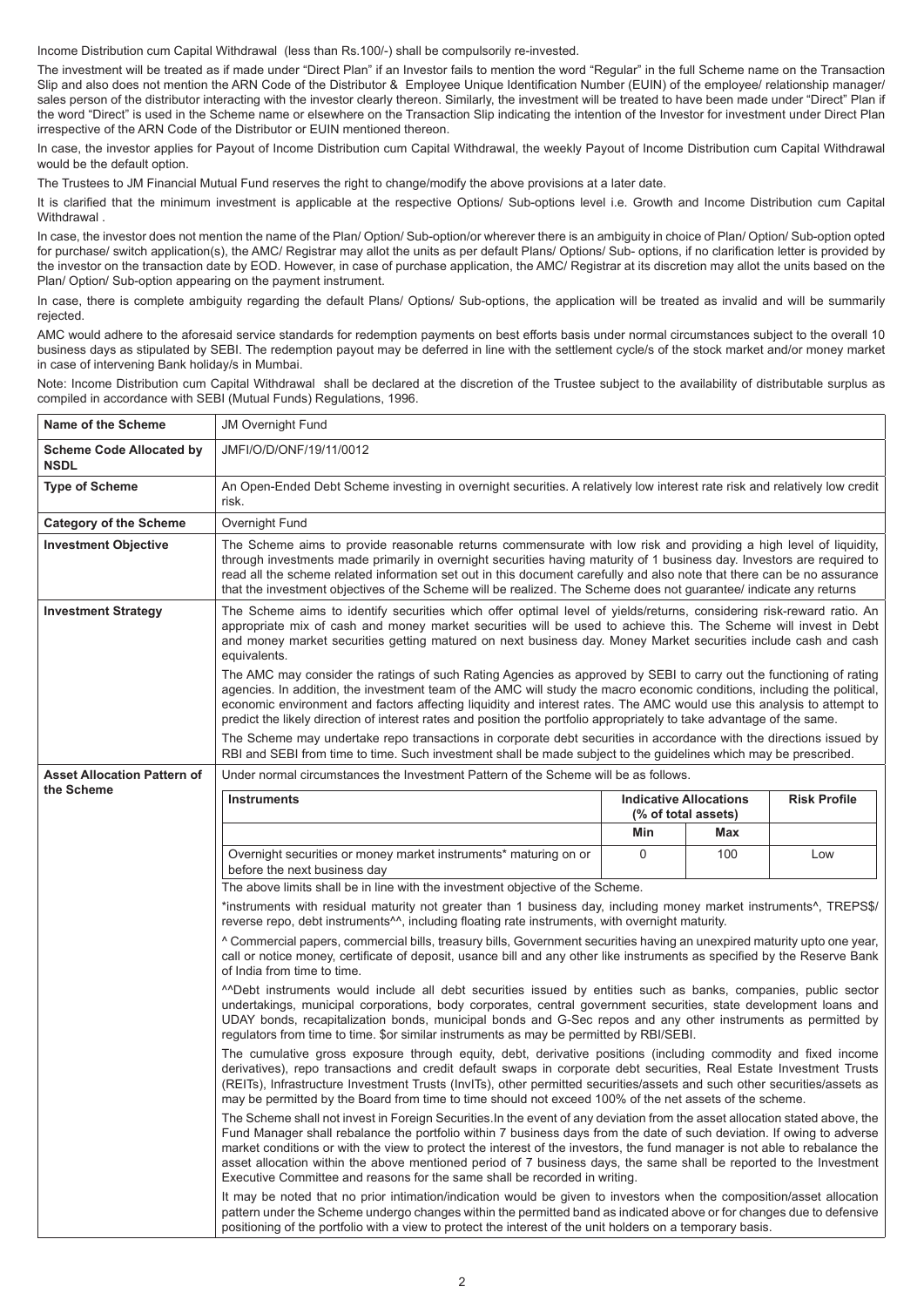|                                                                    | The Scheme can deploy, not exceeding 5% of the net assets of the Scheme, in Government securities and/or Treasury<br>bills with a residual maturity of upto 30 days for the purpose of placing the same as margin and collateral for certain<br>transactions. This investment in Government Securities and/or Treasury bills with a residual maturity of upto 30 days will<br>be in partial modification to SEBI circular no. SEBI/HO/ IMD/ DF3/CIR /P/2017/114 dated October 6, 2017 and the asset<br>allocation of the Scheme which will specify the requirement relating to investment by the Scheme in overnight securities<br>having maturity of 1 business day.<br>For further details, kindly refer SID. |                                                                                                                                                                                                             |              |               |      |           |           |                            |  |  |  |  |
|--------------------------------------------------------------------|-----------------------------------------------------------------------------------------------------------------------------------------------------------------------------------------------------------------------------------------------------------------------------------------------------------------------------------------------------------------------------------------------------------------------------------------------------------------------------------------------------------------------------------------------------------------------------------------------------------------------------------------------------------------------------------------------------------------|-------------------------------------------------------------------------------------------------------------------------------------------------------------------------------------------------------------|--------------|---------------|------|-----------|-----------|----------------------------|--|--|--|--|
| <b>Risk Profile of the Scheme</b>                                  | Mutual Fund Units involve investment risks including the possible loss of principal. Please read the SID carefully for<br>details on risk factors before investment.                                                                                                                                                                                                                                                                                                                                                                                                                                                                                                                                            |                                                                                                                                                                                                             |              |               |      |           |           |                            |  |  |  |  |
| <b>Plans and Options</b>                                           | Regular Plan: Daily IDCW (Reinvestment of Income Distribution cum Capital Withdrawal Option), Weekly IDCW<br>(Reinvestment of Income Distribution cum Capital Withdrawal Option/Payout of Income Distribution cum Capital<br>Withdrawal Option), Growth.<br>Direct Plan : Daily IDCW (Reinvestment of Income Distribution cum Capital Withdrawal Option), Weekly IDCW<br>(Reinvestment of Income Distribution cum Capital Withdrawal Option/Payout of Income Distribution cum Capital                                                                                                                                                                                                                           |                                                                                                                                                                                                             |              |               |      |           |           |                            |  |  |  |  |
|                                                                    | Withdrawal Option), Growth.<br>Details are set out in subsequent pages.                                                                                                                                                                                                                                                                                                                                                                                                                                                                                                                                                                                                                                         |                                                                                                                                                                                                             |              |               |      |           |           |                            |  |  |  |  |
| <b>Applicable NAV</b><br><b>Minimum Application</b>                | Refer MINIMUM CRITERIA FOR INVESTMENT & REDEMPTION on page 1                                                                                                                                                                                                                                                                                                                                                                                                                                                                                                                                                                                                                                                    |                                                                                                                                                                                                             |              |               |      |           |           |                            |  |  |  |  |
| Amount / No. of Units<br>Dispatch of Repurchase /                  | Details are set out in subsequent pages.                                                                                                                                                                                                                                                                                                                                                                                                                                                                                                                                                                                                                                                                        |                                                                                                                                                                                                             |              |               |      |           |           |                            |  |  |  |  |
| <b>Redemption request</b>                                          |                                                                                                                                                                                                                                                                                                                                                                                                                                                                                                                                                                                                                                                                                                                 |                                                                                                                                                                                                             |              |               |      |           |           |                            |  |  |  |  |
| <b>Benchmark Index</b>                                             | <b>CRISIL Overnight Fund AI Index</b><br>In accordance with SEBI Circular No. SEBI/HO/MD/DF3/CIR/P/2018/04 dated January 4, 2018, benchmarking of<br>performance of the Scheme of the Fund will be on basis of Total Return Index ("TRI").                                                                                                                                                                                                                                                                                                                                                                                                                                                                      |                                                                                                                                                                                                             |              |               |      |           |           |                            |  |  |  |  |
| <b>Income Distribution cum</b><br><b>Capital Withdrawal Policy</b> | Details are set out in subsequent pages.                                                                                                                                                                                                                                                                                                                                                                                                                                                                                                                                                                                                                                                                        |                                                                                                                                                                                                             |              |               |      |           |           |                            |  |  |  |  |
| Name of the Fund Manager                                           | scheme since more than 2 years)                                                                                                                                                                                                                                                                                                                                                                                                                                                                                                                                                                                                                                                                                 | Primary Fund Manager - Ms. Shalini Tibrewala - (Managing this Scheme since December 2019 and hence managing this<br>Secondary Fund Manager - Ms. Naghma Khoja - (Managing this Scheme since April 05, 2022) |              |               |      |           |           |                            |  |  |  |  |
| <b>Performance of the Scheme</b>                                   | Compounded annualized returns (%) of Growth option as on March 31, 2022.                                                                                                                                                                                                                                                                                                                                                                                                                                                                                                                                                                                                                                        |                                                                                                                                                                                                             |              |               |      |           |           |                            |  |  |  |  |
| <b>Compounded annualized</b><br>returns                            | <b>Regular Plan</b>                                                                                                                                                                                                                                                                                                                                                                                                                                                                                                                                                                                                                                                                                             | $\overline{7}$                                                                                                                                                                                              | 15           | $\mathbf{1}$  | 1 yr | 3 yrs     | 5 yrs     | <b>Since</b>               |  |  |  |  |
|                                                                    | Growth                                                                                                                                                                                                                                                                                                                                                                                                                                                                                                                                                                                                                                                                                                          | <b>Days</b><br>3.18                                                                                                                                                                                         | Days<br>3.29 | month<br>3.24 | 3.23 | NA        | <b>NA</b> | Allotment*<br>3.31         |  |  |  |  |
|                                                                    | <b>CRISIL Overnight Fund AI Index</b>                                                                                                                                                                                                                                                                                                                                                                                                                                                                                                                                                                                                                                                                           | 3.38                                                                                                                                                                                                        | 3.44         | 3.41          | 3.36 | NA        | <b>NA</b> | 3.41                       |  |  |  |  |
|                                                                    | <b>Additional Benchmark</b><br>(CRISIL 1 Yr T-Bill Index)                                                                                                                                                                                                                                                                                                                                                                                                                                                                                                                                                                                                                                                       | 5.55                                                                                                                                                                                                        | 5.71         | 5.65          | 3.76 | <b>NA</b> | <b>NA</b> | 4.63                       |  |  |  |  |
|                                                                    | * Date of inception = Date of allotment i.e. 04.12.2019                                                                                                                                                                                                                                                                                                                                                                                                                                                                                                                                                                                                                                                         |                                                                                                                                                                                                             |              |               |      |           |           |                            |  |  |  |  |
|                                                                    | <b>Direct Plan</b>                                                                                                                                                                                                                                                                                                                                                                                                                                                                                                                                                                                                                                                                                              | $\overline{7}$<br>Days                                                                                                                                                                                      | 15<br>Days   | 1<br>month    | 1 yr | 3 yrs     | 5 yrs     | <b>Since</b><br>Allotment* |  |  |  |  |
|                                                                    | Growth                                                                                                                                                                                                                                                                                                                                                                                                                                                                                                                                                                                                                                                                                                          | 3.25                                                                                                                                                                                                        | 3.36         | 3.32          | 3.30 | <b>NA</b> | <b>NA</b> | 3.38                       |  |  |  |  |
|                                                                    | CRISIL Overnight Fund AI Index                                                                                                                                                                                                                                                                                                                                                                                                                                                                                                                                                                                                                                                                                  | 3.38                                                                                                                                                                                                        | 3.44         | 3.41          | 3.36 | NA        | <b>NA</b> | 3.41                       |  |  |  |  |
|                                                                    | <b>Additional Benchmark</b><br>(CRISIL 1 Yr T-Bill Index)                                                                                                                                                                                                                                                                                                                                                                                                                                                                                                                                                                                                                                                       | 5.55                                                                                                                                                                                                        | 5.71         | 5.65          | 3.76 | <b>NA</b> | <b>NA</b> | 4.63                       |  |  |  |  |
|                                                                    | * Date of allotment = $04.12.2019$                                                                                                                                                                                                                                                                                                                                                                                                                                                                                                                                                                                                                                                                              |                                                                                                                                                                                                             |              |               |      |           |           |                            |  |  |  |  |
|                                                                    | Note: Compounded Annualised Growth Returns (CAGR) for period 1 year or more, with reinvestment of Income<br>Distribution cum Capital Withdrawal s (if any).<br>Past performance may or may not be sustained in future.<br>5.00<br>4.50<br>4.00<br>3.50<br>3.00<br>2.50<br>2.00<br>1.50<br>1.00<br>0.50<br>0.00<br>JM Overnight Fund<br>CRISIL Overnight Fund AI<br>Index<br>2021-2022 2020-2021<br>Riskometer of Benchmark CRISIL Overnight Fund AI Index<br>Moderately<br>Moderate<br>High<br>Low to<br>High<br>Moderate<br>Very<br>Low                                                                                                                                                                        | <b>Additional Benchmark</b><br>(CRISIL 1 Yr T-Bill Index)                                                                                                                                                   |              |               |      |           |           |                            |  |  |  |  |
|                                                                    | High<br><b>Riskometer of the Benchmark</b>                                                                                                                                                                                                                                                                                                                                                                                                                                                                                                                                                                                                                                                                      |                                                                                                                                                                                                             |              |               |      |           |           |                            |  |  |  |  |
|                                                                    | Investors understand that their principal will be at low risk                                                                                                                                                                                                                                                                                                                                                                                                                                                                                                                                                                                                                                                   |                                                                                                                                                                                                             |              |               |      |           |           |                            |  |  |  |  |
| <b>Entry Load</b><br>Exit Load <sup>^</sup>                        | <b>NIL</b><br><b>NIL</b>                                                                                                                                                                                                                                                                                                                                                                                                                                                                                                                                                                                                                                                                                        |                                                                                                                                                                                                             |              |               |      |           |           |                            |  |  |  |  |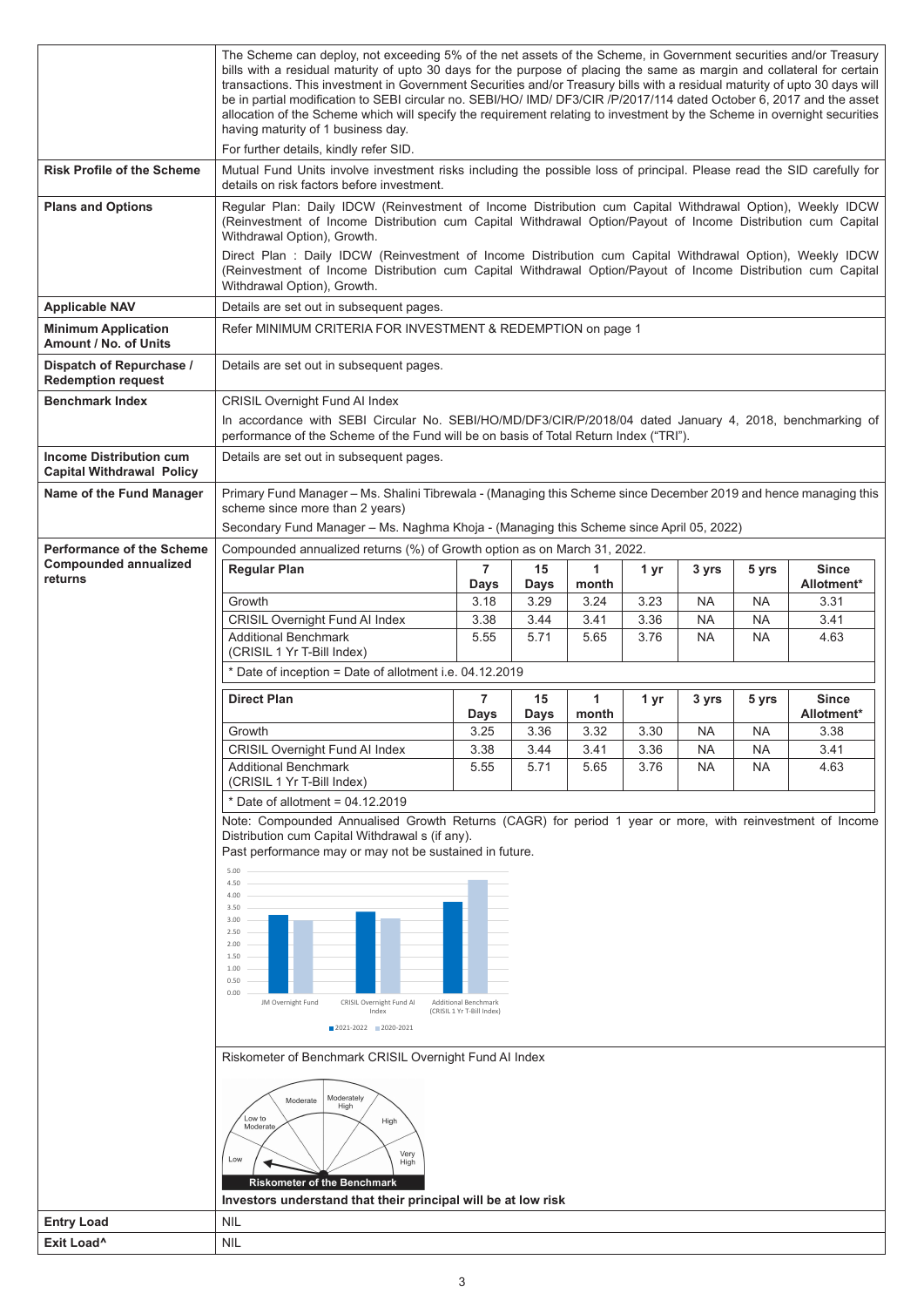| <b>Recurring expenses</b><br><b>I</b> % of Net Assets]  | Actual Expenses for the period 1st April 2021 to 31st March 2022:<br>Regular: 0.13%, Direct: 0.06% |
|---------------------------------------------------------|----------------------------------------------------------------------------------------------------|
| No. of Folios as on<br>31.03.2022                       | 11577                                                                                              |
| Quarterly Avg. AUM (Rs. In<br>Cr.) - Jan, 22 to Mar, 22 | 360.77                                                                                             |
| <b>Portfolio Turnover Ratio</b>                         | <b>NA</b>                                                                                          |
| Sector Allocation as on March 31, 2022:                 |                                                                                                    |

| ∣ Sector      | % to NAV |
|---------------|----------|
| Cash & Others | 100.00   |
| Total         | 100.00   |

# **Scheme's Portfolio holdings as on March 31, 2022:**

| <b>Particular</b>   | Weightage<br>To Nav % | <b>INDUSTRY ALLOCATION</b> |
|---------------------|-----------------------|----------------------------|
| TREPS & others*     | 100.00                |                            |
| <b>Total Assets</b> | 100.00                | Cash & Others<br>100.00%   |

Investors can view the scheme's latest monthly portfolio holding on the website of the fund i.e. www.jmfinancialmf.com.

**Note:** The returns of the schemes are calculated on the basis of the NAVs declared as on the last business day.

Direct Plan shall have a lower expense ratio excluding distribution expenses, commission, etc and no commission for distribution of Units will be paid / charged under Direct Plan.

The applicable exit load, if any, will be charged for redemptions/ switch outs of the scheme (i.e. at portfolio level) before the completion of the stipulated load/ lock-in period. The stipulated load/ lock-in period will be reckoned from the date of allotment of units for a particular transaction in the scheme (i.e. at portfolio level) till the date of redemption / switch out from that scheme, irrespective of the number of intra-scheme switches by the investor between the aforementioned two dates (e.g. switches between plans/sub-plans/options/sub-options within the scheme having the same portfolio). However, Government levies eg. STT (wherever applicable) will continue to be deducted for every intra-scheme and inter-scheme redemption / switch-out transactions.

The extant provisions of applicability of load on redemptions/ switches from one Scheme to another will continue to be applicable.

In accordance with SEBI Circular No. CIR/IMD/DF/24/2012 dated November 19, 2012, SEBI Circular No. SEBI/HO/IMD/DF2/CIR/P/2016/35 dated February 15, 2016, SEBI Circular No. SEBI/HO/IMD/DF2/CIR/P/2016/68 dated August 10, 2016, & SEBI Circular No. SEBI/HO/IMD/DF2/CIR/P/2017/14 dated February 22, 2017, & SEBI Circular No. SEBI/HO/IMD/DF2/CIR /P/2019 /104 dated October 01, 2019, total exposure of debt schemes of mutual funds in a particular sector (excluding investments in Bank CDs, TREPS, G-Secs, TBills, short term deposits of scheduled commercial banks and AAA rated securities issued by Public Financial Institutions and Public Sector Banks) shall not exceed 20% of the net assets of the scheme;

Provided that an additional exposure to financial services sector (over and above the limit of 20%) not exceeding 10% of the net assets of the scheme shall be allowed only by way of increase in exposure to Housing Finance Companies (HFCs);.

Further, an additional exposure of 5% of the net assets of the scheme shall be allowed for investments in securitized debt instruments based on retail housing loan portfolio and/or affordable housing loan portfolio.

Provided further that the additional exposure to such securities issued by HFCs are rated AA and above and these HFCs are registered with National Housing Bank (NHB) and the total investment/ exposure in HFCs shall not exceed 20% of the net assets of the scheme.

# **Recurring Expenses:**

As per the Regulations, the maximum recurring expenses excluding issue or redemption expenses, whether initially borne by the Fund or by the AMC but including investment management and advisory fee that can be charged to the Scheme shall be subject to a percentage limit of daily net assets as in the table below.

| <b>Particulars</b>                                                                                                                                   | <b>JM Overnight Fund</b> |
|------------------------------------------------------------------------------------------------------------------------------------------------------|--------------------------|
|                                                                                                                                                      | (% p.a. of net assets)   |
| <b>Investment Management and Advisory Fees</b>                                                                                                       | Upto 2.00                |
| <b>Trustee Fees</b>                                                                                                                                  |                          |
| <b>Audit Fees</b>                                                                                                                                    |                          |
| <b>Custodian Fees</b>                                                                                                                                |                          |
| Registrar & Transfer Agent Fees                                                                                                                      |                          |
| Marketing & Selling Expenses including Agents Commission                                                                                             |                          |
| Cost related to investor communications                                                                                                              |                          |
| Cost of fund transfer from location to location                                                                                                      |                          |
| Cost of providing account statements and Income Distribution cum Capital Withdrawal redemption cheques and warrants                                  |                          |
| Costs of statutory Advertisements                                                                                                                    |                          |
| Cost towards investor education & awareness (at least 2 bps)                                                                                         |                          |
| Brokerage & transaction cost over and above 12 bps for cash market trades                                                                            |                          |
| Goods and Services Tax on expenses other than investment and advisory fees                                                                           |                          |
| Goods and Services Tax on brokerage and transaction cost                                                                                             |                          |
| Other Expenses*                                                                                                                                      |                          |
| Maximum total expense ratio (TER) permissible under Regulation 52 (6) (c) (i) and (6) (a)                                                            | Upto 2.00                |
| Additional expenses under Regulation 52(6A)(c)                                                                                                       | Upto $0.05@$             |
| Additional expenses for gross new inflows from specified cities* (more specifically elaborated below)                                                | Upto 0.30                |
| The aforesaid does not include Goods and Services Tax on investment management and advisory fees. The same is more<br>specifically elaborated below. |                          |

@ In terms of SEBI circular no. SEBI/HO/IMD/DF2/CIR/P/2018/15 dated February 2, 2018, in case exit load is not levied, the AMC shall not charge the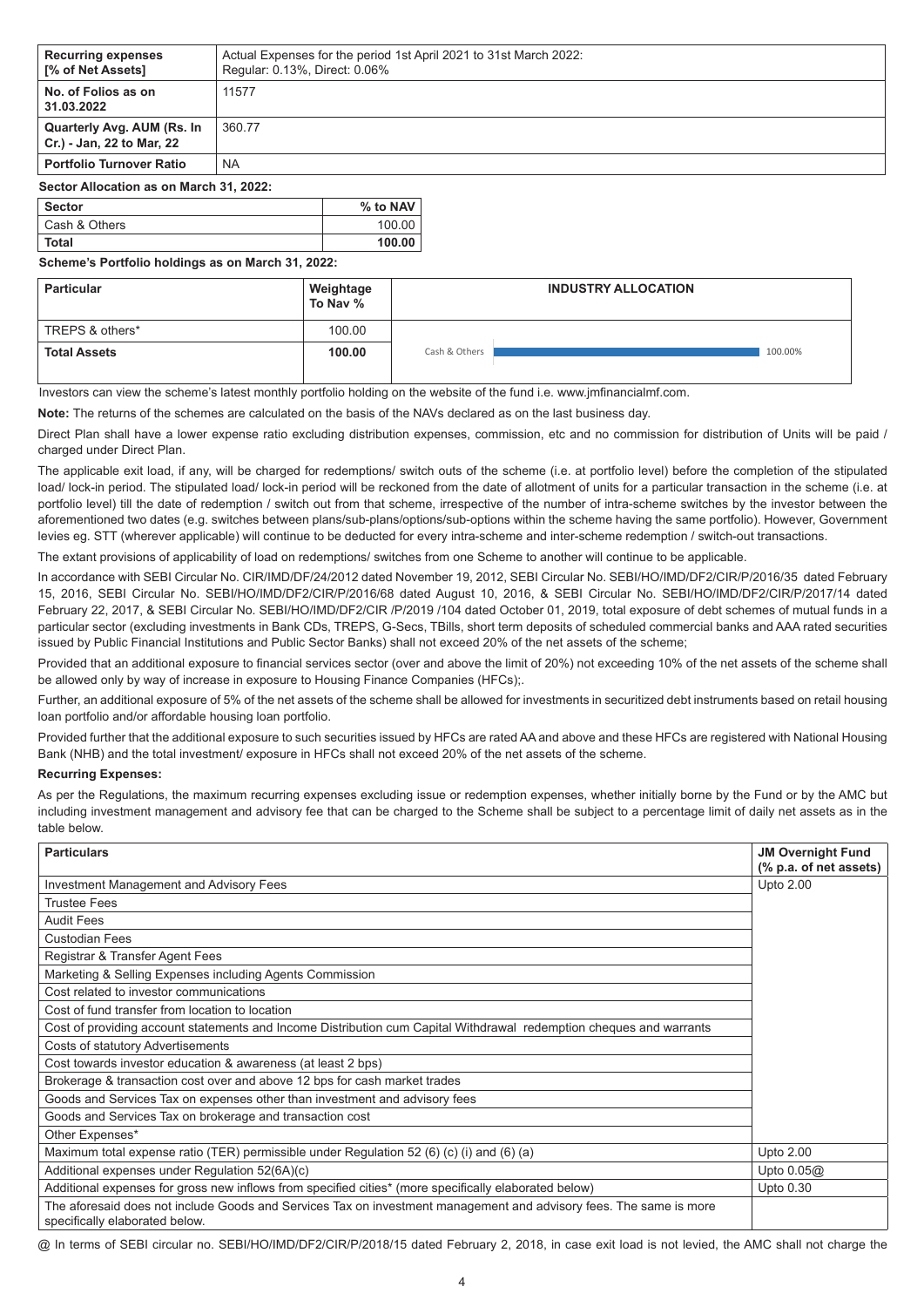#### additional expenses.

\*As permitted under the Regulation 52 of SEBI (MF) Regulations, 1996 and pursuant to SEBI circulars no. CIR/IMD/DF/21/2012 dated September 13, 2012, SEBI/HO/IMD/DF2/CIR/P/2018/16 dated February 02, 2018, SEBI/HO/IMD/DF2/CIR/P/2018/137 dated October 22, 2018, SEBI (Mutual Funds) Second Amendment Regulations, 2012 and SEBI (Mutual Funds) (Fourth Amendment) Regulations 2018.

| Name of the Scheme       | <b>TER Limits</b>                                                                                                         |
|--------------------------|---------------------------------------------------------------------------------------------------------------------------|
| <b>JM Overnight Fund</b> | 2.00% on the first Rs. 500 crores of the daily net assets.                                                                |
|                          | ii. 1.75% on the next Rs. 250 crores of the daily net assets.                                                             |
|                          | iii. 1.50% on the next Rs. 1,250 crores of the daily net assets.                                                          |
|                          | iv. 1.35% on the next Rs. 3,000 crores of the daily net assets.                                                           |
|                          | v. 1.25% on the next Rs. 5,000 crores of the daily net assets.                                                            |
|                          | vi. Total expense ratio reduction of 0.05% for every increase of Rs. 5,000 crores of daily net assets or part thereof, on |
|                          | the next Rs. 40,000 crores of the daily net assets                                                                        |
|                          | vii. 0.80% on balance of the assets.                                                                                      |

Subject to the overall ongoing fees and expenses which would be charged to the Scheme not exceeding the limit laid down under Regulation 52(6) [as reproduced above], the AMC will charge to the Scheme the Government levies in the form of any charges or applicable taxes including applicable surcharge either presently payable or which may be imposed in future. Wef 1st July 2017, the Government has imposed Goods and Service Tax of 18% on Management and Trustee Fees.

In addition to the limits as specified in Regulation 52(6) of SEBI Regulations, the following costs or expenses can be charged to the schemes of the Mutual Fund:

1. Additionally expenses not exceeding of 0.30% of daily net assets, if the new inflows from retail investors from such cities as specified by SEBI from time to time are at least (i) 30% of gross new inflows in the scheme, or (ii) 15% of the average assets under management (year to date) of the scheme, whichever is higher. Provided that if inflows from retail Investors from such cities are less than the higher of (i) or (ii) above, such expenses on the daily net assets of the Scheme shall be charged on a proportionate basis. Provided further that the expenses charged under this provision shall be utilized for sales, marketing and distribution expenses incurred for bringing inflows from retail investors from such cities. Provided further that the amount incurred as expense on account of inflows from such cities shall be credited back to the scheme in case the said inflows are redeemed within a period of one year from the date of investment.

The brokerage and transaction costs which are incurred for the purpose of execution of trade and is included in the cost of investment shall not exceed 0.12% in case of cash market transactions.

2. Any payment towards brokerage and transaction cost, over and above the said 0.12% for cash market transactions may be charged to the Scheme within the maximum limit of Total Expense Ratio (TER) as prescribed under regulation 52 of the SEBI (Mutual Funds) Regulations, 1996.

Goods & Service tax on investment and advisory fees will be charged to the Scheme in addition to the maximum limit of TER as per Regulation 52 of the Regulations.

Goods & Service tax on other than investment and advisory fees, if any, shall be borne by the Scheme within the maximum limit of TER, as per Regulation 52 of the Regulations.

Goods & Service tax on exit load, if any, shall be paid out of the exit load proceeds and exit load net of Goods & Service tax, if any, shall be credited back to the scheme.

The AMC shall annually set apart 2 basis points on daily net assets within the maximum limit of TER as per Regulation 52 of the Regulations, for investor education and awareness initiatives.

Further, as and when permitted by SEBI, the AMC may charge a higher fee for that part of the assets which are invested overseas. However, revision in fee charged shall be within the SEBI Regulations at all times.

Direct Plan shall have a lower expense ratio excluding distribution expenses, commission, etc and no commission for distribution of Units will be paid / charged under Direct Plan.

For the actual current expenses being charged, the investor should refer to the website of the fund.

The AMC would update the current expense ratios on the website of the fund at least three working days prior to the effective date of change.

Further, the Actual Expense ratio will also be disclosed by the AMC at Fund's website which can be accessed at link www. jmfinancialmf.com/Downloads/ Other Disclosures.

# **LEVY OF STAMP DUTY ON ALLOTMENT\***

Mutual fund units issued against Purchase transactions (whether through lump-sum investments or SIP or STP or switchins or reinvestment under IDCW Option) would be subject to levy of stamp duty @ 0.005% of the amount invested. The rate and levy of stamp duty may vary as amended from time to time.

\* Pursuant to Notification No. S.O. 4419(E) dated December 10, 2019 issued by Department of Revenue, Ministry of Finance, Government of India, read with Part I of Chapter IV of Notification dated February 21, 2019 issued by Legislative Department, Ministry of Law and Justice, Government of India on the Finance Act, 2019, and subsequent Notification dated March 30, 2020 issued by Department of Revenue, Ministry of Finance, Government of India.

The stamp duty will be deducted from the net investment amount i.e. gross investment amount less any other deduction like transaction charge. Units will be created only for the balance amount i.e. net investment amount as reduced by the stamp duty. The stamp duty will be computed at the rate of 0.005% on an inclusive method basis as illustrated below:

For instance: If the investment amount is Rs. 100,100 and the transaction charge is Rs. 100, the stamp duty will be calculated as follows: ((Investment Amount - Transaction Charge) / 100.005) \*0.005 = Rs. 5. If the applicable Net Asset Value (NAV) is Rs. 10 per unit, then units allotted will be calculated as follows: (Investment Amount - Transaction Charge - Stamp Duty)/ Applicable NAV = 9,999.50 units.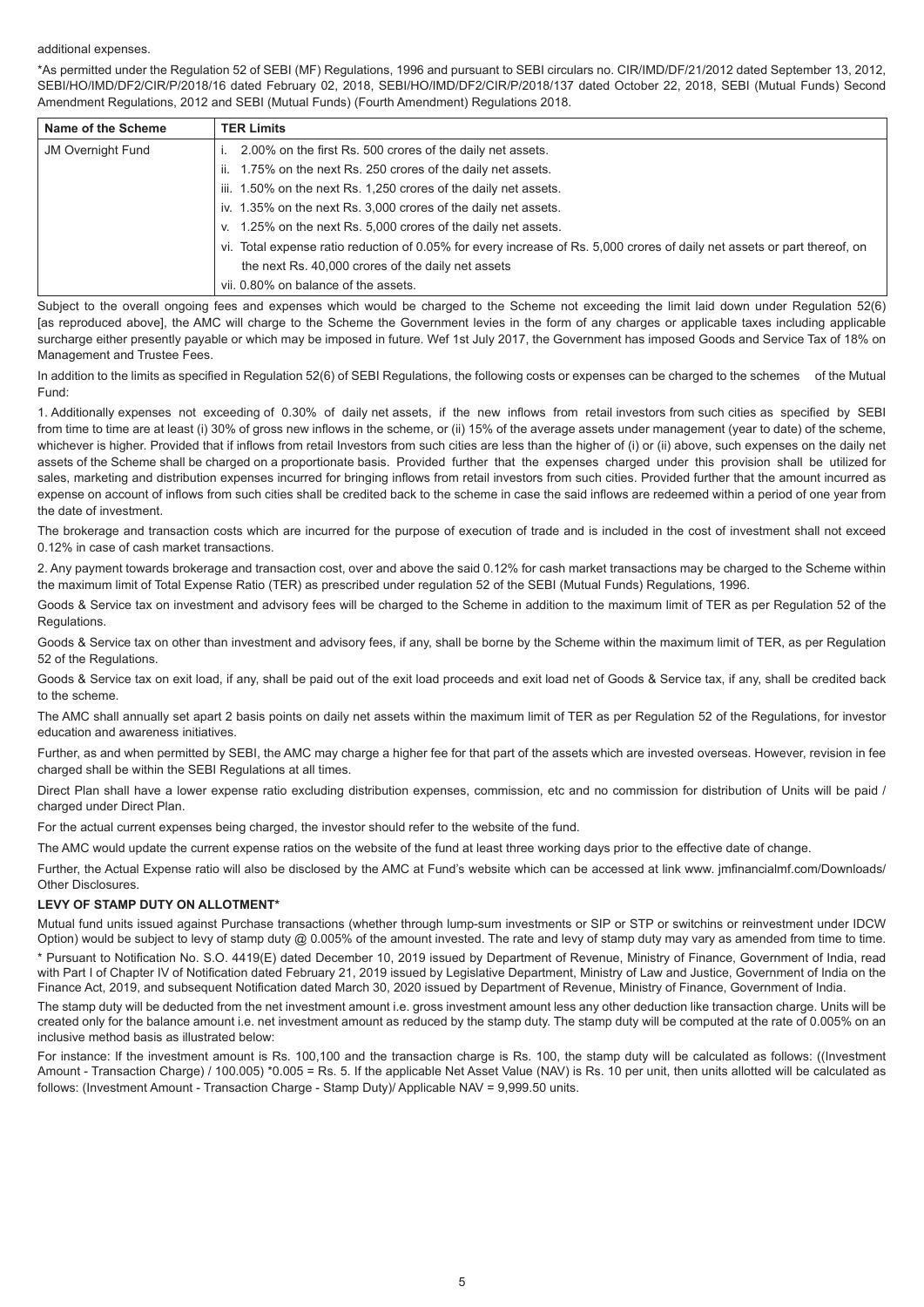**CHECKLIST** 

Please ensure that your Application Form is

Complete in all respects & signed by all applicants.

Name, Address and Contact Details are mentioned in full.

Bank Account Details are entered completely and correctly.

Permanent Account Number (PAN) of all Applicants is mentioned for all investments and verified copy of PAN Card is submitted.

Completely filled and signed FATCA/UBO form of all the applicants

Appropriate Option / Sub-option is selected. If the Income Distribution cum Capital Withdrawal Option is chosen, Payout of Income Distribution cum Capital Withdrawal or Re-investment of Income Distribution cum Capital Withdrawal is indicated.

If units are applied for jointly, Mode of Operation of account is indicated.

KYC Acknowledgement issued by the KRA/ C KYC acknowledgement is submitted irrespective of the amount of investment.

Please mention KIN No if C KYC compliant

Please mention the LEI number ( for corporate investors)

Investment Cheque/Demand Draft is drawn in favour of respective scheme you wish to apply for, dated and signed.

Application Number is mentioned on the reverse of the Cheque/Demand Draft.

Documents, as applicable, are submitted along with the Application Form.

## **Accompanying documents**

Please submit the following documents (where applicable) with your application. All documents should be original / true copies certified by a Director/ Trustee/Company/Secretary/Authorised Signatory in case of Non Individuals and by gazette officer/notarized in case Individuals (Resident, PIOs & NRI).

| Documents                                    | Individual   | Companies    | Societies    | Partner-<br>ship<br>Firms | <b>LLP</b>   | Investments<br>through<br><b>POA</b> | <b>Trusts</b> | QFI <sup>^</sup> | NRI*         | FPI <sup>^</sup> | Flls*^       | $PIO^*$      | OCI*         |
|----------------------------------------------|--------------|--------------|--------------|---------------------------|--------------|--------------------------------------|---------------|------------------|--------------|------------------|--------------|--------------|--------------|
| Resolution/Authorisation to invest           |              | $\checkmark$ | $\checkmark$ | $\checkmark$              |              |                                      | $\checkmark$  | $\checkmark$     |              | $\checkmark$     | $\checkmark$ |              |              |
| List of Authorised Signatories with Specimen |              | $\checkmark$ | $\checkmark$ | $\checkmark$              |              | $\checkmark$                         | $\checkmark$  | $\checkmark$     |              | ✓                | $\checkmark$ |              |              |
| signature(s)                                 |              |              |              |                           |              |                                      |               |                  |              |                  |              |              |              |
| Certificate of Incorporation                 |              | $\checkmark$ |              |                           | $\checkmark$ |                                      |               | $\checkmark$     |              |                  |              |              |              |
| Memorandum & Articles of Association         |              | $\checkmark$ |              |                           |              |                                      |               | $\checkmark$     |              |                  |              |              |              |
| <b>Trust Deed</b>                            |              |              |              |                           |              |                                      | $\checkmark$  |                  |              |                  |              |              |              |
| Bye-laws                                     |              |              | $\checkmark$ |                           |              |                                      |               |                  |              |                  |              |              |              |
| Partnership Deed / LLP                       |              |              |              | $\checkmark$              | $\checkmark$ |                                      |               |                  |              |                  |              |              |              |
| Overseas Auditors' Certificate               |              |              |              |                           |              |                                      |               |                  |              | $\checkmark$     | $\checkmark$ |              |              |
| Notarised Power of Attorney                  |              |              |              |                           |              | $\checkmark$                         |               |                  |              |                  |              |              |              |
| Bank confirmation of source of funds/FIRC    |              |              |              |                           |              |                                      |               |                  | ✓            | $\checkmark$     | $\checkmark$ | $\checkmark$ | $\checkmark$ |
| Proof of Identity                            | $\checkmark$ |              |              |                           |              |                                      |               |                  | $\checkmark$ |                  |              | $\checkmark$ | $\checkmark$ |
| Proof of Address                             | $\checkmark$ | $\checkmark$ | $\checkmark$ | $\checkmark$              | $\checkmark$ | $\checkmark$                         | $\checkmark$  | $\checkmark$     | $\checkmark$ | $\checkmark$     | $\checkmark$ | $\checkmark$ | $\checkmark$ |
| <b>PAN</b>                                   | $\checkmark$ | $\checkmark$ | $\checkmark$ | ✓                         | ✓            | $\checkmark$                         | $\checkmark$  | $\checkmark$     | $\checkmark$ | $\checkmark$     | $\checkmark$ | $\checkmark$ | $\checkmark$ |
| KYC Acknowledgement issued by the KRA        | $\checkmark$ | $\checkmark$ | $\checkmark$ | $\checkmark$              | $\checkmark$ | $\checkmark$                         | $\checkmark$  | ✓                | $\checkmark$ | $\checkmark$     | $\checkmark$ | $\checkmark$ | $\checkmark$ |
| FATCA / UBO                                  | $\checkmark$ | $\checkmark$ | $\checkmark$ | $\checkmark$              | $\checkmark$ | $\checkmark$                         | $\checkmark$  | $\checkmark$     | $\checkmark$ | $\checkmark$     | $\checkmark$ | $\checkmark$ | ✓            |
| <b>OCI</b> Certificate                       |              |              |              |                           |              |                                      |               |                  |              |                  |              |              |              |

\* Self attested copy of Tax Residency Certificate issued by the country where Double Taxation Avoidance Treaty is signed, should be submitted along with the application and subsequently renewed regularly before the expiry of its validity.

^ Copy of SEBI Registration Certificate.

# **A. RISK FACTORS**

# **Standard Risk Factors:**

- Mutual funds and securities investments are subject to market risks and there is no assurance or guarantee that the objectives of the Fund will be achieved.
- Investment in Mutual Fund Units involves investment risks such as trading volumes, settlement risk, liquidity risk, default risk including the possible loss of principal.
- As the price / value / interest rates of the securities in which the scheme invests fluctuates, the value of your investment in the scheme may go up or down.
- Past performance of the Sponsor/AMC/Mutual Fund does not guarantee future performance of the schemes.
- The names of the schemes does not in any manner indicate either the quality of the scheme or its future prospects and returns.
- The Sponsor is not responsible or liable for any loss resulting from the operation of the scheme beyond the initial contribution of 1 Lac made by it towards setting up the Fund.
- The scheme under this Scheme Information Document is not guaranteed or assured return schemes.
- Investors may note that AMC/Fund Manager's investment decisions may not be always profitable as the actual market movement may be at variance with the anticipated trend. The inability of the Scheme to make intended securities purchases due to settlement problems could cause the Scheme to miss certain investment opportunities. By the same rationale, the inability to sell securities held in the Scheme's portfolio due to the absence of a well developed and liquid secondary market for debt securities would result, at times, in potential losses to the Scheme, in case of a subsequent decline in the value of securities held in the Scheme's portfolio.

A Unitholder in JM Financial Mutual Fund's scheme - JM Overnight Fund should be aware of the risks generally associated with investments in the fixed income and money markets. Below are some of the common risks associated with investments in fixed income and money market securities. These risks include:

# **a) INTEREST RATE RISK**

As with all debt securities, changes in interest rates will affect the NAVs of the Scheme as the prices of securities generally increase as interest rates decline and generally decrease as interest rates rise. Prices of long term securities generally fluctuate more in response to interest rate changes than of shorter-term securities. Interest rate movements in the Indian debt markets can be volatile leading to the possibility of large price movements up or down in debt and money market securities and thereby to possibly large movements in the NAV.

# **b) LIQUIDITY OR MARKETABILITY RISK**

This refers to the ease at which a security can be sold at or near its true value. The primary measure of liquidity risk is the spread between the bid price and the offer price quoted by a dealer. Liquidity risk is characteristic of the Indian fixed income market. Trading volumes, settlement periods and transfer procedures may restrict the liquidity of some of these investments. Different segments of the Indian financial markets have different settlement periods,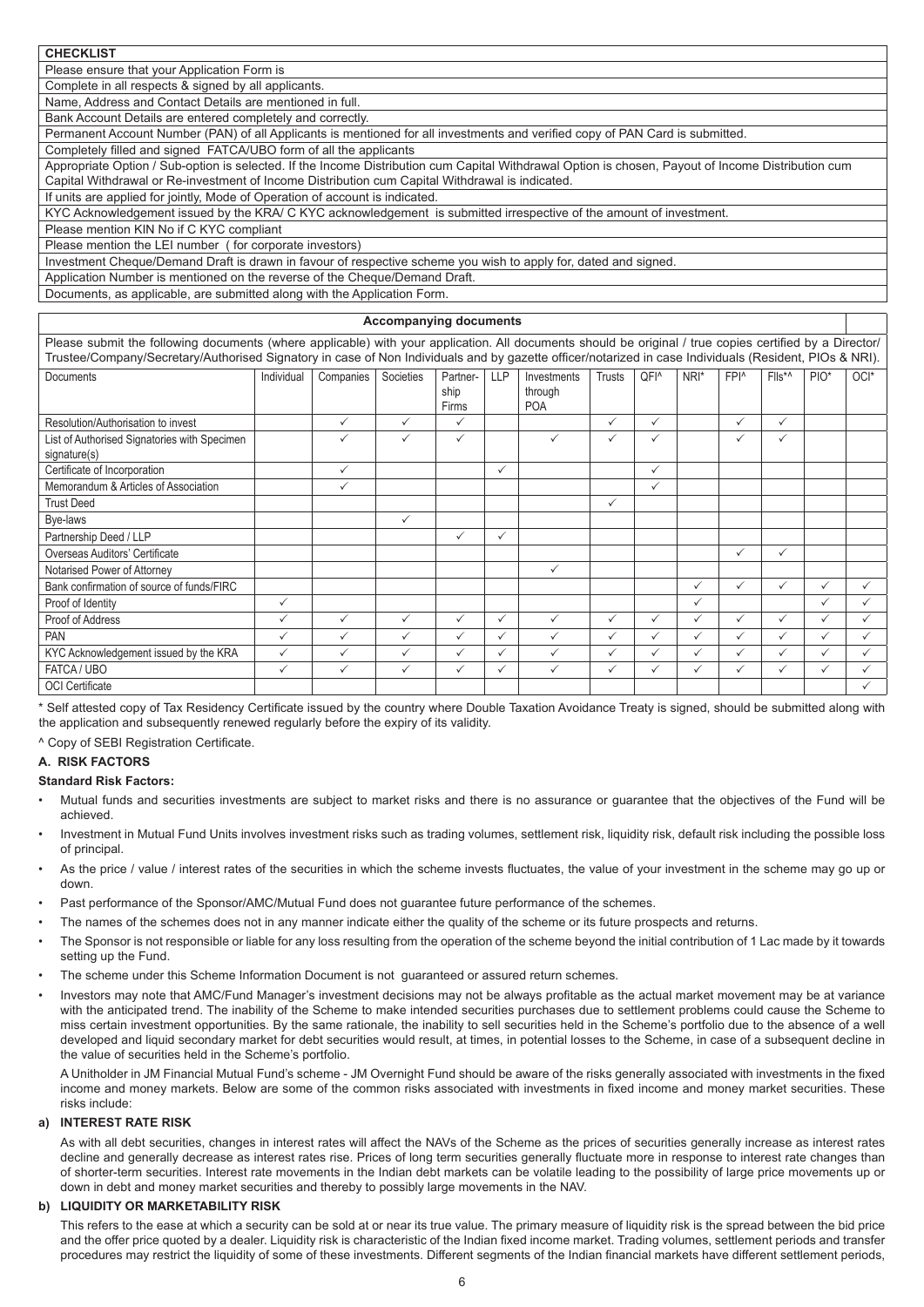and such periods may be extended significantly by unforeseen circumstances. The length of time for settlement may affect the Scheme in the event it has to meet an inordinately large number of redemption or of restructuring of the Scheme's investment portfolio.

# **c) CREDIT RISK**

Credit risk or default risk refers to the risk that an issuer of a fixed income security may default (i.e., will be unable to make timely principal and interest payments on the security). Because of this risk, debentures are sold at a yield spread above those offered on treasury securities which are sovereign obligations and generally considered to be free of credit risk. Normally, the value of a fixed income security will fluctuate depending upon the actual changes in the perceived level of credit risk as well as the actual event of default.

# **d) Price Risk**

Government securities where a fixed return is offered run price-risk like any other fixed income security. Generally, when interest rates rise, prices of fixed income securities fall and when interest rates drop, the prices increase. The extent of fall or rise in the prices is a function of the existing coupon, days to maturity and the increase or decrease in the level of interest rates. The new level of interest rate is determined by the rates at which government raises new money and/or the price levels at which the market is already dealing in existing securities. The price-risk is not unique to Government Securities. It exists for all fixed income securities. However, Government Securities are unique in the sense that their credit risk generally remains zero. Therefore, their prices are influenced only by movement in interest rates in the financial system.

# **e) Reinvestment Risk:**

This risk refers to the interest rate levels at which cash flows received from the securities in the Scheme are reinvested. The additional income from reinvestment is the "interest on interest" component. The risk is that the rate at which interim cash flows can be reinvested may be lower than that originally assumed.

# **f) Rating Migration Risk:**

Fixed income securities are exposed to rating migration risk, which could impact the price on account of change in the credit rating. For example: One notch downgrade of a AAA rated issuer to AA+ will have an adverse impact on the price of the security and vice-versa for an upgrade of a AA+ issuer.

# **g) Risks associated with investing in Tri Party Repo through CCIL (TREPS)**

The mutual fund is a member of securities segment and Tri-party Repo trade settlement of the Clearing Corporation of India (CCIL). All transactions of the mutual fund in government securities and in Triparty Repo trades are settled centrally through the infrastructure and settlement systems provided by CCIL; thus reducing the settlement and counterparty risks considerably for transactions in the said segments.

CCIL maintains prefunded resources in all the clearing segments to cover potential losses arising from the default member. In the event of a clearing member failing to honour his settlement obligations, the default Fund is utilized to complete the settlement. The sequence in which the above resources are used is known as the "Default Waterfall".

As per the waterfall mechanism, after the defaulter's margins and the defaulter's contribution to the default fund have been appropriated, CCIL's contribution is used to meet the losses. Post utilization of CCIL's contribution if there is a residual loss, it is appropriated from the default fund contributions of the non-defaulting members.

Thus the scheme is subject to risk of the initial margin and default fund contribution being invoked in the event of failure of any settlement obligations. In addition, the fund contribution is allowed to be used to meet the residual loss in case of default by the other clearing member (the defaulting member).

However, it may be noted that a member shall have the right to submit resignation from the membership of the Security segment if it has taken a loss through replenishment of its contribution to the default fund for the segments and a loss threshold as notified have been reached. The maximum contribution of a member towards replenishment of its contribution to the default fund in the 7 days (30 days in case of securities segment) period immediately after the afore-mentioned loss threshold having been reached shall not exceed 5 times of its contribution to the Default Fund based on the last re-computation of the Default Fund or specified amount, whichever is lower.

Further, it may be noted that, CCIL periodically prescribes a list of securities eligible for contributions as collateral by members. Presently, all Central Government securities and Treasury bills are accepted as collateral by CCIL. The risk factors may undergo change in case the CCIL notifies securities other than Government of India securities as eligible for contribution as collateral.

# **h) Risks associated with transaction in Units through stock exchange(s):**

In respect of transaction in Units of the Scheme through BSE and/ or NSE, allotment and redemption of Units on any Business Day will depend upon the order processing / settlement by BSE and / or NSE and their respective clearing corporations on which the Fund has no control.

# **i) Risk associated with Repo Transactions:**

The Scheme may be exposed to counter party risk in case of repo lending transactions in the event of the counterparty failing to honor the repurchase agreement. However in repo transactions, the collateral may be sold and a loss is realized only if the sale price is less than the repo amount. The risk is further mitigated through over-collateralization (the value of the collateral being more than the repo amount).

# **j) Risks associated with Repo Transactions in Corporate Debt Securities :**

The Scheme may be exposed to counter party risk in case of repo transactions in the event of the counterparty failing to honour the repurchase agreement. However in repo transactions, the collateral may be sold and a loss is realized only if the sale price is less than the repo amount. The risk may be further mitigated through over-collateralization (the value of the collateral being more than the repo amount). Further, the liquidation of underlying securities in case of counterparty default would depend on liquidity of the securities and market conditions at that time. It is endeavoured to mitigate the risk by following an appropriate counterparty selection process, which include their credit profile evaluation and over-collateralization to cushion the impact of market risk on sale of underlying security.

# **k) Some of the other risks of investing in debt and money market securities are:**

- Different types of fixed income securities in which the Scheme would invest as given in the Scheme Information Document carry different levels and types of risk. Accordingly, the Scheme risk may increase or decrease depending upon its investment pattern. e.g. corporate bonds carry a higher level of risk than Government securities. Further even among corporate bonds, bonds, which are AAA rated, are comparatively less risky than bonds, which are AA rated.
- The AMC may, considering the overall level of risk of the portfolio, invest in lower rated / unrated securities offering higher yields as well as zero coupon securities that offer attractive yields. This may increase the absolute level of risk of the portfolio.
- As zero coupon securities does not provide periodic interest payments to the holder of the security, these securities are more sensitive to changes in interest rates. Therefore, the interest rate risk of zero coupon securities is higher. The AMC may choose to invest in zero coupon securities that offer attractive yields. This may increase the risk of the portfolio.
- Securities, which are not quoted on the stock exchanges, are inherently illiquid in nature and carry a larger amount of liquidity risk, in comparison to securities that are listed on the exchanges or offer other exit options to the investor, including a put option. The AMC may choose to invest in unlisted securities that offer attractive yields. This may increase the risk of the portfolio.
- The Scheme at times may receive large number of redemption requests, leading to an asset-liability mismatch and therefore, requiring the investment manager to make a distress sale of the securities leading to realignment of the portfolio and consequently resulting in investment in lower yield instruments.
- Scheme performance may differ from the benchmark index to the extent of the investments held in the debt segment, as per the investment pattern indicated under normal circumstances.
- Investment in unrated instruments may involve a risk of default or decline in market value higher than rated instruments due to adverse economic and issuer-specific developments. Such investments display increased price sensitivity to changing interest rates and to a deteriorating economic environment. The market values for unrated investments tends to be more volatile and such securities tend to be less liquid than rated debt securities
- Changes in government policy in general and changes in tax benefits applicable to Mutual Funds may impact the returns to investors in the **Schemes**
- The inability of the Scheme to make intended securities purchases due to settlement problems could cause the Scheme to miss certain investment opportunities. By the same rationale, the inability to sell securities held in the Scheme portfolio due to the extraneous factors that may impact liquidity would result, at times, in potential losses to the Scheme, in case of a subsequent decline in the value of securities held in the Scheme portfolio.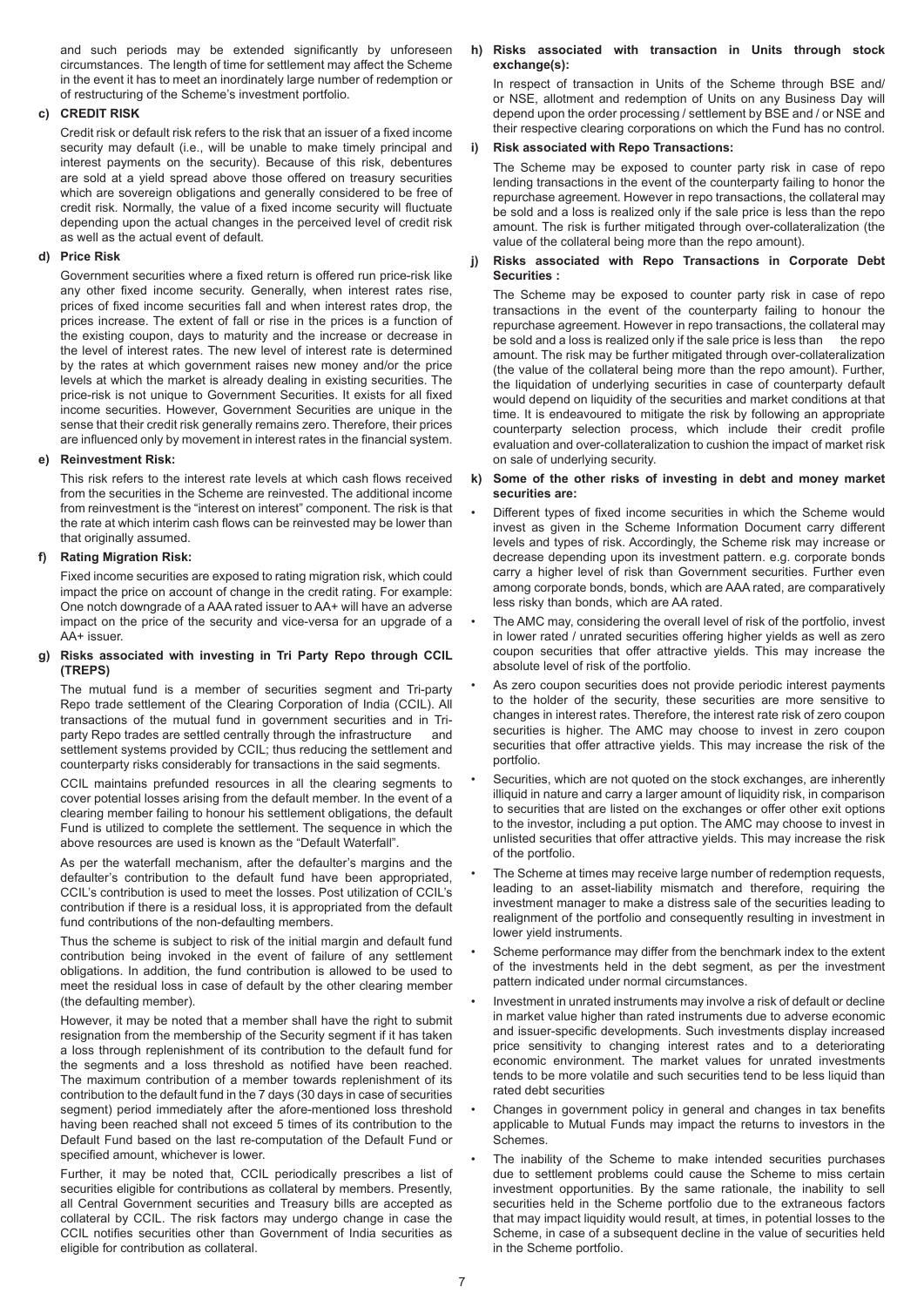# **l) Risks associated with segregated portfolio:**

- Unit holders holding units of segregated portfolio may not be able to liquidate their holdings till recovery of money from the issuer.
- Security in the segregated portfolio may not realize any value.
- Listing of any units of segregated portfolio in recognized stock exchange does not necessarily guarantee their liquidity. There may not be active trading of units in the stock market. Further, trading price of units on the stock market may be significantly lower than the prevailing NAV.
- The trading price of units on the stock exchange may be significantly lower than the prevailing Net Asset Value (NAV) of the segregated portfolio.

# **RISK FACTORS ASSOCIATED WITH PROCESSING TRANSACTION THROUGH STOCK EXCHANGE MECHANISM:**

The trading mechanism introduced by the stock exchange(s) is configured to accept and process transactions for mutual fund units in both Physical and Demat Form. The allotment and/or redemption of Units through NSE and/or BSE, on any Business Day will depend upon the modalities of processing viz. collection of application form, KYC documentation, order processing/ settlement, etc. upon which the Fund has no control. Moreover, transactions conducted through the stock exchange mechanism shall be governed by the operating guidelines and directives issued by respective recognized stock exchange(s).

#### **ADDITIONAL RISK FACTORS**

## **1) INVESTMENT EXPOSURE OF THE FUND WITH REFERENCE TO SECURITISED DEBT AND RISK FACTORS SPECIFIC TO INVESTMENTS IN SECURITISED PAPERS**

The Fund may invest only in those securitisation issuances which have a rating of AA and above indicating the high level of safety from credit risk point of view at the time of making an investment. The Fund will not invest in foreign securitised debt.

The Fund may invest in various type of securitisation issuances, including but not limited to Asset Backed Securitisation, Mortgage Backed Securitisation, Personal Loan Backed Securitisation, Collateralized Loan Obligation / Collateralized Bond Obligation and so on.

The Fund will conduct an independent due diligence on the cash margins, collateralisation, guarantees and other credit enhancements and the portfolio characteristic of the securitisation to ensure that the issuance fits in to the overall objective of the investment in high investment grade offerings irrespective of underlying asset class.

Types of securitised debt vary and carry different levels and types of risks. Credit risk on securitised bonds depends upon the originator and varies depending on whether they are issued with recourse to originator or otherwise. Even within securitised debt, AAA rated securitised debt offers lesser risk of default than AA rated securitised debt. A structure with Recourse will have a lower credit risk than a structure without recourse.

# **Risk analysis on underlying asset classes in securitisation Generally the following asset classes for securitisation are available in India :**

- (a) Commercial Vehicles
- (b) Auto and Two wheeler pools
- (c) Mortgage pools (residential housing loans)
- (d) Personal Loan, credit card and other retail loans
- (e) Corporate loans/receivables

Underlying assets in securitised debt may assume different forms and the general types of receivables include auto finance, credit cards, home loans or any such receipts. Credit risks relating to these types of receivables depend upon various factors including macro economic factors of these industries and economies. Specific factors like nature and adequacy of property mortgaged against these borrowings, nature of loan agreement / mortgage deed in case of home loan, adequacy of documentation in case of auto finance and home loans, capacity of borrower to meet its obligation on borrowings in case of credit cards and intentions of the borrower influence the risks relating to the asset borrowings underlying the securitised debt.

Holders of the securitised assets may have low credit risk with diversified retail base on underlying assets especially when securitised assets are created by high credit rated tranches. Risk profiles of Planned Amortisation Class tranches (PAC), Principal Only Class Tranches (PO) and Interest Only class tranches (IO) will differ depending upon the interest rate movement and speed of prepayment.

In terms of specific risks attached to securitisation, each asset class would have different underlying risks, however, residential mortgages are supposed to be having lower default rates as an asset class. On the other hand, repossession and subsequent recovery of commercial

vehicles and other auto assets is fairly easier and better compared to mortgages. Some of the asset classes such as personal loans, credit card receivables, etc., being unsecured credits in nature, may witness higher default rates. As regards corporate loans/receivables, depending upon the nature of the underlying security for the loan or the nature of the receivable the risks would correspondingly fluctuate. However, the credit enhancement stipulated by rating agencies for such asset class pools is typically much higher and hence their overall risks are comparable to other AAA rated asset classes. The rating agencies have an elaborate system of stipulating margins, over collateralisation and guarantees to bring risk limits in line with the other AA rated securities.

# **The risks associated with the underlying assets can be described as under:**

Credit card receivables are unsecured. Automobile / vehicle loan receivables are usually secured by the underlying automobile / vehicle and sometimes by a guarantor. Mortgages are secured by the underlying property. Personal loans are usually unsecured.

Corporate loans could be unsecured or secured by a charge on fixed assets / receivables of the company or a letter of comfort from the parent company or a guarantee from a bank / financial institution. As a rule of thumb, underlying assets which are secured by a physical asset / guarantor are perceived to be less risky than those which are unsecured. By virtue of this, the risk and therefore the yield in descending order of magnitude would be credit card receivables, personal loans, vehicle / automobile loans, mortgages and corporate loans assuming the same rating.

#### **Some of the factors, which are typically analyzed for any pool are as follows :**

**Size of the loan:** generally indicates the kind of assets financed with loans. Also indicates whether there is excessive reliance on very small ticket size, which may result in difficult and costly recoveries. To illustrate, the ticket size of housing loans is generally higher than that of personal loans. Hence in the construction of a housing loan asset pool for say Rs.10,000,000/- it may be easier to construct a pool with just 10 housing loans of Rs.1,000,000 each rather than to construct a pool of personal loans as the ticket size of personal loans may rarely exceed Rs.500,000/- per individual. Also to take this illustration further, if one were to construct a pool of Rs.10,000,000/- consisting of personal loans of Rs.100,000/- each, the larger number of contracts (100 as against one of 10 housing loans of Rs.10 lakh each) automatically diversifies the risk profile of the pool as compared to a housing loan based asset pool.

**Average original maturity of the pool:** indicates the original repayment period and whether the loan tenors are in line with industry averages and borrower's repayment capacity. To illustrate, in a car pool consisting of 60-month contracts, the original maturity and the residual maturity of the pool viz. number of remaining installments to be paid gives a better idea of the risk of default of the pool itself. If in a pool of 100 car loans having original maturity of 60 months, if more than 70% of the contracts have paid more than 50% of the installments and if no default has been observed in such contracts, this is a far superior portfolio than a similar car loan pool where 80% of the contracts have not even crossed 5 installments.

**Loan to Value ("LTV") Ratio:** Indicates how much % value of the asset is financed by borrower's own equity. The lower the LTV ratio, the better it is. This ratio stems from the principle that where the borrower's own contribution of the asset cost is high, the chances of default are lower. To illustrate for a vehicle costing Rs. 50 lakhs, if the borrower has himself contributed Rs. 40 lakhs and has taken only Rs.1 0 lakhs as a loan, he is going to have lesser propensity to default as he would lose an asset worth Rs. 50 lakhs if he defaults in repaying an installment. This is as against a borrower who may meet only Rs. 5 lakhs out of his own equity for a vehicle costing Rs. 50 lakhs. Between the two scenarios given above, the latter would have higher risk of default than the former.

**Average seasoning of the pool:** Indicates whether borrowers have already displayed repayment discipline. To illustrate, in the case of a personal loan, if a pool of assets consists of those who have already repaid 80% of the installments without default, this certainly is a superior asset pool than the one where only 10% of the installments have been paid. In the former case, the portfolio has already demonstrated that the repayment discipline is far higher.

**Default rate distribution:** Indicates how much % of the pool and overall portfolio of the originator is current, how much is in 0-30 DPD (days past due), 30-60 DPD, 60-90 DPD and so on. The rationale here is very obvious - as against 0-30 DPD, the 60-90 DPD is certainly a higher risk category.

Unlike in plain vanilla instruments, in securitisation transactions, it is possible to work towards a target credit rating, which could be much higher than the originator's own credit rating. This is possible through a mechanism called "Credit enhancement" and is fulfilled by filtering the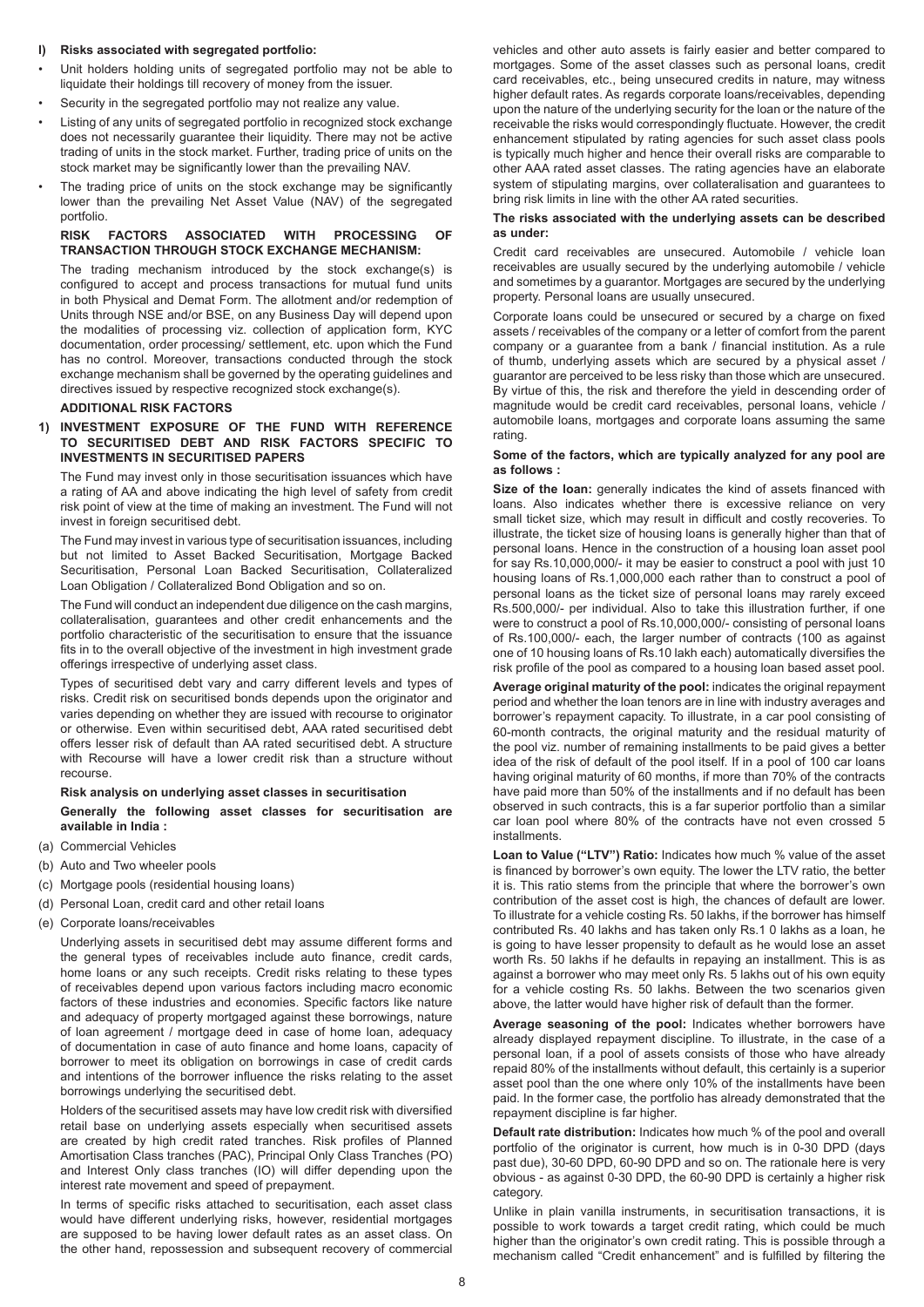underlying asset classes and applying selection criteria, which further diminishes the risk inherent for a particular asset class. The purpose of credit enhancement is to ensure timely payment to the investors, if the actual collections from the pool of receivables for a given period are short of the contractual payouts on securitisation. Securitisation is normally a non-recourse instrument and therefore, the repayment on securitisation would have to come from the underlying assets and the credit enhancement. Therefore, the rating criteria centrally focuses on the quality of the underlying assets.

World over, the quality of credit ratings is measured by default rates and stability. An analysis of rating transition and default rates, witnessed in both international and domestic arena, clearly reveals that structured finance ratings have been characterized by far lower default and transition rates than that of plain vanilla debt ratings. Further, internationally, in case of structured finance ratings, not only are the default rates low but post default recovery is also high.

In the Indian scenario, also, more than 95% of issuances have been AAA rated issuances indicating the strength of the underlying assets as well as adequacy of credit enhancement.

# **Interest Rate Risk**

The change in market interest rates – prepayments may not change the absolute amount of receivables for the investors, but may have an impact on the re-investment of the periodic cash flows that the investor receives in the securitised paper.

### **Limited liquidity & price risk**

Presently, secondary market for securitised papers is not very liquid. There is no assurance that a deep secondary market will develop for such securities. This could limit the ability of the investor to resell them. Even if a secondary market develops and sales were to take place, these secondary transactions may be at a discount to the initial issue price due to changes in the interest rate structure.

#### **Limited recourse, delinquency and credit risk**

Securitised transactions are normally backed by pool of receivables and credit enhancement as stipulated by the rating agency, which differ from issue to issue. The credit enhancement stipulated represents a limited loss cover to the InvestoRs. These certificates represent an undivided beneficial interest in the underlying receivables and there is no obligation of either the Issuer or the Seller or the originator, or the parent or any associate of the seller, issuer and originator. No financial recourse is available to the certificate holders against the investors' representative. Delinquencies and credit losses may cause depletion of the amount available under the credit enhancement and thereby the investor payouts may get affected if the amount available in the credit enhancement facility is not enough to cover the shortfall. On persistent default of an obligor to repay his obligation, the servicer may repossess and sell the underlying asset. However many factors may affect, delay or prevent the repossession of such asset or the length of time required to realize the sale proceeds on such sales. In addition, the price at which such asset may be sold may be lower than the amount due from that obligor.

# **Risks due to possible prepayments: Weighted Tenor / Yield**

Asset securitisation is a process whereby commercial or consumer credits are packaged and sold in the form of financial instruments. Full prepayment of underlying loan contract may arise under any of the following circumstances

- Obligor pays the receivable due from him at any time prior to the scheduled maturity date of that receivable; or
- Receivable is required to be repurchased by the seller consequent to its inability to rectify a material misrepresentation with respect to that receivable; or
- The servicer recognizing a contract as a defaulted contract and hence repossessing the underlying asset and selling the same; or
- In the event of prepayments, investors may be exposed to changes in tenor and yield.

#### **Bankruptcy of the originator or seller**

If originator becomes subject to bankruptcy proceedings and the court in the bankruptcy proceedings concludes that the sale from originator to Trust was not a sale then an investor could experience losses or delays in the payments due. All possible care is generally taken in structuring the transaction so as to minimize the risk of the sale to Trust not being construed as a "True Sale". Legal opinion is normally obtained to the effect that the assignment of Receivables to Trust in trust for and for the benefit of the Investors, as envisaged herein, would constitute a true sale.

#### **Bankruptcy of the investor's agent**

If an investor's agent becomes subject to bankruptcy proceedings and

the court in the bankruptcy proceedings concludes that the recourse of investor's agent to the assets/receivables is not in its capacity as agent/ Trustee but in its personal capacity, then an investor could experience losses or delays in the payments due under the swap agreement. All possible care is normally taken in structuring the transaction and drafting the underlying documents so as to provide that the assets/receivables if and when held by investor's agent is held as agent and in Trust for the investors and shall not form part of the personal assets of investor's agent. Legal opinion is normally obtained to the effect that the investor's agent's recourse to assets/receivables is restricted in its capacity as agent and Trustee and not in its personal capacity.

#### **Credit Rating of the Transaction / Certificate**

The credit rating is not a recommendation to purchase, hold or sell the certificate in as much as the ratings do not comment on the market price of the certificate or its suitability to a particular investor.

There is no assurance by the rating agency either that the rating will remain at the same level for any given period of time or that the rating will not be lowered or withdrawn entirely by the rating agency.

# **Risk of Co-mingling**

The servicers normally deposit all payments received from the obligors into the collection account. However, there could be a time gap between collection by a servicer and depositing the same into the collection account especially considering that some of the collections may be in the form of cash. In this interim period, collections from the Loan Agreements may not be segregated from other funds of the servicer. If the servicer fails to remit such funds due to investors, the investors may be exposed to a potential loss.

#### **Risks due to possible prepayments and Charge Offs**

In the event of prepayments, investors may be exposed to changes in tenor and yield. Also, any Charge Offs would result in the reduction in the tenor of the Pass Through Certificates (PTCs).

#### **Bankruptcy of the Swap Bank**

If the Swap Bank, becomes subject to bankruptcy proceedings then an Investor could experience losses or delays in the payments due under the Interest Rate Swap Agreement.

# **2) RISKS ASSOCIATED WITH REPO TRANSACTIONS IN CORPORATE DEBT SECURITIES :**

The Scheme may be exposed to counter party risk in case of repo lending transactions in the event of the counterparty failing to honour the repurchase agreement. However in repo transactions, the collateral may be sold and a loss is realized only if the sale price is less than the repo amount. The risk may be further mitigated through over-collateralization (the value of the collateral being more than the repo amount). Further, the liquidation of underlying securities in case of counterparty default would depend on liquidity of the securities and market conditions at that time. It is endeavoured to mitigate the risk by following an appropriate counterparty selection process, which include their credit profile evaluation and over-collateralization to cushion the impact of market risk on sale of underlying security.

# **3) RISK FACTORS WITH RESPECT TO IMPERFECT HEDGING USING INTEREST RATE FUTURES**

An Interest Rate Futures is an agreement to buy or sell a debt instrument at a specified future date at a price that is fixed today. Interest Rate Futures are Exchange traded. These future contracts are cash settled.

- 1. Perfect Hedging means hedging the underlying using IRF contract of same underlying.
- 2. Imperfect hedging means the underlying being hedged and the IRF contract has correlation of closing prices of more than 90%.

#### **In case of imperfect hedging, the portfolio can be a mix of:**

- 1) Corporate Bonds and Government securities or
- 2) Only Corporate debt securities or
- 3) Only government securities with different maturities

**Basis Risk:** The risk arises when the price movements in derivative instrument used to hedge the underlying assets does not match the price movements of the underlying assets being hedged. Such difference may potentially amplify the gains or losses, thus adding risk to the position.

**Price Risk:** The risk of mispricing or improper valuation and the inability of derivatives to correlate perfectly with underlying assets, rates and indices.

**Risk of mismatch between the instruments:** The risk arises if there is a mismatch between the prices movements in derivative instrument used to hedge, compared to the price movement of the underlying assets being hedged. For example when IRF which has government security as underlying is used, to hedge a portfolio that contains corporate debt securities.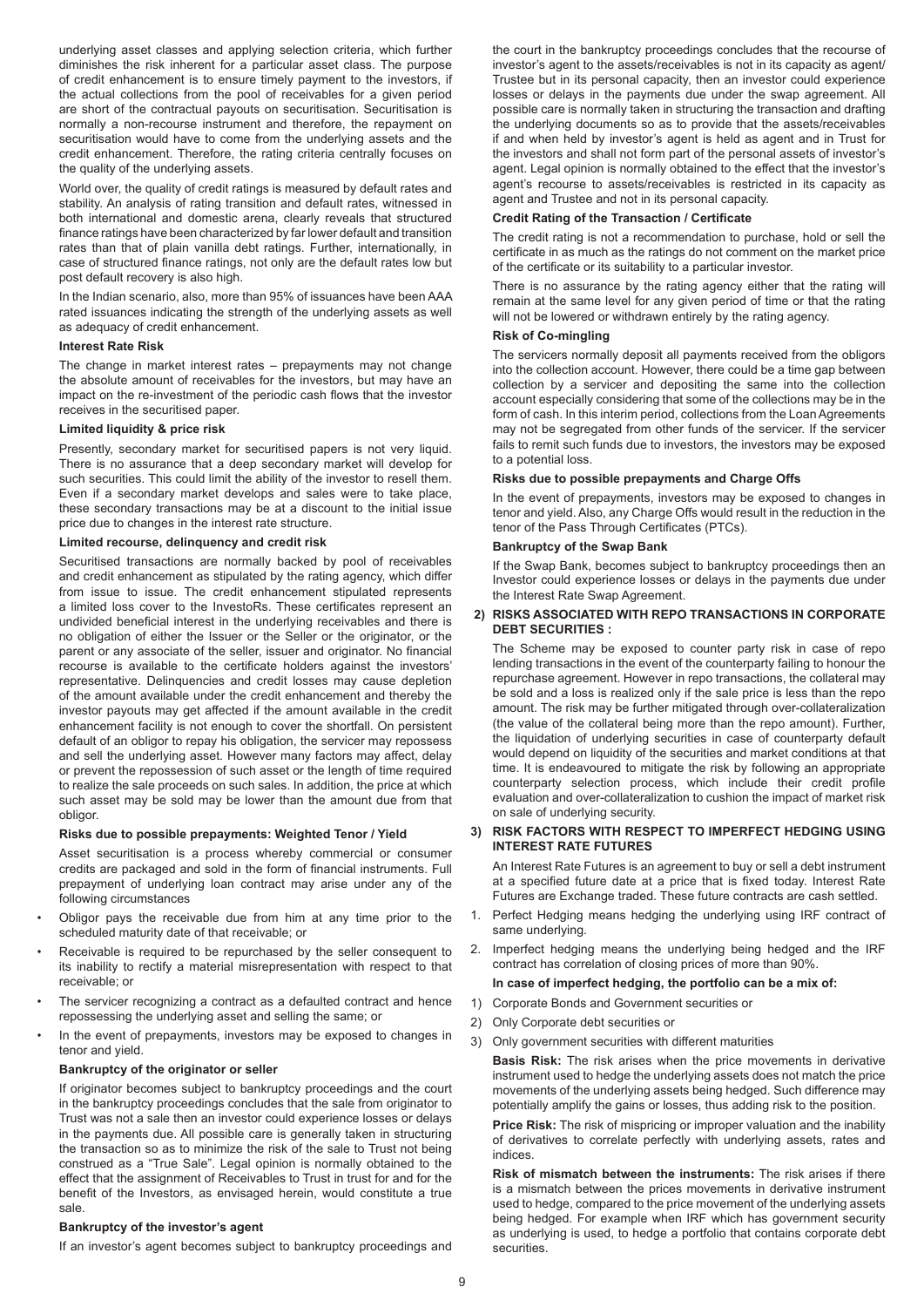**Correlation weakening and consequent risk of regulatory breach:** SEBI Regulation mandates minimum correlation criterion of 0.9 (calculated on a 90 day basis) between the portfolio being hedged and the derivative instrument used for hedging. In cases where the correlation falls below 0.9, a rebalancing period of 5 working days has been permitted. Inability to satisfy this requirement to restore the correlation level to the stipulated level, within the stipulated period, due to difficulties in rebalancing would lead to a lapse of the exemption in gross exposure computation. The entire derivative exposure would then need to be included in gross exposure, which may result in gross exposure in excess of 100% of net asset value.

**Illustration for Imperfect Hedging**

# **Scenario 1 and 2**

Assumption: Portfolio whose duration is 3 years, is being hedged with an IRF whose underlying securities duration is 10 years

Portfolio Duration: 3 year

Market Value of Portfolio: Rs 100 cr

Imperfect Hedging cannot exceed 20% of Portfolio

Maximum extent of short position that may be taken in IRFs is as per below mentioned formula:

Portfolio (security) Modified Duration \* Market Value of Portfolio (security) / (Futures Modified Duration \* Futures Price/PAR)

Consider that we choose to hedge 20% of portfolio

 $(3 * (0.2 * 100)) / (10 * 100 / 100) =$ Rs 6 cr

So we must Sell Rs 6 cr of IRF with underlying duration of 10 years to hedge Rs 20 cr of Portfolio with duration of 3 years.

#### **Scenario 1**

If the yield curve moves in a way that the 3 year moves up by 10 bps and the 10 year moves up by 5bps, which means that the short end has moved up more than the long end

Amount of Security in Portfolio (LONG): Rs 20cr

If yields move up buy 10 bps then the price of the security with a modified duration of 3 years will move down by;

Formula: (Yield movement \* Duration) \* Portfolio Value

 $((0.001 * 3) * 20,00,00,000) = -6,00,000$ 

Underlying IRF (SHORT): Rs 6crs

If yields move up buy 5bps then the price of the security with a duration of 10 years will move down by;

Formula: (Yield movement \* Duration) \* Portfolio Value

 $(-0.0005*10)*6,00,00,000 = 3,00,000$ 

Since we have sold the IRF, this movement is positive and hence the total loss will be reduced to:

 $-6.00.000 + 3.00.000 = -3.00.000$ 

Due to IRF, the overall impact on the portfolio due to interest rate movement has been reduced.

# **Scenario 2**

If the yield curve moves in a way that the 3 year does not move and the 10 year moves down by 5 bps, which means that the yield curve has flattened

If yield does not move then the price of the security with a duration of 3 years will remain flat:

Formula: (Yield movement \* Duration) \* Portfolio Value

 $(0*3) * 20,00,00,000 = 0$ 

Underlying IRF (SHORT): Rs 6cr

If yields moves down by 5bps then the price of the security with a duration of 10 years will move up by;

 $(0.0005*10)*6,00,00,000 = -3,00,000$ 

In this scenario, the imperfect hedge created on the portfolio would create a loss on the total position.

The fund will use derivatives instruments for the purpose hedging or portfolio rebalancing or for any other stock and / or index derivative strategies as allowed under the SEBI regulations.

# **4. SOME OF THE OTHER RISKS OF INVESTING IN DEBT AND MONEY MARKET SECURITIES ARE:**

Different types of fixed income securities in which the Scheme would invest as given in the Scheme Information Document carry different levels and types of risk. Accordingly, the Scheme risk may increase or decrease depending upon its investment pattern. e.g. corporate bonds carry a higher level of risk than Government securities. Further even among corporate bonds, bonds, which are AAA rated, are comparatively less risky than bonds, which are AA rated.

- The AMC may, considering the overall level of risk of the portfolio, invest in lower rated / unrated securities offering higher yields as well as zero coupon securities that offer attractive yields. This may increase the absolute level of risk of the portfolio.
- As zero coupon securities does not provide periodic interest payments to the holder of the security, these securities are more sensitive to changes in interest rates. Therefore, the interest rate risk of zero coupon securities is higher. The AMC may choose to invest in zero coupon securities that offer attractive yields. This may increase the risk of the portfolio.
- Securities, which are not quoted on the stock exchanges, are inherently illiquid in nature and carry a larger amount of liquidity risk, in comparison to securities that are listed on the exchanges or offer other exit options to the investor, including a put option. The AMC may choose to invest in unlisted securities that offer attractive yields. This may increase the risk of the portfolio.
- The Scheme at times may receive large number of redemption requests, leading to an asset-liability mismatch and therefore, requiring the investment manager to make a distress sale of the securities leading to realignment of the portfolio and consequently resulting in investment in lower yield instruments.
- Scheme performance may differ from the benchmark index to the extent of the investments held in the debt segment, as per the investment pattern indicated under normal circumstances.
- Investment in unrated instruments may involve a risk of default or decline in market value higher than rated instruments due to adverse economic and issuer-specific developments. Such investments display increased price sensitivity to changing interest rates and to a deteriorating economic environment. The market values for unrated investments tends to be more volatile and such securities tend to be less liquid than rated debt securities
- Changes in government policy in general and changes in tax benefits applicable to Mutual Funds may impact the returns to investors in the Schemes.

# **5. RISK FACTORS ASSOCIATED WITH SECURITIES LENDING**

As with other modes of extensions of credit, there are risks inherent to securities lending, including the risk of failure of the other party, in this case the approved intermediary, to comply with the terms of the agreement entered into between the lender of securities i.e. the Scheme and the approved intermediary. Such failure can result in the possible loss of rights to the collateral put up by the borrower of the securities, the inability of the approved intermediary to return the securities deposited by the lender and the possible loss of any corporate benefits accruing to the lender from the securities deposited with the approved intermediary. The AMC will adhere to strict limits should it engage in Stock Lending.

- a. Not more than 25% of the net assets of the Scheme can generally be deployed in Stock Lending.
- b. Not more than 5% of the net assets of the Scheme can generally be deployed in Stock Lending to any single counter party. The Fund may not be able to sell such lent out securities and this can lead to temporary **illiquidity**

# **6. RISK FACTORS ASSOCIATED WITH REITS AND INVITS:**

- **Price Risk:** Securities/Instruments of REITs and InvITs are volatile and prone to price fluctuations on a daily basis owing to market movements. The extent of fall or rise in the prices is a fluctuation in general market conditions, factors and forces affecting capital market, Real Estate and Infrastructure sectors, level of interest rates, trading volumes, settlement periods and transfer procedures.
- **Interest Rate Risk:** Securities/Instruments of REITs and InvITs run interest rate risk. Generally, when interest rates rise, prices of units fall and when interest rates drop, such prices increase.
- **Credit Risk:** Credit risk means that the issuer of a REIT/InvIT security / instrument may default on interest payment or even on paying back the principal amount on maturity. Securities / Instruments of REITs and InvITs are likely to have volatile cash flows as the repayment dates would not necessarily be pre scheduled.
- **Liquidity Risk:** This refers to the ease with which securities/instruments of REITs/InvITs can be sold. There is no assurance that an active secondary market will develop or be maintained. Hence there would be time when trading in the units could be infrequent. The subsequent valuation of illiquid units may reflect a discount from the market price of comparable securities/instruments for which a liquid market exists. As these products are new to the market they are likely to be exposed to liquidity risk.
- **Reinvestment Risk:** Investments in securities/instruments of REITs and InvITs may carry reinvestment risk as there could be repatriation of funds by the Trusts in form of buyback of units or Income Distribution cum Capital Withdrawal pay-outs, etc. Consequently, the proceeds may get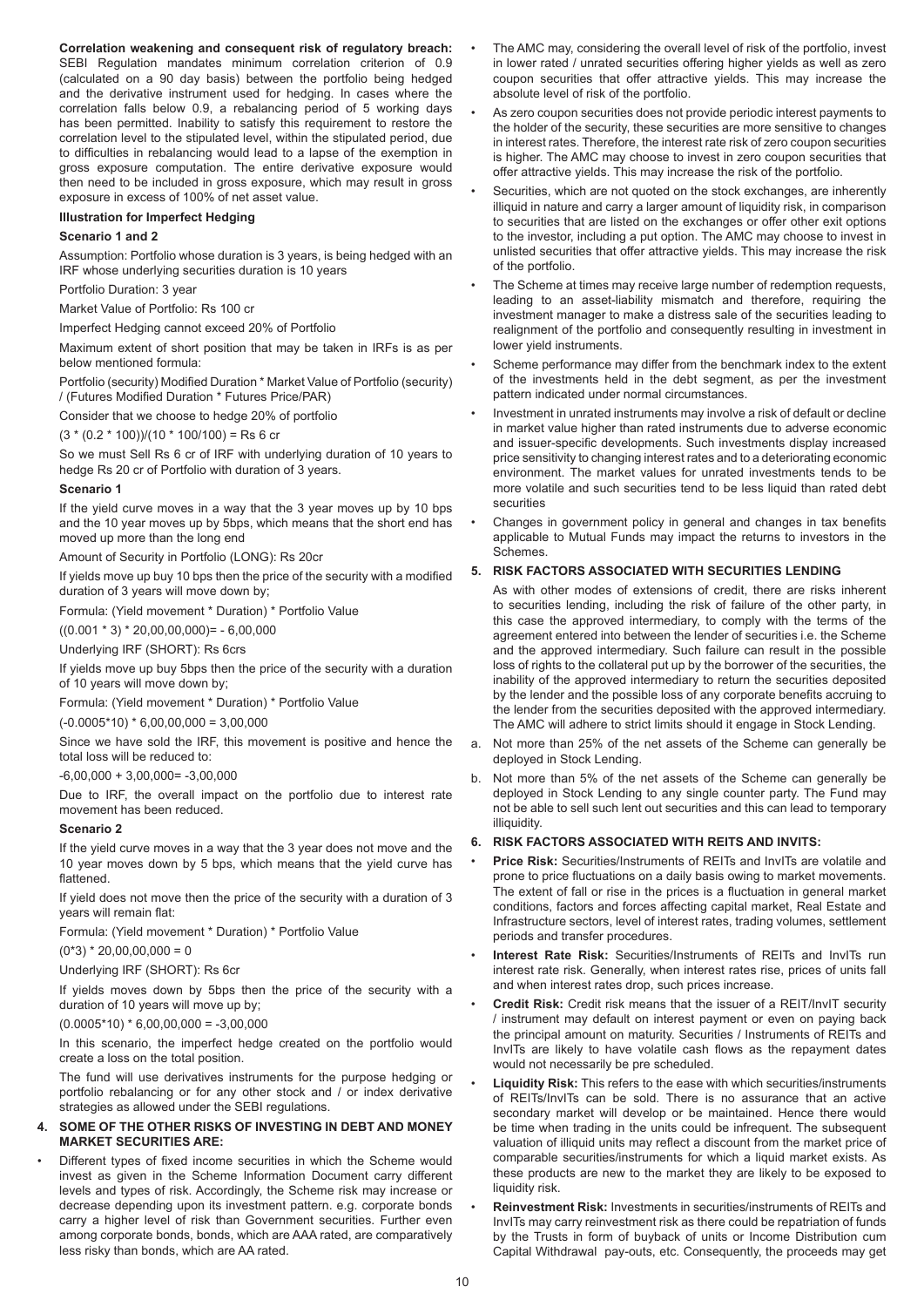invested in assets providing lower returns.

• **Legal and Regulatory Risk:** The regulatory framework governing investments in securities/instruments of REITs and InvITs comprises a relatively new set of regulations and is therefore untested, interpretation and enforcement by regulators and courts involves uncertainties. Presently, it is difficult to forecast as to how any new laws, regulations or standards or future amendments will affect the issuers of REITs/InvITs and the sector as a whole. Furthermore, no assurance can be given that the regulatory system will not change in a way that will impair the ability of the Issuers to comply with the regulations, conduct the business, compete effectively or make distributions.

# **Techniques Risk:**

The Scheme may use techniques (including derivatives, futures and options, warrants, etc.) and instruments that may be permitted and/ or that may become permissible under SEBI/RBI Regulations and/or Regulations and/or statutory modification or re-enactment thereof for efficient portfolio management and to attempt to hedge or reduce the risk of such fluctuation. However, these techniques and instruments, if imperfectly used, have the risk of the scheme incurring losses due to mismatches particularly in a volatile market. The Fund's ability to use these techniques may be limited by market conditions, regulatory limits and tax considerations (if any). The use of these techniques is dependent on the ability to predict movements in the prices of securities being hedged and movements in interest rates. There exists an imperfect correlation between the hedging instruments and the securities or market sectors being hedged. Besides, the fact that skills needed to use these instruments are different from those needed to select the Fund's/ Scheme's securities. There is a possible absence of a liquid market for any particular instrument at any particular time even though the futures and options may be bought and sold on an organized stock exchange. The use of these techniques involves possible impediments to effective portfolio management or the ability to meet repurchase/redemption requests or other short-term obligations because of the percentage of the Scheme's assets segregated to cover its obligations.

# **Liquidity and Settlement Risks:**

The liquidity of the Scheme's investments may be inherently restricted by trading volumes, transfer procedures and settlement periods. From time to time, the Scheme will invest in certain securities of certain companies, industries, sectors etc. based on certain investment parameters as adopted internally by AMC. While at all times the Trustees and the AMC will endeavor that excessive holding/investment in certain securities of industries, sectors, etc. by the Scheme be avoided, the assets invested by the Scheme in certain securities of industries, sectors, etc. may acquire a substantial portion of the Scheme's investment portfolio and collectively may constitute a risk associated with non-diversification and thus could affect the value of investments. The Scheme may have difficulty in disposing of certain securities because the security may be unlisted, due to greater price fluctuations there may be a thin trading market, different settlement periods and transfer procedures for a particular security at any given time. Settlement, if accomplished through physical delivery of stock certificates, is labour and paper intensive and may affect the liquidity. It should be noted that the Fund bears the risk of purchasing fraudulent or tainted papers. The secondary market for money market/debt securities does exist, but is generally not as liquid as the secondary market for other securities. Reduced liquidity in the secondary market may have an adverse impact on market price and the Scheme's ability to dispose of particular securities, when necessary, to meet the Scheme's liquidity needs or in response to a specific economic event, such as the deterioration in the creditworthiness of the issuer, etc. or during restructuring of the Scheme's investment portfolio. Furthermore, from time to time, the AMC, the Custodian, the Registrar, any Associate, any distributor, dealer, any company, corporate body, trust, any scheme/Mutual Fund managed by the AMC or by any other AMC may invest in the Scheme. While at all times the Trustees and the AMC will endeavor that excessive holding of Units in the Scheme among a few unit holders is avoided, however, the amounts invested by these aforesaid persons may acquire a substantial portion of the Scheme's outstanding Units and collectively may constitute a majority unit holder in the Scheme. Accordingly, redemption of Units held by such persons may have an adverse impact on the value of the redemption and may impact the ability of the unit holders to redeem their respective Units.

# **B. RISK MITIGATION MEASURES FOLLOWED:**

Risk management is an integral part of the investment process. In line with SEBI Circular No. SEBI/HO/IMD/DF2/CIR/P/2016/42 dated March 18, 2016 and SEBI circular no. SEBI/HO/IMD/DF2/CIR/P/2019/104 dated October 01, 2019, the AMC has incorporated adequate safeguards for controlling risks in the portfolio construction process, which would be periodically evaluated. Online monitoring of various exposure limits are done by the Front Office System. The system incorporates all the investment restrictions as per SEBI guidelines and 'soft' warning alerts at appropriate levels for preemptive monitoring. The system also enables identifying & measuring the risk through various risk measurement tools and analyzes the same so as to act in a preventive manner. In addition to minimize the major risks for equity & debt schemes, the following steps are taken:

- 1. The AMC may also implement certain internal control procedures / risk & exposure limits etc., which may be varied from time to time.
- 2. **Market Risk / Volatility Risk** Risk of adverse price movements in the portfolio.

The overall volatility of the respective portfolios would be maintained in line with the objectives of the schemes. The portfolio would be adequately diversified to mitigate volatility depending on its respective mandate. Volatility would be monitored with respect to the benchmark and peer set.

3. **Liquidity Risk** – Risk if liquidity impact of entering/exiting the underlying stocks in the portfolio. The fund manager may keep some portion of the portfolio in debt and money market instruments and/or cash within the specified asset allocation framework for the purpose of meeting redemptions. The overall liquidity of the schemes are monitored periodically and necessary action taken on the portfolios, if required.

# **Special Products / facilities available**

# **A. Direct Plan**

In accordance with Para D titled "Separate Option for direct investments" under Circular No. CIR/IMD/DF/21/2012 dated September 13, 2012 issued by Securities and Exchange Board of India (SEBI), JM Financial Trustee Company Private Limited, (the "Trustee" to the Mutual Fund), has introduced a separate plan for direct investments (i.e. investments not routed through an AMFI Registration Number (ARN) Holder ("Distributor") (hereinafter referred to as "Direct Plan") as under:

Direct Plan is only for investors who purchase/subscribe units in the Scheme directly with the Fund and is not available for investors who route their investments through a Distributor.

Plans / Options / Sub-options: All Plans / Options / Sub-Options being offered under the Scheme ("Regular Plan") will also be available for subscription under the Direct Plan. Thus, there shall be 2 Plans available for subscription under the Scheme viz., Regular Plan and Direct Plan. Portfolio of the Scheme under the Regular Plan and Direct Plan will be common.

The provisions pertaining to Minimum Subscription Criteria, Load and Additional Purchases will be applicable at Scheme (Portfolio) Level.

**Scheme characteristics:** Scheme characteristics such as Investment Objective, Asset Allocation Pattern, Investment Strategy, risk factors, facilities offered and terms and conditions including load structure will be the same for the Regular Plan and the Direct Plan, except that:

No exit load shall be charged for any switch of investments between Regular Plan and Direct Plan within the same Scheme. The applicable exit load, if any, will be charged for redemptions/ switch outs of the Scheme (i.e. at portfolio level) before the completion of the stipulated load/ lock-in period. The stipulated load/ lock-in period will be reckoned from the date of allotment of units for a particular transaction in the Scheme (i.e. at portfolio level) till the date of redemption / switch out from that scheme, irrespective of the number of intra-scheme switches by the investor between the aforementioned two dates (e.g. switches between plans/sub-plans/options/sub-options within the Scheme having the same portfolio)

The extant provisions of applicability of load on redemptions/ switches from one Scheme to another will continue to be applicable.

Direct Plan shall have a lower expense ratio excluding distribution expenses, commission, etc and no commission for distribution of Units will be paid / charged under Direct Plan.

# **Applicable NAV and allotment of units:**

The provisions of applicability of NAV and allotment of units will be same for Regular and Direct plan.

**Eligible investors / modes for applying:** All categories of investors (whether existing or new Unitholders), as permitted under the SID of the Scheme, are eligible to subscribe under Direct Plan. Investments under Direct Plan can be made through various modes offered by the Mutual Fund for investing directly with the Fund and all other Platform(s) where investors' applications for subscription of units are routed through SEBI registered Investment Advisors.

# **How to apply:**

a. Investors subscribing under Direct Plan of the Scheme will have to indicate "Direct Plan" against the Scheme name in the application form/ transaction slip e.g. "JM Overnight Fund (Direct)".

However, in the event of the Investor having failed to mention the plan clearly, the following Default Plan will be captured for the investment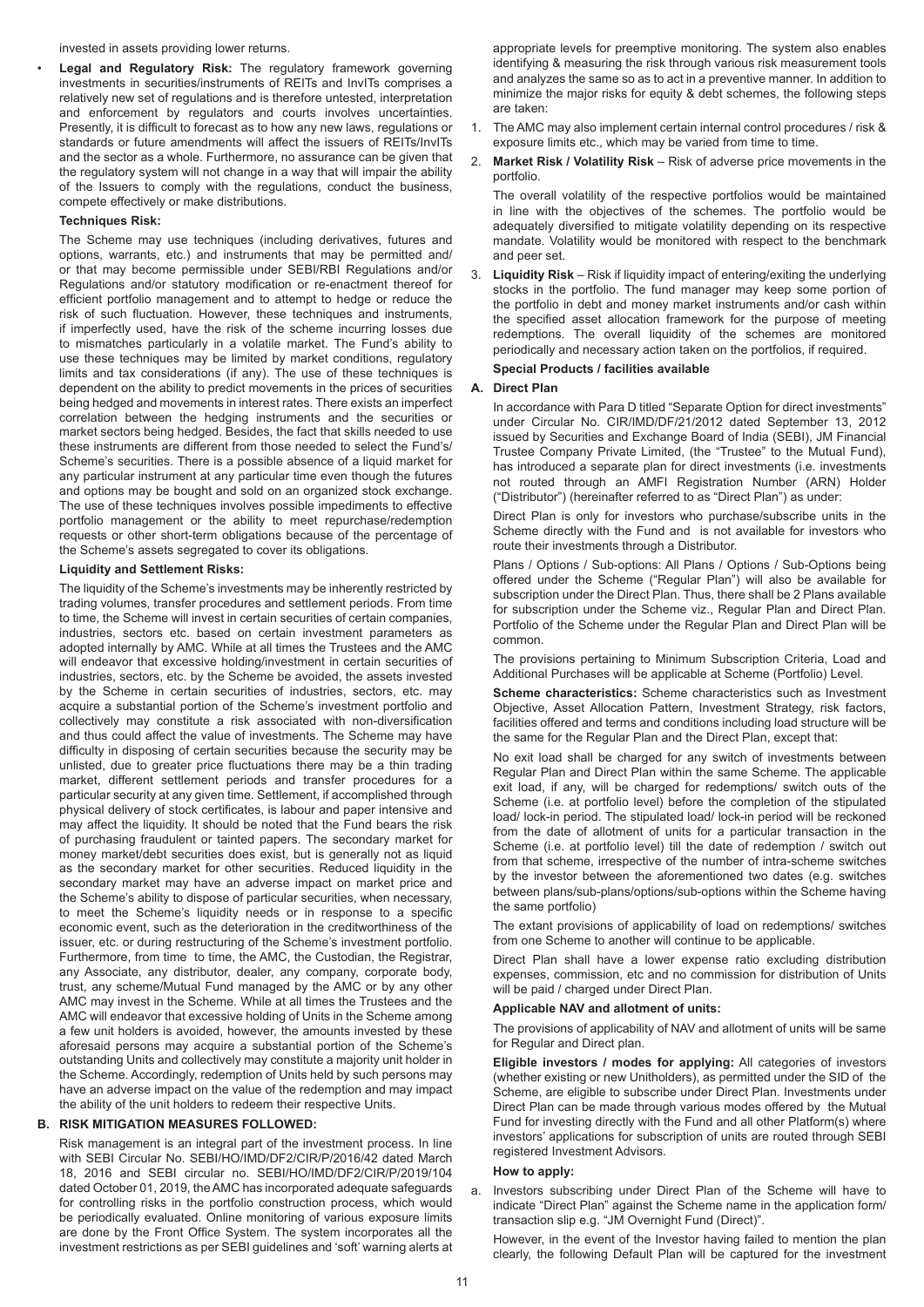under the scheme.

- b. Investors may also indicate "Direct" in the ARN column of the application form/ transaction slip. However, in case Distributor/ Sub- broker code is mentioned in the application form, but "Direct Plan" is indicated against the Scheme name or in any other place or in any manner whatsoever in the Application Form/ transaction slip, the Distributor/ Sub-broker code will be ignored and the application will be processed under Direct Plan.
- c. Further, where application is received for Regular Plan without Distributor code or "Direct" is mentioned in the ARN Column, the application will be processed under the Direct Plan.

Redemption requests: Where Units under the Scheme are held under both Regular and Direct Plans and the redemption / Switch request pertains to the Direct Plan, the same must clearly be mentioned on the request (along with the folio number).

In the event of the investor not clearly mentioning the name of the Plan (Regular or Direct)/ Option/ Sub-option/or wherever there is an ambiguity in choice of Plan (Regular or Direct)/ Option/ Sub-option opted for in the request for redemption/switch-out of all/specified amount/ units, in the absence of clarificatory letter from the investor on the day of the transaction, the AMC/ Registrar reserves the right to process the redemption/switch out request from the Regular Plan or Direct Plan if such redemption request can be processed in totality. In such case, the redemption will first be effected from the Regular Plan.

E.g. If an investor has investment of Rs. 5 lakh in an Regular Plan and Rs. 10 lakh in the Direct Plan and a redemption request is received from him for redemption of Rs. 2 lakh without indicating which Plan the redemption is to be effected from, the AMC/ Registrar will effect the redemption from the Regular Plan. In the same example, if the redemption request was for Rs. 7 lakh, the redemption would be effected from the Direct Plan.

However, in case it is not possible to effect the redemption from any one of the Plans in totality i.e. either from the Regular or from the Direct Plan, such redemption request will be treated as void ab-initio and rejected.

E.g. If the redemption request in the above example is for Rs. 12 lakh, the AMC / Registrar will summarily reject the redemption request. Where units are held under any one i.e. under Regular or Direct Plan, the redemption will be processed from such Plan.

Tax consequences: Switch / redemption may entail tax consequences. Investors should refer to the tax paras set out elsewhere in the document as well as consult their professional tax advisor before initiating such requests.

# **B. Exchange Platforms:**

SEBI vide its Circular No. SEBI/IMD/CIR No. 11/183204/2209 dated November 13, 2009 had facilitated transactions in Mutual Fund schemes through the stock exchanges infrastructure. Also, vide Circular No. CIR/IMD/DF/17/2010 dated November 09, 2010, SEBI had permitted routing of Mutual Fund transactions through the clearing members of the registered stock exchanges and Depository Participants of registered Depositories. In view of this and in order to increase the network and enhance the level of service to the investors of JM Financial Mutual Fund, the Boards of JM Financial Asset Management Limited (the "AMC") and JM Financial Trustee Company Private Limited (the "Trustees") decided to offer an alternate platform to facilitate purchase (subscription) and redemption (repurchase) of units of all the eligible schemes of the Fund. This facility is offered in terms of the aforesaid SEBI circular and the guidelines issued by National Stock Exchange of India Ltd. (NSE) and BSE Ltd. (BSE) in this regard.

# **Following are the exchange platforms through which investors can subscribe/redeem the units of certain schemes:**

- **•** Mutual Fund Service System (MFSS) introduced by NSE.
- NSE Mutual Fund Platform II (NMF- II)
- BSE Stock Exchange Platform (BSE StAR MF) introduced by BSE.
- **1. Features of the MFSS introduced by NSE:**
- MFSS is an online order collection system provided by NSE to its eligible members for placing subscription or redemption orders on the MFSS, based on orders received from the investors.
- MFSS has been designed to provide a confirmation slip of the order(s) entered, which would be deemed to be the time of receipt of application for the purpose of determining the applicability of NAV.
- MFSS facility shall be subject to such operating guidelines as may be issued by NSE from time to time.
- **2. Features of the BSE StAR MF introduced by BSE:**
- The trading member of BSE can facilitate investors to subscribe and redeem the mutual fund units using their existing network and order collection mechanism provided by BSE.
- The transactions carried out on the BSE platform shall be subject to

such guidelines as may be issued by BSE and also SEBI (Mutual Funds) Regulations, 1996 and circulars/guidelines issued thereunder from time to time.

Basic points to be noted by the investors:

- **i) Who can avail of this facility and is it available for all modes / options of investment?:**
- This facility is available for purchase (subscription) and redemption (repurchase) of units of the eligible schemes, to the existing and new investors. The list of schemes is subject to change from time to time.
- This facility is available only to Corporate investors, individuals, HUF and Minors acting through a guardian, who are Resident in India.
- This facility is available for investment by NRIs, subject to submission of Foreign Inward Remittance Certificate (FIRC) to the intermediaries/ Market participants involved in the transactions(s) for onward transmission to the Registrar M/s KFin Technologies Ltd / JM Financial Mutual Fund through BSE StAR MF platform (BSE StAR MF). However, this facility is not available to Non Resident Indians/ Persons of Indian origin / Overseas Citizen of India from USA, Canada and other Persons / entities / foreign citizens etc. mentioned in the Scheme Information Document (SID) under "Who cannot invest" in "UNITS and OFFER".
- This facility is not available to Societies/Trusts/Overseas Corporate Bodies (OCBs)/Partnership Firms, etc.
- Reinvestment of Income Distribution cum Capital Withdrawal Option/ IDCW (Reinvestment) shall not be available to investors for transacting through stock exchange in demat form.
- This facility is not available for switching of units or facilities like SWP/ **STP.**
- **ii) Whom should the investor approach for transacting in units of the eligible schemes of the Mutual Fund?:**

The investor has to approach a trading member of NSE, BSE who is registered with Association of Mutual Funds in India (AMFI) as Mutual Fund Advisors and who is empanelled as a distributor with the AMC and also registered with NSE and BSE as Participants ("AMFI certified stock exchange brokers") for MFSS and BSE StAR Platform.

#### **3. Features of the NSE Mutual Fund Platform II (NMF- II)**

The Scheme will also be available on the other platform of NSE known as NSE Mutual Fund Platform II (NMF- II) for the following financial and all the types of non- financial transactions through demat and/or non demat mode:

- Fresh Purchase ( FP)
- Additional Purchases (AP)
- Redemptions
- Switch transactions (Units held in the non-demat mode)
- Systematic Investment Plan (SIP)
- Systematic Withdrawal Plan (SWP)
- Systematic Transfer Plan (STP) (Units held in the non- demat mode)
- New Fund Purchase ( NFO)

For Switch/ SWP/ STP etc., the investor can place request with the same Mutual Fund Distributor through whom the respective units were purchased earlier.

The facility provided by NSE Mutual Fund Platform (NMF II) can be availed by:

- Resident Investors (RIs)
- Non-Resident Investors (NRIs).
- Hindu undivided Family (HUFs).
- Person of Indian Origin ( PIO)

For investment by the NRI Investor through NSE, the Foreign Inward Remittance Certificate (FIRC) is mandatory at the time of each investment.

Investment can be made through valid ARN Holder (i.e. AMFI registered distributor) or through Registered Investment Advisors (RIA) holding valid SEBI registration number.

For investors who can not avail the above facility kindly refer to "Who cannot invest" under "New Fund Offer" in "Units and Offer" in SID.

#### **Transactions by Distributors in the Scheme of the Fund on behalf of their clients through the Stock Exchange mechanism:**

SEBI vide its Circulars No. CIR/MRD/DSA/32/2013 dated October 4, 2013 and CIR/MRD/ DSA/33/2014 dated December 9, 2014, has permitted Mutual Fund Distributors (MF Distributors) to use National Stock Exchange (NSE) and Bombay Stock Exchange (BSE), recognized stock exchange infrastructure for transacting units directly from Mutual Fund/ Asset Management Companies on behalf of their clients.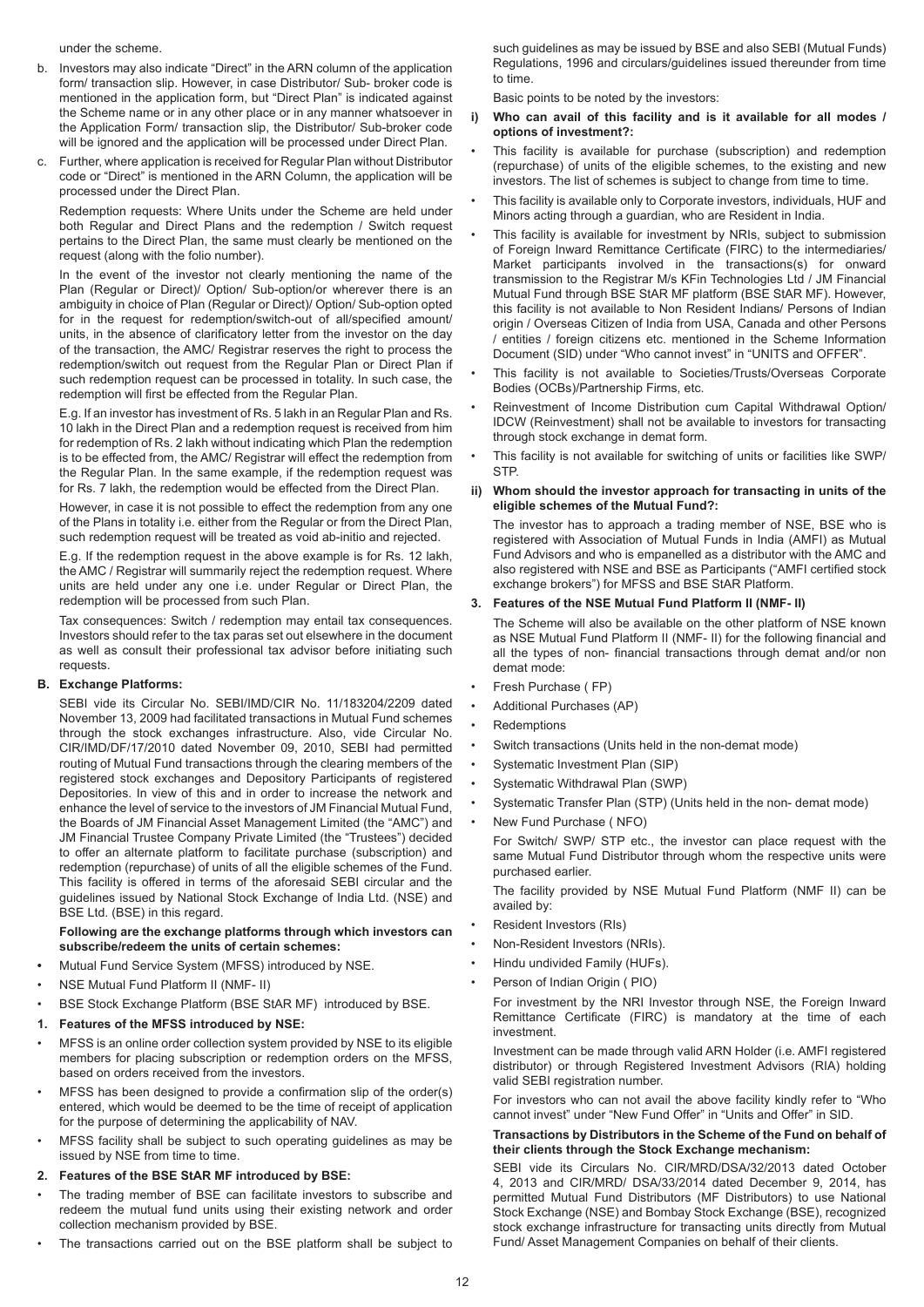Pursuant to the above, the following guidelines shall be applicable for transactions executed in the Schemes of the Fund through MF Distributors via the Stock Exchange Mechanism offered by BSE:

- 1. MF Distributor registered with Association of Mutual Funds in India (AMFI) and who has been permitted by Bombay Stock Exchange ("the Exchange"), will be eligible to use "BSE StAR MF" platform to purchase/ redeem/switch units of the eligible Scheme, on behalf of their clients, directly from the Fund through online - non-demat mode and/ or demat mode. The BSE platform is currently also available for Systematic Investment Plans (SIPs). The platform will accept Systematic Transfer Plan (STP) and Systematic Withdrawal Plan (SWP) as and when it is started by BSE.
- 2. MF distributors shall not handle pay out/pay in of funds as well as units on behalf of the investor/ AMC. 'Pay - in' will be directly received from the investor's account by Indian Clearing Corporation Limited (ICCL) of BSE, in its name through any of the payment modes i.e. Cheque/ Demand Draft (DD), RTGS/NEFT, Netbanking, OTM (One Time NACH Debit Mandate) or any other mode of authorized Banking Channels. The'Pay- out' will be directly made to the investor by the Registrar/AMC, for non-demat mode. For demat mode, the pay-out for redemption will be directly made to the ICCL
- 3. i) Purchase of units in Demat mode: In case of purchase in demat mode, the units will be credited into the ICCL account for onward transfer to the investor's account.
- ii) Purchase of units in Non Demat Mode: In case of non- demat mode, the Registrar will intimate the allotment details to the investor directly by emailing/issuing the physical statement of accounts or through the monthly Consolidated Account Statement (CAS).
- iii) Redemption of units in Demat mode: In case of redemption in demat mode, the investor has to approach his/her/their MF Distributor / Depository Participant (DP) registered with BSE platform and submit the Redemption Request Form (RRF) / Delivery Instruction Slip (DIS). The DP in turn will intimate the Exchange and the exchange shall intimate the RTA for further processing of the redemption request.
- iv) Redemption of units in Non Demat mode: In case of non- demat mode, the redemption order will be placed on BSE platform and BSE shall communicate the same to the RTA for redemption proceeds.
- 4. Switch transaction requests can be placed for units which are held in demat as well as in non-demat mode on BSE platform\*.
- 5. In case of payment of redemption proceeds by the Fund/its Registrar to ICCL, the same shall be treated as valid discharge for the Fund/JM Financial Asset Management Limited ("JMF AMC") of its obligation of payment of redemption proceeds to the investor. For purchase of units in demat mode, crediting units into the Clearing Corporation's account shall discharge the Fund/JMF AMC of its obligation to allot units to the investor.
- 6. In case of Payout of Income Distribution cum Capital Withdrawal Option /IDCW (Payout)/ Reinvestment of Income Distribution cum Capital Withdrawal Option /IDCW (Reinvestment) of units for demat and nondemat cases, the RTA shall process the same and remit/credit directly into the investor's/beneficiary's accounts.
- 7. The investors are requested to note that the allotment of NAV will be based on the time stamping of transaction and receipt of Funds into the account of the respective schemes of the AMC from the Clearing Corporation within the overall guidelines of SEBI on the matter. Payment to the Clearing Corporation will not entitle the investor for the NAV until the same is transferred into the AMC's scheme account by the ICCL, before the cut – off time, including all purchase cases of JM Overnight Fund irrespective of the amount. The redemption request shall be accepted by the Exchange upto the cutoff time i.e. 3 p.m. (or such other timings as prescribed by SEBI from time to time) only, failing which the request shall be rejected/processed with the NAV applicable for the next permissible day.
- 8. The Exchange shall act as the Point of Acceptance only for the purpose of time – stamping of the transaction and reporting thereof but not for collection of funds from the investor and transfer to the AMC.
- 9. The Mutual Fund Distributors are permitted to handle the transactions of only their clients, through the above platform.
- 10. The facility of transacting in the Fund's Scheme through BSE StAR MF Platform is available through the BSE, subject to such operating guidelines, terms and conditions as may be prescribed by BSE/ SEBI and JMF AMC from time to time.

For transacting units on the BSE platform, the registration of the mobile no. and/or email id of the investor is compulsory.

Currently, BSE does not provide the facility of non-financial transactions. However, BSE is hereby authorised to accept the same as and when they start this facility.

All the authorised offices of BSE and BSE StAR MF platform shall be

considered as the Official Points of Acceptance (OPA) of the Fund in accordance with SEBI Circular No. SEBI/IMD/CIR No.11/78450/06 dated October 11, 2006 and conditions stipulated in SEBI Circular dated November 13, 2009.

\* The switch process note for demat mode is available on the website of the Fund

# **Option for holding the units:**

- Units shall be allotted in physical form or dematerialised form as per the request of the investor.
- Investors have an option to hold the units in physical or dematerialized form.
- International Security Identification Number (ISIN) in respect of each plans/options of the Scheme has been created and admitted in the National Securities Depository Ltd. ("NSDL") and Central Depository Services (India) Ltd. ("CDSL").

Investors will have to comply with Know Your Customer (KYC) norms as prescribed by BSE/ NSE/ CDSL/ NSDL and the Fund to participate in this facility.

The Fund will not be in a position to accept any request for transactions or service requests in respect of units bought under this facility in demat mode.

Investors should get in touch with Investor Service Centres (ISCs) of the Fund for further details.

For any complaints or grievances against the Eligible Stock Broker with respect to the transactions done through the stock exchange infrastructure, the investor should contact either the concerned Eligible Stock Broker or the investor grievance cell of the respective stock exchange.

The Trustee of the Fund reserves the right to change/modify the features of this facility or discontinue this facility at a later date.

# **Option for holding the units:**

Units shall be allotted in physical or dematerialised form as per the request of the investor. However, the demat facility will be started for the Fund at a later date once the Fund sorts out logistic issues for the transfer of Demat Units.

International Security Identification Number (ISIN) in respect of each plans/options of the aforesaid schemes have been created and admitted in the National Securities Depository Ltd. ("NSDL") and Central Depository Services (India) Ltd. ("CDSL").

Kindly refer SAI for other Details.

# **Purchase of units on Exchange Platforms:**

# **a) Physical Form:**

- The investor who chooses the physical mode is required to submit all requisite documents along with the purchase application (subject to applicable limits prescribed by BSE/NSE) to the Participants.
- The Participants shall verify the application and documents for mandatory details and KYC compliance.
- After completion of the verification, the purchase order will be entered in the Stock Exchange system and an order confirmation slip will be issued to investor.
- The investor will transfer the funds to the Participants.
- Allotment details will be provided by the Participants to the investor.

# **b) Dematerialised form:**

- The investors who intend to deal in depository mode are required to have a demat account with CDSL/NSDL.
- The investor who chooses the depository mode is required to place an order for purchase of units (subject to applicable limits prescribed by BSE/NSE) with the Participants.
- The investor should provide their depository account details to the Participants.
- The purchase order will be entered in the Stock Exchange system and an order confirmation slip will be issued to investor.
- The investor will transfer the funds to the Participants.
- Allotment details will be provided by the Participants to the investor.

# **Redemption of units on Exchange Platform:**

# **a) Physical Form:**

- The investor who chooses the physical mode is required to submit all requisite documents along with the redemption application (subject to applicable limits prescribed by BSE/NSE) to the Participants.
- The redemption order will be entered in the Stock Exchange system and an order confirmation slip will be issued to investor. Redemption orders would be created either in terms of amount or quantity.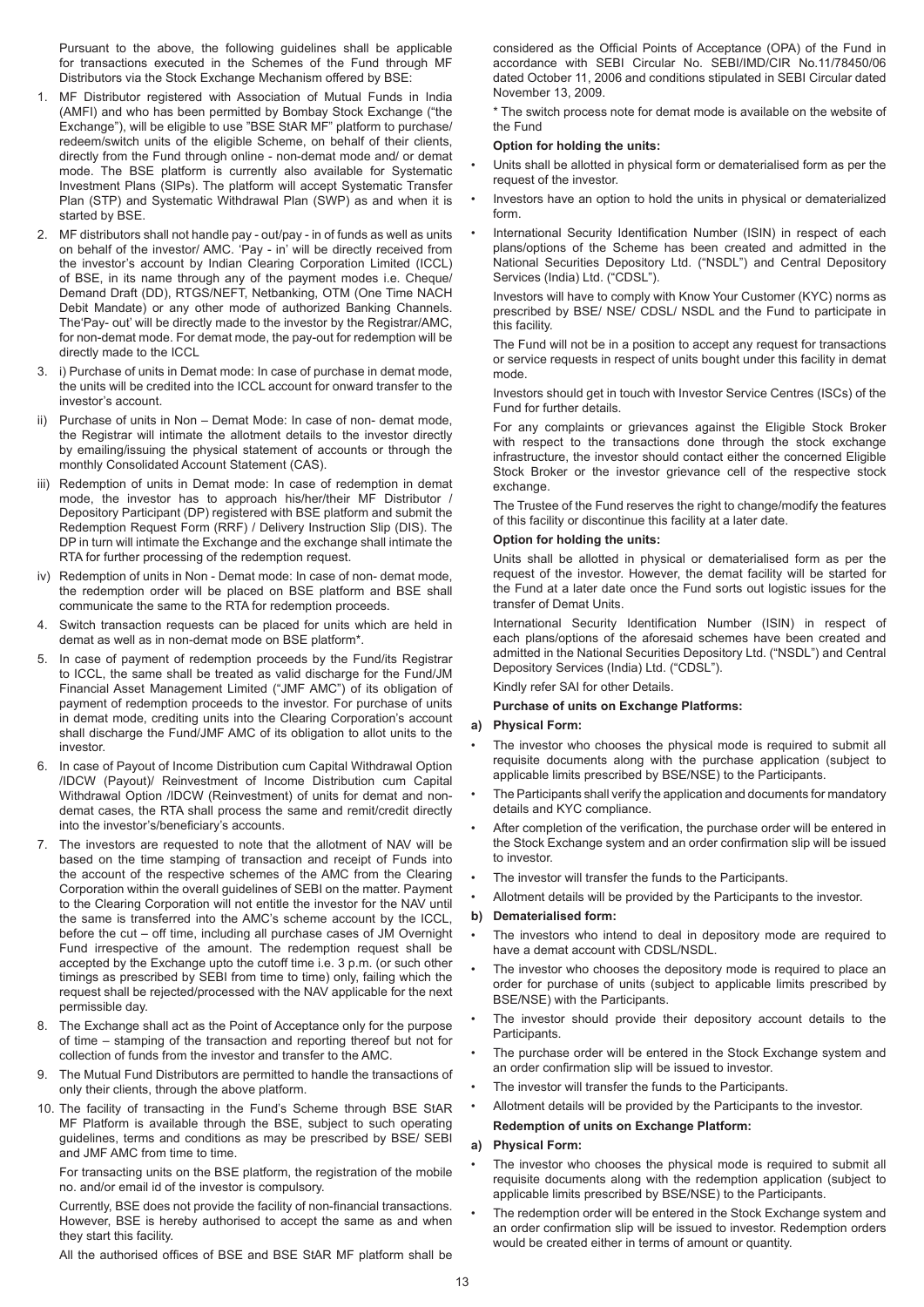• The redemption proceeds will be credited to the bank account of the investor, as per the bank account details recorded with the Fund.

# **b) Dematerialised form:**

- The investors who intend to deal in depository mode are required to have a demat account with CDSL/ NSDL and units converted from physical mode to demat mode prior to placing of redemption order.
- The investor who chooses the depository mode is required to place an order for redemption (subject to applicable limits prescribed by BSE/ NSE) with the Participants. The investors should provide their Depository Participant with Depository Instruction Slip with relevant units to be credited to Clearing Corporation pool account.
- The redemption order will be entered in the system and an order confirmation slip will be issued to investor. Redemption orders would be created in terms of units without any minimum limit and not in terms of amount.
- The redemption proceeds will be credited to the bank account of the investor, as per the bank account details recorded with the Depository Participant.

Investors shall receive redemption amount (if units are redeemed) and units (if units are purchased) through broker/clearing member's pool account. The Fund/AMC would pay proceeds to the broker/clearing member (in case of redemption) and broker/clearing member in turn to the respective investor and similarly units shall be credited by AMC/ Fund into broker/clearing member's pool account (in case of purchase) and broker/clearing member in turn to the respective investor's demat account.

Payment of redemption proceeds to the broker/clearing members by AMC/Fund shall discharge AMC/Fund of its obligation of payment to individual investor. Similarly, in case of purchase of units, crediting units into broker/clearing member pool account shall discharge AMC/Fund of its obligation to allot units to individual investor.

Applications for purchase/redemption of units which are incomplete/ invalid are liable to be rejected.

In case of units held in demat form, the redemption request can be given only in number of units and subject to the provision pertaining to minimum repurchase amount.

Separate folios will be allotted for units held in physical and demat mode. In case of non-financial requests/applications such as change of address, change of bank details, etc. investors should approach Investor Service Centres (ISCs) of the Fund if units are held in physical mode and the respective Depository Participant(s) if units are held in demat mode. In case of KYC compliant investors, the non- financial requests/ applications shall be submitted by the investors to their respective KYC Registration Agencies (KRAs).

# **C. Facilitating transactions in the Scheme of the Fund through MF Utilities India Private Limited.**

JM Financial Asset Management Limited (AMC) has entered into an Agreement with M/s. MF Utilities India Private Limited (MFUI), for the usage of MF Utilities- (MFU) platform - a shared services initiative of various Asset Management Companies, which acts as a transaction aggregator for transacting in multiple Schemes of various Mutual Funds with a single form/ request and a single payment instrument w.e.f. February 01, 2019.

Investors are requested to note that, MFUI will allot a Common Account Number (CAN), a single reference number for all investments in the Mutual Fund industry, for transacting in multiple schemes of various Mutual Funds through MFU platform and to map existing folios therewith, if any. Investors can create a CAN by submitting the CAN Registration Form (CRF) and necessary documents at the authorised MFUI Points of Service (POS). Additionally, the investor can create CAN online by furnishing the relevant information on the website of MFUI.

The AMC and /or its Registrar and Transfer Agent (RTA) shall provide necessary details to MFUI as may be needed for providing the required services to investors/distributors through MFU platform. The investors are requested to visit the websites of MFUI or the AMC to download the relevant forms. Subscriptions with cheque favouring "MFU Escrow Account" and all other financial & non-financial transactions pertaining to Schemes of JM Financial Mutual Fund (JMFMF) can be done through MFU physically by submitting the documents at any of the existing and new authorized POS of MFUI as displayed on the website of MFUI. Alternatively, the investor may effect financial and permissible nonfinancial transactions through their website www.mfuonline.com or their Mobile App"goMF".

The MFUI website www.mfuonline.com, Mobile App "goMF" and authorised MFUI POS hosted and updated on www.mfuindia.com from time to time will be considered as the Official Points of Acceptance for transactions (OPAT) of the AMC. The online transaction portal of MFUI i.e. www.mfuonline.com, their Mobile App "goMF" and the POS of MFUI will be in addition to the existing OPAT of the AMC.

Applicability of NAV shall be based on time stamping of transaction at MFUI POS/ online and transfer / sighting of funds into the Bank Account of JMFMF before the applicable cut-off timing as stipulated by SEBI. The uniform cut-off time as stipulated by Securities and Exchange Board of India (Mutual Funds) Regulations, 1996 from time to time and as mentioned in the Scheme Information Document/ Key Information Memorandum of the respective Scheme shall be applicable.

Investors should note that transactions through MFU shall be subject to terms and conditions as stipulated by MFUI /the Fund /the AMC from time to time and any applicable law being in force.

For facilitating transactions through MFUI platform, the AMC/ JMFMF will be required to furnish and disclose certain information / details about the investor(s), which may include certain personal information including financial information, with MFUI and / or its authorised service providers. Investors transacting through MFUI platform shall be deemed to have consented and authorised the AMC/ JMFMF to furnish and disclose all such information to MFUI and/or its authorised service providers as may be required by MFUI from time to time.

# **Following procedure will be adopted for carrying out any request for updation of below mentioned non-commercial details:**

- 1. Bank Details 2. Email id 3. Mobile Number 4. Nomination
- **A. New Folios opened based on CAN:** The data provided by investors to MFUI will be replicated in the new folio/s opened by our Registrar & Transfer Agent ("RTA"), M/s KFin Technologies Ltd at the time of first purchase through MFU System.
- **B. Existing Folios:** The RTA has mapped all the folios of our Investors with their existing CANs allotted by MFUI based on the mapping criteria followed by MFUI and accordingly replicated its database for each mapped folios with the database available as per MFUI's records in respect of the CAN respectively. In case of any issue, the Investors may approach to MFUI/RTA for redressal.

#### **For Updation of non-commercial details in folios mapped with / created through MFU system.**

**(i) CAN Holders - Email id/Mobile No.:** The investor may update/change his Email id/Mobile Number in CAN records maintained by MFU as per the procedure set out by MFUI. The updation carried by MFUI will be replicated in RTA's records in all the folios mapped to the respective CANs.

Investors may please note that there will be a cooling period of minimum 10 days for updation of Mobile Number and Email ids or vice-versas.

**(ii) For Non-CAN Holders - Email id/Mobile No.:** The existing procedure as per Addendum no. 25/2018-2019 dated November 30, 2018 will continue for updation of Email id and Mobile No. by KYC Compliant (through KRAs ) investors in their folios, if they do not hold CAN for the first time and subsequently through written request to RTA .

**Bank Details:** The Bank details along with the details of Default Bank as per CAN records maintained by MFUI will also be replicated in the existing /New Folio(s) of the Investors maintained by the RTA. For any change in the Bank Details, the CAN holder will have to get the same updated in MFUI records by submitting the required documentary evidence and the same will be updated by the RTA automatically for all folios mapped to the respective CANs.

**Nomination:** Nomination as per CAN will be replicated in AMC's records maintained by its RTA. Same way, any changes/updation in Nomination needs to be carried out in MFUI's records as per the procedure set out by them and the same will be updated by RTA automatically.

In case, the investors desirous of having different nomination or percentage of entitlement for Nominees, they need not update any Nomination details in CAN and instead may update their nomination with the RTA for each folio as per their wish by filling up a separate nomination form for each folio.

For any queries or clarifications related to MFU, please contact the Customer Care of MFUI on +91 22 6134 4316 (during the business hours on all days except Saturday, Sunday and Public Holidays) or send an email to clientservices@mfuindia.com.

# **D. Online Transactions – Through Electronic Platform (Website and Mobile App)**

The investors are allowed to transact in the Scheme of the Fund through www.kfintech.com, an electronic platform provided by M/s. KFin Technologies Limited. Online transaction in the Scheme of the Fund can also be made from the website of JM Financial Mutual Fund i.e. www. jmfinancialmf.com. The investors may access the facility to transact in the Scheme of the Fund through mobile application of KFin i.e. 'KFinKart' as well.

Further all Corporates, LLPs, Banks, and other non – individual investors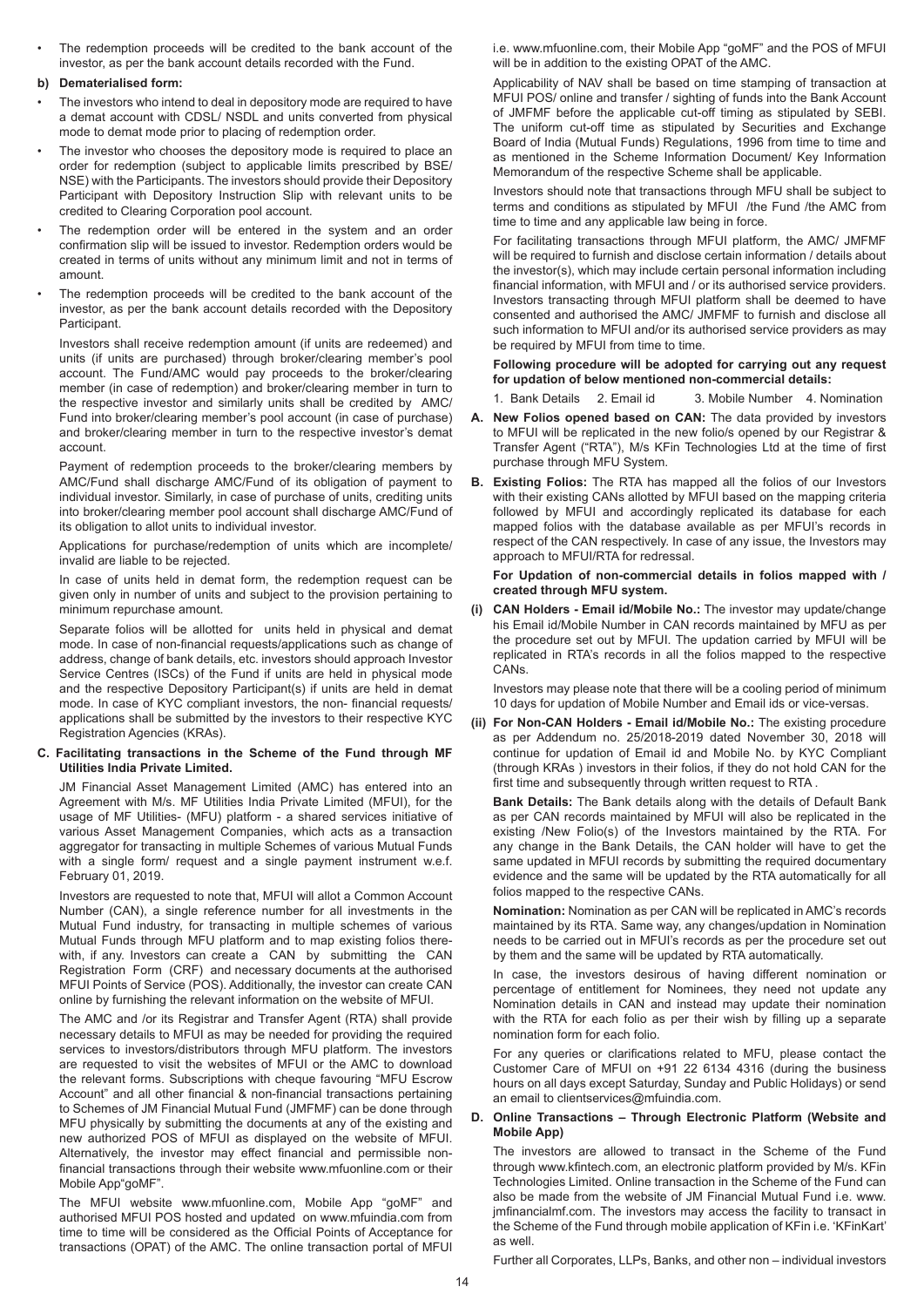are allowed to transact in schemes of the Fund through "K-CORP", an electronic platform provided by M/s. KFin Technologies Limited on www. kfintech.com.The said facility is available for Direct and Regular Plans of the Scheme which are available for fresh subscription.

The permissible transactions are displayed online and may be updated from time to time.

The uniform cut off time as prescribed under the SEBI (Mutual Funds) Regulations, 1996 and as mentioned in this document and KIM of the Scheme of the Fund will be applicable for transactions received through the above electronic platform and the time of receipt of transaction recorded on the server of KFin will be reckoned as the time of receipt of transaction for the purpose of determining applicability of NAV, subject to credit of funds to bank account of scheme, wherever applicable.

The transactions are eligible for the same business day's NAV, subject to SEBI guidelines. However, for other transactions, the NAV will be allotted based on the receipt of funds through the aggregator M/s. IndiaIdeas. com Ltd. (formerly known as M/s. Bill Desk) Razerpay which will be dependent on their arrangement with the respective Banks. Kindly check the same carefully from the officials of the AMC or from the website.

Accordingly, the above platforms will be treated as the Point of Acceptance.

The facility to transact in the Scheme of the Fund through KFin's electronic platforms is available subject to such operating guidelines, terms and conditions as may be prescribed by KFin, JMF AMC and JM Financial Trustee Company Pvt. Ltd. from time to time and applicable laws for the time being in force.

For operating guidelines, terms and conditions, registration form and further details, investors are requested to visit www.kfintech.com.

### **MFCentral a digital platform for Mutual Fund investors developed by qualified R&T Agents (QRTAs)**

Based on the SEBI circular no SEBI/HO/IMD/IMD- II DOF3/P/ CIR/2021/604 dated July 26, 2021, to comply with the requirements of RTA inter- operable Platform for enhancing investors' experience in Mutual Fund transactions / service requests, the Qualified R&T Agents (QRTAs), KFin Technologies Limited and Computer Age Management Services Limited (CAMS) have jointly developed MFCentral – A digital platform for Mutual Fund investors.

MFCentral is created with an intent to be a one stop portal / mobile app for all Mutual fund investments and service-related needs that significantly reduces the need for submission of physical documents by enabling various digital / physical services to Mutual Fund investors across Fund Houses subject to applicable Terms & Conditions (T&C) of the Platform. MFCentral will be enabling various features and services in a phased manner. MFCentral may be accessed using https://mfcentral. com/ and a Mobile App in future.

With a view to comply with all provisions of the aforesaid circular and to increase digital penetration of Mutual funds, the Mutual Fund has designated MFCentral as its Official Point of Acceptance (DISC – Designated Investor Service Centre) w.e.f. September 23, 2021.

Any registered user of MFCentral, requiring submission of physical document as per the requirements of MFCentral, may do so at any of the designated Investor Service Centres or Collection Centres of KFintech or CAMS.

# **E. Option to hold Units in dematerialized (demat) form**

Pursuant to SEBI Circular no. CIR/IMD/DF/9/2011 dated May 19, 2011, an option to subscribe to the units of open ended, close ended, Interval schemes in dematerialized (demat) form shall be provided to the investors effective October 1, 2011.

Consequently, the Unit holders under the Scheme/ Plan(s) shall have an option to subscribe/ hold the Units in demat form in accordance with the provisions laid under the Scheme/Plan(s) and in terms of the guidelines/ procedural requirements as laid by the Depositories (NSDL/ CDSL) from time to time.

In case, the Unit holder desires to hold the Units in a dematerialized / Rematerialized form at a later date, the request for conversion of units held in physical form into Demat (electronic) form or vice-versa should be submitted along with a Demat/ Remat Request Form to their DPs.

# **Provisions with respect to transaction in units held in Demat mode:**

Units held in demat form will be transferable subject to the provisions laid under the respective Scheme/Plan(s) and in accordance with provisions of Depositories Act, 1996 and the Securities and Exchange Board of India (Depositories and Participants) Regulations, 2018 as may be amended from time to time.

An existing investor who wants to redeem units held in his demat account under the Scheme has to approach his depository participant (DP) directly.

Switch transactions from one scheme/plan to another scheme/plan is not permitted for investors holding the units in Demat. Investors desirous of switching their units need to follow the procedure of rematerialisation of their demat holdings and after that they may apply for switch through physical mode.

It is also clarified that provision of minimum investment/ balance/ redemption amount shall not be applicable for transactions done in demat mode, post initial allotment of units in demat mode. However subscription done in demat mode, directly through the Fund, shall be subject to minimum investment criteria.

For issue of units of the Scheme in demat form, applicants under the Scheme will be required to have a beneficiary account with a DP of NSDL/ CDSL and will be required to indicate in the application the DP's name, DP ID number and its beneficiary account number with the DP.

Investors also have an option of holding the units in demat form for SIP. However, the units will be allotted, based on the applicable NAV as per the SID and will be credited to investors' demat account on weekly basis upon realization of funds. For example, units will be credited to investors' demat account every Monday, for realization status received from Monday to Friday in the previous week.

# **APPLICABLE NAV**

# **FOR SUBSCRIPTION (PURCHASE)/SWITCH-IN:**

At the applicable NAV.

#### Purchase Price = Applicable NAV

In accordance with the requirements specified by the SEBI circular no. SEBI/IMD/CIR No.4/168230/09 dated June 30, 2009 no entry load will be charged for purchase / additional purchase / switch-in accepted by the Fund with effect from August 01, 2009. Similarly, no entry load will be charged with respect to applications for registrations under systematic investment plans/ systematic transfer plans accepted by the Fund with effect from August 01, 2009.

#### **In case of Direct Plan**

The provisions of applicability of NAV and allotment of units will be same for Regular and Direct plan.

### **Ongoing price for redemption (sale) / switch outs (to other schemes/ plans of the Fund) by investors.**

At the applicable NAV subject to the deduction/ charge of exit loads as prescribed & applicable at the time of respective investments and government levies as applicable e.g. STT (Securities Transaction Tax) etc.

Redemption/ Switch out request can be submitted to the official point of acceptance on any business day till 3.00 pm. (or such other timings as prescribed by SEBI from time to time) In respect of valid applications received up to 3 p.m. (or such other timings as prescribed by SEBI from time to time) by the Mutual Fund, same day's closing NAV shall be applicable. In respect of valid applications received after 3 p.m. by the Mutual Fund, the closing NAV of the next business day shall be applicable.

# **Cut off timing for subscriptions/ redemptions/ switches For Purchase:**

- In respect of valid application received upto 1.30 p.m. (or such other timings as prescribed by SEBI from time to time)on a day at the official point(s) of acceptance and funds for the entire amount of subscription/ purchase as per the application are credited to the bank account of the respective Plans before the cut-off time i.e. available for utilization before the cut-off time - the closing NAV of the day immediately preceding the day of receipt of application shall be applicable;
- In respect of valid application received after 1.30 p.m. (or such other timings as prescribed by SEBI from time to time) on a day at the official point(s) of acceptance and funds for the entire amount of subscription/ purchase as per the application are credited to the bank account of the respective Plans on the same day i.e. available for utilization on the same day - the closing NAV of the day immediately preceding the next Business Day shall be applicable; and
- Irrespective of the time of receipt of application at the official point(s) of acceptance, where the funds for the entire amount of subscription/ purchase as per the application are not credited to the bank account of the respective Plans before the cut-off time i.e. not available for utilization before the cut-off time - the closing NAV of the day immediately preceding the day on which the funds are available for utilization shall be applicable.

# **For Switch -in to the Schemes/Plans from other Schemes of JM Financial Mutual Fund:**

• Application for switch-in must be received before the applicable cut-off time.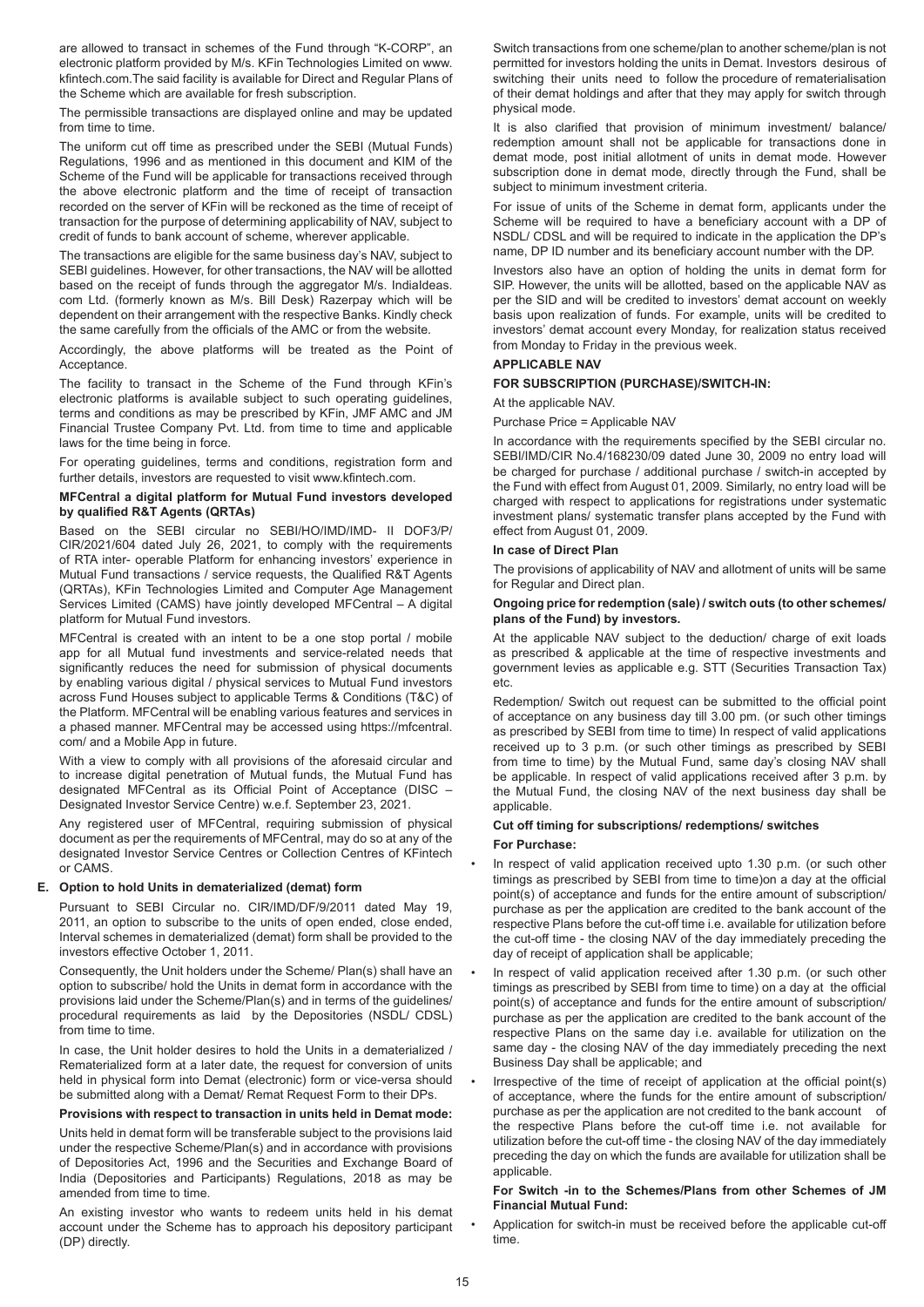- Funds for the entire amount of subscription/purchase as per the switchin request must be credited to the bank account of the respective switchin liquid schemes before the cut-off time.
- The funds must be available for utilization before the cut-off time, by the respective switch-in schemes.

# **For Redemptions including switch-outs**

- a. In respect of valid applications received upto 3.00 p.m. (or such other timings as prescribed by SEBI from time to time.)on a Business Day which is followed by a Business Day, same Business Day's closing NAV shall be applicable.
- b. In respect of valid applications received upto 3.00 p.m. (or such other timings as prescribed by SEBI from time to time.) on a Business Day which is followed by a Non-Business day, the closing NAV of the day immediately preceding the next Business Day shall be applicable.
- c. In respect of valid applications received after 3.00 p.m. (or such other timings as prescribed by SEBI from time to time.) on a Business Day (irrespective of whether followed by a Business Day / Non-Business Day) by the Fund, the closing NAV of the next Business Day shall be applicable.

# **Transactions through online facilities / electronic modes:**

The time of transaction done through various online facilities / electronic modes offered by the Online Channel Partners of the AMC, for the purpose of determining the applicability of NAV, would be the time when the request for purchase / sale / switch of units is received in the servers of AMC/RTA.

In case of transactions through Online facilities / electronic modes, there may be a time lag of few days between the amount of subscription being debited to investor's bank account and the subsequent credit into the respective Scheme's bank account. This lag may impact the applicability of NAV for transactions where NAV is to be applied, based on actual realization/receipt of funds by the Scheme. Under no circumstances will JMF AMC or its bankers or its service providers be liable for any lag / delay in realization of funds and consequent pricing of units.

The AMC has the right to amend cut off timings of transactions received through online channels within the cut off time stipulated by SEBI (MF) Regulations for the smooth and efficient functioning of the Scheme.

# **Exchange Platforms & MFU:**

The cut – off timing and applicability of Net Asset Value (NAV) shall be subject to the guidelines issued by SEBI in this regard from time to time. With respect to investors who transact through Stock Exchange Platforms (i.e. BSE/NSE) or MFU, the applicable NAV shall be reckoned on the basis of the time stamping as evidenced by confirmation slip given by Stock Exchange/MFU mechanism, and subject to receipt of funds by the AMC/ Fund before the cut – off time of the Scheme for purchase transactions. These platforms are authorized Point of Acceptance for the limited purpose of time-stamping the transactions.

#### **llustration of the calculation of sale and repurchase price of the units of the Mutual Fund:**

If the applicable NAV is Rs. 1000 and the exit load is 2%, then the redemption price will be: Rs. 1000\*(1-0.02) = Rs. 980.00.

Investors who hold units in demat form and wish to redeem their units, kindly refer to the redemption procedure set out in the SID.

# **Redemption Payment Period**

The redemption or repurchase proceeds shall be dispatched to the unitholders within 10 business days of receiving valid redemption request.

# **Redemption/Switch Procedure in case of physical form:**

The investors holding units in physical form may submit their redemption/ switch requests duly signed by all the holders (as per the mode of holding) at any of the Investor Service Centers (ISC) of Registrar & Transfer Agent viz., M/s KFin Technologies Limited or JM Financial Asset Management Ltd. latest by the cut off time as stipulated and revised by SEBI from time to time which is currently 3.00 p.m. on any business day. Such cases will be eligible for NAV of the business day on which the redemption requests are time-stamped upto the cut-off time at the ISC for the Scheme.

**Redemption / Switch Procedure in case units are held in dematerialized form:**

**The investors who hold units in demat form and wish to redeem their units will have to take following steps:**

- Investors will have to approach their DP (Depository Participants) where Demat Account is being held.
- Switch of demat units not permitted. In such a case, the investor has to remateralise the units and then submit the switch request in physical form.
- Investors will have to submit duly filled-in and signed Redemption/ Repurchase Request Form (RRF) available with respective DPs. Normally, these RRF may be available on the websites of respective DPs e.g. Banks etc. As the format of RRF may be different with every DP, the investors are advised to use the RRF procured from their own DP to avoid rejections/delays by their own DP. The ISIN of the Scheme/plan/ sub-plan is printed on the Statement of Account issued to investors.
- The investors are required to submit 3 copies of RRF to their DPs. One copy of the RRF is used by the DP for issuing acknowledgement to investors whereas the second copy of the RRF will be forwarded by the DP to the Head Office of the RTA i.e M/s KFin Technologies Ltd. The third copy will be retained by the DP for their own records.
- Based on the receipt of RRF, if found in order, the DP concerned generates Electronic Redemption Request and blocks the units applied for redemption in the NSDL/CDSL system immediately. After this, the investor will not be able to transfer the blocked units to anyone (i.e. cannot transfer to anyone).
- The Electronic Requests generated up to the stipulated cut off time which is currently 3 pm every day by DPs shall get transmitted from NSDL / CDSL to respective Registrars of Mutual Fund by 4 - 6 pm.
- All such Electronic Requests transmitted by NSDL / CDSL by  $4 6$  pm everyday are updated in the system at Registrar's end i.e. M/s KFin Technologies Ltd. for further processing.
- Registrar shall verify and process the requests subject to finding the same in order by
- a) Nullifying the units by confirming Electronic Repurchase Request,
- b) Applying NAV based on Date and Time of raising Electronic request by DP's for Redemption Request,
- c) Remitting Redemption proceeds to investor's bank account (as recorded in demat account) within 10 business days and
- d) Dispatching an SOA (Statement of Account/Consolidated Account Statement) to the registered address of investor.
- After the above process is completed, the Registrar will update the respective Depository (i.e. NSDL/ CDSL) about the processing of redemption to enable their DPs to issue Fortnightly/ Monthly Transaction **Statement**

A Unit holder has in case of physical redemption request for redemption either in terms of Amount or in terms of the number of Units. In case, the redemption request indicates both amount in Rupees and number of Units, the lower of the two in value term will be considered. Where a Rupee amount is specified or deemed to be specified for redemption, the number of Units redeemed will be the equivalent to the amount sought for redeemed plus the exit load & applicable Govt levies like STT divided by the redemption price (ie additionally subject to the levy of applicable STT and exit load).

In case of difference/ ambiguity in the amount and units mentioned in any request for Redemption/ Switch, the minimum value (of units and amount) on rupee equivalent basis on the Transaction/ applicable NAV date will be considered by the AMC, provided the investor has not furnished any clarification in writing, duly signed on the date of transaction. In the event of investor not having filled in the Amount/ Units in the Transaction Slip, the AMC will redeem/ switch out all the outstanding units in case the Scheme, Plan, Option are clearly mentioned.

In case, an Investor fails to mention the complete name of the Scheme upto plan/ sub - plan level while making request for redemption/ switchout, the AMC reserves the right to redeem/ switch-out all/specified desired units/ value provided the investor is having holdings only in one scheme/plan/option and the folio number is clearly mentioned or if he maintains one folio. Otherwise, such incompletely filled requests would be summarily rejected without processing.

Investors are requested to note that in case of redemption/switch request, if the number of units or the amount to be redeemed/switched out to any other Scheme of JM Financial Mutual Fund, exceeds the number of outstanding units or value of outstanding units, respectively, then JM Financial Asset Management Limited (the "AMC") shall, at its discretion, redeem/switch out all the outstanding units, if no clarificatory letter is received from the respective investor on the date of the transaction and if the condition of minimum investment amount of switch-in scheme is fulfilled.

The number of Units so redeemed will be subtracted from the Unit holder's account and a monthly industry level Mutual Fund Consolidated Account Statement (CAS) containing the details will normally be dispatched / emailed to the Unitholders latest by 15th of subsequent month by NSDL/CDSL in case of Demat Units or by AMFI's appointed Agencies (currently M/s. Manipal Technologies Ltd. or M/s. Seshaai Business Forms Pvt. Ltd.) for verified PAN cases and by the registrar (i.e. M/s. KFin Technologies Limited) for other cases either through email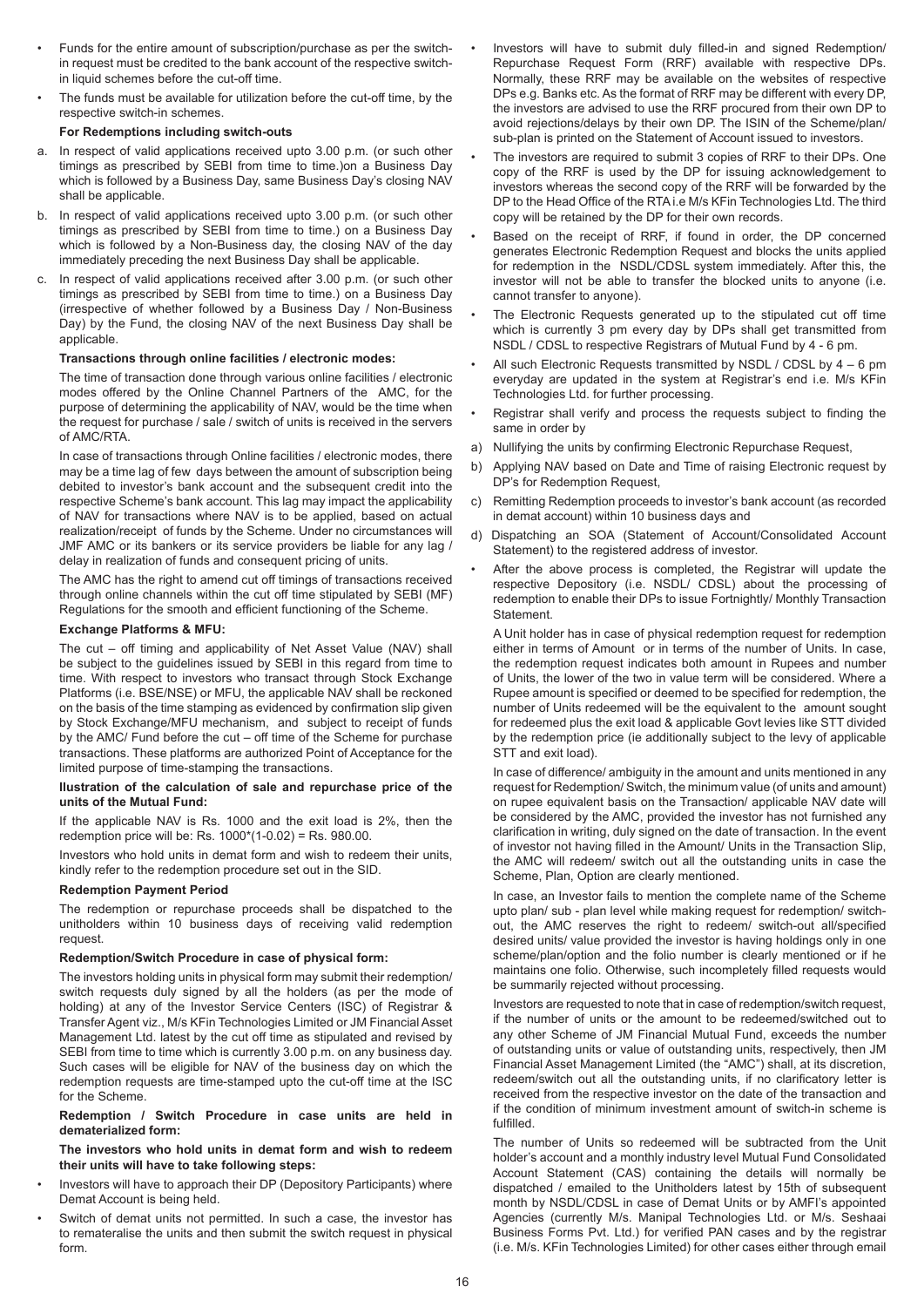#### or physical copy.

#### **FIFO Method of redemption/switch-out**

In case, an investor has purchased Units on more than one business day, the Units purchased prior in time (i.e. those Units which have been held for the longest period of time), will be deemed to have been redeemed first, i.e. on first in first out basis. Unit holders may also request for repurchase of their entire holding and close the account by indicating the same at the appropriate place in the Transaction Slip/ Repurchase form.

#### **Uniform process for processing of redemption/switch – out for all the Schemes of the Mutual Fund**

All switch funding shall be in line with redemption funding timelines adopted by the concerned scheme i.e. if a scheme follows T+3 payout for redemption, the switch out funding will also be made on T+3 and not earlier or later than T+3, where T is the day of valid transaction received before the stipulated cut off time.

# **Restriction on redemption in Mutual Funds:**

In terms of circular SEBI/IMD/CIR No.5/126096/08 dated May 23, 2008, provision of restriction on redemption under any scheme of the mutual fund could be made only after the approval from the Board of Directors of the Asset Management Company (AMC) and the Trustees.

SEBI vide its circular no. SEBI/HO/IMD/DF2/CIR/P/2016/57 dated May 31, 2016 has laid down the criteria and the conditions in case AMC wishes to impose restrictions on redemptions.

Vide the said circular, SEBI has advised that:

Restriction may be imposed when there are circumstances leading to a systemic crisis or event that severely constricts market liquidity or the efficient functioning of markets such as:

- **Liquidity issues**
- Market failures, exchange closures and/or
- Operational issues

Restriction on redemption may be imposed for a specified period of time not exceeding 10 working days in any 90 days period.

If restriction on redemption is imposed by JM Financial Asset Management Limited (JMF AMC) anytime in future, JMF AMC, in addition to the above requirements, will ensure the following:

- a. Redemption requests upto Rs. 2 lakh shall not be subject to such restriction.
- b. Where redemption requests are above Rs. 2 lakh, JMF AMC shall redeem the first Rs. 2 lakh without such restriction and remaining part over and above Rs. 2 lakh, shall be subject to restriction, as may be imposed.

#### **Transfer of Units**

Units shall be freely transferable. In case, the units are with the depository held in Demat mode, such units will be transferable in accordance with the provisions of the Securities and Exchange Board of India (Depositories and Participants) Regulations, 1996. Pursuant to SEBI circular no. CIR/IMD/DF/10/2010 dated August 18, 2010, units under the Scheme are freely transferable from one demat account to another demat account. In case, a person becomes a holder of Units by operation of law or upon enforcement/invocation of pledge, the AMC shall, subject to production of such satisfactory evidence and submission of such documents by the transferee, proceed to effect the transfer, if the intended transferee is otherwise eligible to hold the Units of the Scheme concerned. In case of physical mode of holding, the asset management company shall, on production of instrument of transfer together with relevant unit certificates, register the transfer and return the unit certificate to the transferee within thirty days from the date of such production.

# **Pledge of units:**

Units under the Scheme may be offered as security by way of a pledge / charge in favour of scheduled banks, financial institutions, non-banking finance companies (NBFCs) or at the discretion of the AMC. The AMC and / or the Registrar will note and record the pledge of Units.The AMC shall mark a lien only upon receiving the duly completed form and documents, as it may require. Disbursement of the loans will be at the entire discretion of the bank / financial institution / NBFC etc and the Mutual Fund/AMC assumes no responsibility for that. The Pledgor will not be able to redeem Units that are pledged until the entity to which the Units are pledged provides a written authorization to the Mutual Fund that the pledge / lien charge may be removed. As long as the Units are pledged, the Pledgee will have complete authority to redeem such Units with or without Income Distribution cum Capital Withdrawal / reinvested units thereon as per the arrangements between the pledger and pledgee.

#### **SPECIAL PRODUCTS / FACILITIES AVAILABLE**

#### **SYSTEMATIC PLANS**

Systematic Plans Are Available To The Investors Through Systematic Investment Plan ("SIP")/ Systematic Transfer Plan ("STP") and Systematic Withdrawal Plan (SWP)

All the terms and conditions (including the provisions of load structure & lock-in period) applicable on the date of registration i.e. date of initial investment will also be applicable for all future SIP/STP/SWP installments as well i.e. Registration concept except for special SIP where the terms and conditions (including load & lock-in period) applicable on the date of first installment would be applicable for all future installments.

#### **Switching Options**

Unitholders under the Scheme have the option to switch part or all of their unit holdings in the Scheme to another Scheme established by the Fund, or within the Scheme from one Plan to another, which is available for investment at that time. This option will be useful to Unitholders who wish to alter the allocation of their investment among the Scheme/ Plan(s)/Options of the Fund in order to meet their changed investment needs.

The switch will be effected by way of a redemption of Units from the Plan/Option and a reinvestment of the net redemption proceeds in the opted Plan/Option of the other Scheme and accordingly, to be effective, the switch must comply with the redemption rules of the switching-out Scheme and the issue rules of the other switching-in scheme (for e.g. as to the minimum number of Units that may be redeemed or issued, exitload,stamp duty, taxes etc). The price at which the Units will be switched out of the Plan will be based on the Repurchase Price, and the proceeds will be invested in the opted Plan/ Option of the other Scheme at the prevailing sale price for units in that scheme/plan/option. The switch - out from one scheme to another scheme (i.e. requiring change in portfolio) will be effective only after the switch - out scheme has received the funds in the Scheme. Accordingly, the applicability of NAV will be dependant on the SEBI guidelines.

Subject to necessary approvals (if any) from the Regulatory authorities and any other approval as applicable, tax deduction at source, if any, will be effected at the appropriate rate in case of a switching by NRIs/FPIs and the balance amount would be utilized to exchange units to the other Scheme.

### **Identification of Beneficial Ownership:**

In terms of SEBI Master Circular on Guidelines on Anti Money Laundering (AML) Standards and Combating the Financing of Terrorism (CFT) dated July 4, 2018 and guidelines issued by SEBI from time to time, all the registered intermediaries are required to undertake Client Due Diligence ('CDD') measures wherein intermediaries are required to obtain sufficient information from their clients in order to verify the identity of their clients and identify the identity of the persons who beneficially own or control the securities account.

#### **For further details, kindly refer to the Scheme Information Document of this Scheme.**

#### **DISCLOSURE OF BANK MANDATE**

All cheques and bank drafts accompanying the application form should contain the application form number/existing folio no. on its reverse. As per the directive issued by SEBI vide their letter IIMARP/MF/ CIR/07/826/98 dated April 15, 1998, and SEBI/IMD/CIR No. 6/4213/04 dated March 1, 2004 it is mandatory for applicants to mention their bank account numbers in their applications for purchase or redemption of Units. This is to prevent fraudulent encashment of Income Distribution cum Capital Withdrawal /redemption / refund cheques.

The verification procedures for registration of bank mandates will henceforth be applicable at the time of fresh subscription/new folio creation with the Fund i.e. in case the fresh subscription cheque does not belong to the bank mandate mentioned in the application form, the AMC shall seek the additional documents and follow the procedures set out in the above mentioned addendum, before registering the bank mandate in the new folio.

# **REFUSAL TO ACCEPT FRESH PURCHASES**

If it is observed that there are consecutive instances of cheque dishonour by the same unitholder/ investor on the grounds attributable to such unitholder/ investor, the AMC reserves the right, not to accept fresh purchase application(s) from such unit holder/ investor in the future.

#### **DESPATCH OF REPURCHASE OR INCOME DISTRIBUTION CUM CAPITAL WITHDRAWAL PROCEEDS:**

The redemption or repurchase proceeds shall be dispatched/remitted to the unit holders within 10 business days from the date of redemption or repurchase.

The Income Distribution cum Capital Withdrawal (Income Distribution) warrants shall be dispatched to the unitholders within 15 days of the Record Date. The Asset Management Company shall be liable to pay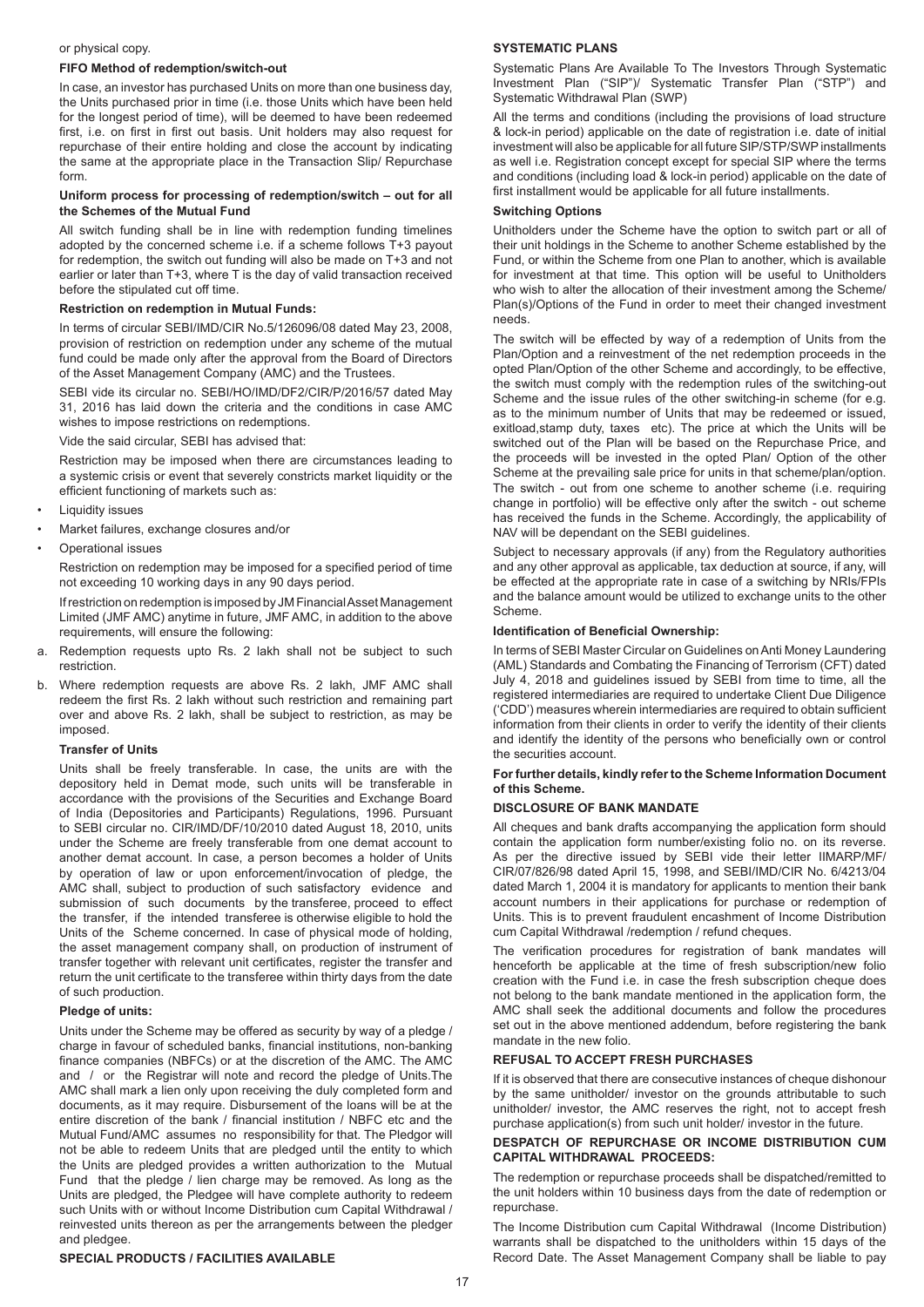interest to the unitholders at such rate as may be specified by SEBI for the period of delay (presently @ 15% per annum) if the delay is beyond the SEBI stipulated time which is 10 Business Days currently.

In case the AMC delays in dispatching the Income Distribution cum Capital Withdrawal proceeds beyond 15 days from the Record Date, it shall pay interest to the unitholders at such rate as may be specified by SEBI for the period of such delay (presently @ 15% per annum).

#### **INCOME DISTRIBUTION CUM CAPITAL WITHDRAWAL POLICY**

The Income Distribution cum Capital Withdrawal (Income Distribution) warrants shall be dispatched to the unitholders within 15 days of the Record Date.

No Income Distribution cum Capital Withdrawal under Income Distribution cum Capital Withdrawal /IDCW Option shall be distributed in cash even for those unitholders who have opted for payout where such Income Distribution cum Capital Withdrawal on a single payout is less than Rs. 100/- per folio. Consequently, such Income Distribution cum Capital Withdrawal (less than Rs. 100/-) shall be compulsorily reinvested.

The Fund does not guarantee or assure declaration or payment of Income Distribution cum Capital Withdrawal (Income distribution). Although, the Fund may have the intention to declare Income Distribution cum Capital Withdrawal (income distribution) under the various Income Distribution cum Capital Withdrawal (income distribution ) options, such declaration of Income Distribution cum Capital Withdrawal if any, is subject to the Scheme's performance, the availability of distributable surplus and other considerations keeping in view the interest of the unitholders in the Scheme, at the time of declaration of such Income Distribution cum Capital Withdrawal (income distribution).

| Frequency of Income Distribution<br>cum Capital Withdrawal | <b>Record Date</b>   |
|------------------------------------------------------------|----------------------|
| Daily                                                      | On all calendar days |
| Weekly                                                     | Mondav               |

On payment of Income Distribution cum Capital Withdrawal , the NAV will stand reduced by the amount of Income Distribution cum Capital Withdrawal statutory levies tax paid if any.

Investors may like to note that the amounts can be distributed as Income Distribution cum Capital Withdrawal (income) out of investors capital (Equalization Reserve), which is part of the sale price that represents realized gains.

# **Exchange Platforms:**

If the sub - option of Payout of Income Distribution cum Capital Withdrawal Option /IDCW (Payout) is chosen and the Income Distribution cum Capital Withdrawal amount is less than Rs. 100, then the Income Distribution cum Capital Withdrawal shall not be reinvested but will be paid out to the respective investors.

# **RESTRICTION ON ACCEPTANCE OF THIRD PARTY PAYMENTS**

Kindly refer to the relevant section in Statement of Additional Information (SAI) of JM Financial Mutual Fund.

# **REGISTRATION OF MULTIPLE BANK ACCOUNTS**

Kindly refer to the relevant section in Statement of Additional Information (SAI) of JM Financial Mutual Fund.

# **Registration of a Default Bank Account:**

Kindly refer to the relevant section in Statement of Additional Information (SAI) of JM Financial Mutual Fund.

# **TAX & LEGAL INFORMATION**

Kindly refer to the Taxation para under the heading 'Tax & Legal Information' of the Scheme Information Document of this Scheme.

For further details on taxation please refer to the clause on Taxation in the SAI and the snapshot provided on the website of JM Financial Mutual Fund.

It may be noted that investors/ unitholders are responsible to pay their own taxes. Investors/ unitholders should consult their own tax adviser with respect to the tax applicable to them for participation in the Scheme. The tax benefits are available to investors and the Fund under the present taxation laws.

The information set forth in the SAI is based on the advice of the Fund's tax advisor and is included for general information purposes only. The information set forth in the SAI reflects the law and practice as of date of this Scheme Information Document. Investors/ Unit holders should be aware that the relevant fiscal rules or their interpretation may change. There is a possibility that the tax position prevailing at the time of an investment in the Scheme can change thereafter. Mutual Fund will pay

/ deduct taxes as per tax law applicable on relevant date. The investor will have not have any recourse in case of additional tax liability imposed due to changes in the tax structure in the future.

# **PERMANENT ACCOUNT NUMBER**

Kindly refer to the relevant section in Statement of Additional Information of JM Financial Mutual Fund.

# **DAILY NET ASSET VALUE (NAV) PUBLICATION**

The Mutual Fund shall declare the Net Asset Value of the scheme on every business day on AMFI's website www.amfiindia.com by 11.00 p.m. and also under a separate head on the website of JM Financial Mutual Fund (the 'Fund') i.e. www.JMFinancialmf.com.

The Fund shall also send the latest available NAVs to the unitholders through SMS, upon receipt of a specific request.

To get the latest NAVs of any Options of the respective scheme, the investors may send SMS to "9028364444" in the format as prescribed on the website of JM Financial Mutual Fund.

# **FOR INVESTOR GRIEVANCES PLEASE CONTACT HEAD - CLIENT SERVICES**

# Mr. Amit Bhavsar

Address: Office B, 8th Floor, Cnergy, Appasaheb Marathe Marg, Prabhadevi, Mumbai– 400025.Tel. No.: (022) 6198 7777 Fax Nos.: (022) 6198 7704; Email: investor@jmfl.com

# **JM FINANCIAL ASSET MANAGEMENT LTD**

(Formerly known as JM Financial Asset Management Private Ltd) Corporate Identity Number: U65991MH1994PLC078879

#### **REGISTRAR: KFin Technologies Limited**

KFin Technologies Limited , Karvy Selenium Tower B, Plot No 31 & 32, First Floor, Gachibowli, Financial District, Nanakramguda, Serilingampally, Hyderabad – 500 032.

Tele :- 040 – 67161500 Email :- service\_ jmf@kfintech.com,

#### Website:- www.kfintech.com

**UNIT HOLDER'S INFORMATION:**

# **Accounts Statements/ Common Account Statement ("CAS")/ Half Yearly Account Statement**

For all financial transactions including purchases, redemptions, switches, systematic transactions during ongoing sales and repurchase.

The AMC shall issue to the investor whose application has been accepted, an account statement/CAS specifying the number of units allotted. The first account statement under SIP/STP/SWP shall be issued within 5 Business Days of the initial investment/transfer.

In case, an investor has provided his e-mail ID in the application form or any subsequent communication or procured from the KYC database by the RTA/AMC, in any of the folio(s) belonging to him/her, the AMC reserves the right to use such e-mail ID as a default mode of communication to the investor including sending of account statements  $\ell$  CAS for the new and existing investments for folio(s)/  $/$  CAS for the new investor(s) concerned . Similarly, S-CAS will be issued on monthly basis through the Depositories NSDL/CDSL in case the respective investors are maintaining Demat Account irrespective of whether the Units in question are held in Demat or physical form. In other cases, physical CAS will be issued on Mutual Fund Industry level by any of the mailing agencies approved by AMFI covering all the transactions of the previous month by the 15th of the succeeding month.

# **Consolidated Account Statement (CAS):**

Pursuant to Regulation 36 of SEBI (Mutual Funds) Regulations, 1996 and amendments thereto, read with SEBI circular No. Cir/ IMD/ DF/16/ 2011 dated September 8, 2011, read with SEBI Circular No. SEBI/HO/ IMD/DF2/CIR/P/2021/024 dated March 4, 2021 the investor whose transaction\*\* has been accepted by the AMC shall receive the following:

- (i) On acceptance of the application for subscription, an allotment confirmation specifying the number of units allotted by way of email and/ or SMS within 5 Business Days from the date of receipt of transaction request to the e-mail address and/or mobile number registered by the investor.
- (ii) Thereafter, a Consolidated Account Statement ("CAS")^ for each calendar month to those Unit holder(s) in whose folio(s) transaction (s)\*\* has/have taken place during the month. shall be sent by ordinary post / or e-mail (in case e-mail address is provided by the investor) on or before 15th of the succeeding month. The CAS shall be sent to the mailing address/ email available in the folio where the customer has last transacted (including non financial transaction).

^Consolidated Account Statement (CAS) shall contain details relating to all the transactions\*\* carried out by the investor across all schemes of all mutual funds during the month and holding at the end of the month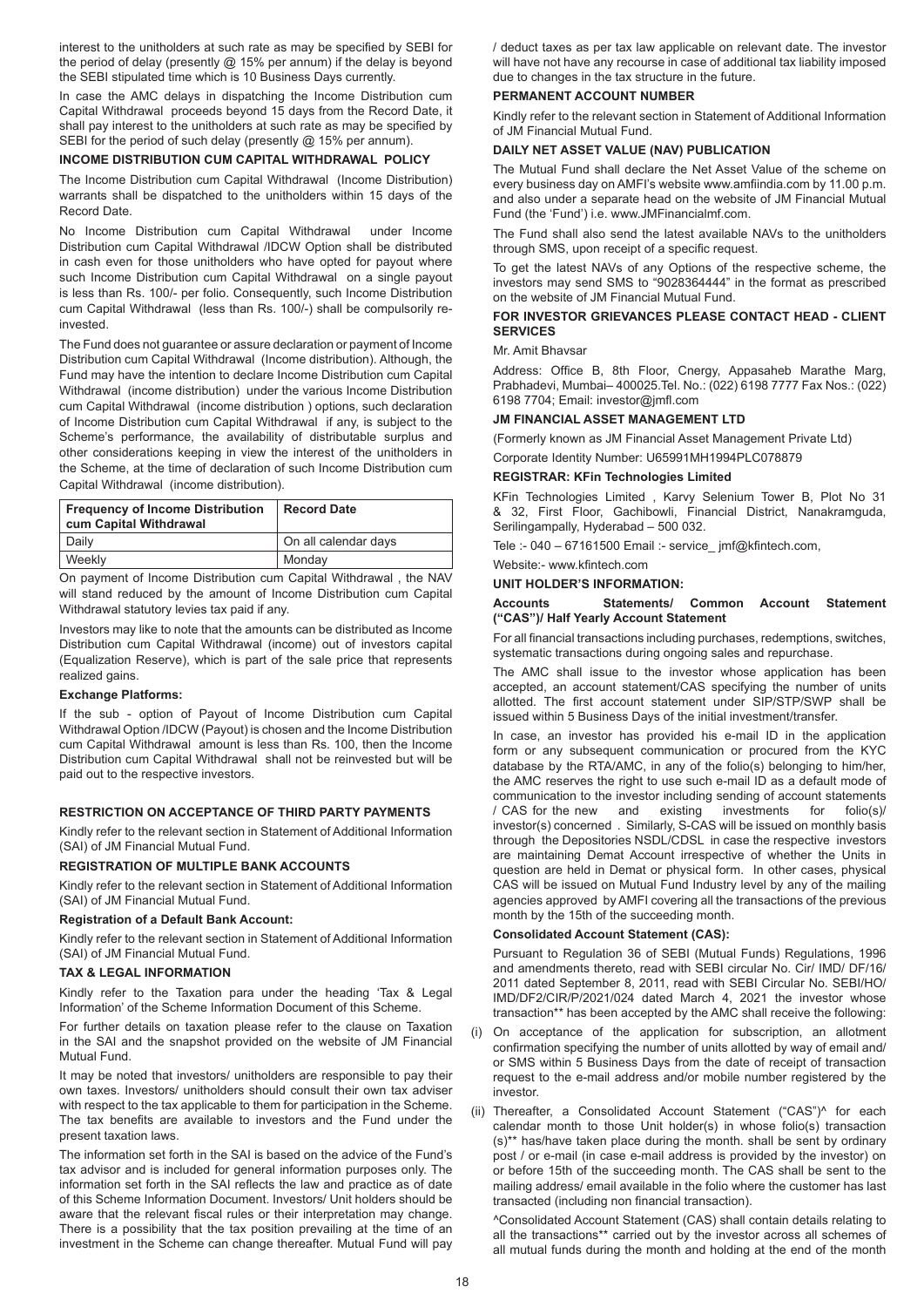including transaction charges paid to the distributor.

For Demat A/c Holders, S-CAS (Securities Consolidated Account Statement) would be dispatched / emailed on a monthly basis by the 15th of every month by the respective Depository i.e NSDL & CDSL. For other investors having valid and verified PAN, the CAS will be sent by one of the agencies appointed by AMFI eg. Currently Manipal Technologies Limited and Seshaasai Business Forms Pvt. Ltd. who are authorized to dispatch such CAS. Account Statement of non-CAS Unit Holders will also be dispatched / emailed by the Registrar .

\*\*The word 'transaction' shall include purchase, redemption, switch, Payout of Income Distribution cum Capital Withdrawal Option/IDCW (Payout) /Reinvestment of Income Distribution cum Capital Withdrawal Option /IDCW (Reinvestment) systematic investment plan, systematic withdrawal plan, systematic transfer plan.

(iii) For the purpose of sending CAS, common investors across mutual funds shall be identified by their Permanent Account Number (PAN). The CAS shall not be sent to the Unit holders for the folio(s) not updated with PAN details.

For folios without a valid PAN, the AMC may send account statements on a monthly basis on or before the 10th of the succeeding month. The Unit holders are therefore requested to ensure that the folio(s) are updated with their PAN.

- (iv) In case of a specific request received from the Unit holders, the AMC will dispatch the account statement to the investors within 5 Business Days from the receipt of such request.
- (v) In the event the account has more than one registered holder, the first named Unit holder shall receive the CAS/ account statement.
- (vi) Consolidation shall be done only for folios in which the unit holders and the order of holding in terms of first, second and third is similar. In case of folios pertaining to minors, the guardian's PAN shall be used for consolidation.
- (vii) Further, the CAS detailing holding across all schemes of all mutual funds at the end of every six months (i.e. September/ March), shall be sent by ordinary post / e-mail (in case e-mail address is provided by the investor), on or before 21st day of succeeding month, unless a specific request is made to receive in physical, to all such Unit holders in whose folios irrespective of whether any or no transaction has taken place during that period.

The statement of holding of the beneficiary account holder for units held in demat will be sent by the respective Depository Participants ("DPs") periodically.

#### **Investors are requested to note the following regarding dispatch of account statements:**

- 1. The Consolidated Account Statement (CAS) for each calendar month is to be issued on or before 15th day of succeeding month, to the investors who have provided valid Permanent Account Number (PAN). Due to this regulatory change, AMC shall now cease to send physical account statement to the investors after every financial transaction including systematic transactions. Further, CAS will be sent via email where any of the folios consolidated has an email id or to the email id of the first unit holder as per KYC records.
- 2. For folios not included in the Consolidated Account Statement (CAS), the AMC shall issue account statement to the investors on a monthly basis, pursuant to any financial transaction in such folios, on or before 15th day of succeeding month.

Pursuant to SEBI Circular No. CIR/MRD/DP/31/2014 dated November 12, 2014 regarding Consolidated Account Statements (CAS) for all the securities assets, the following provisions shall be applicable.

# **1. Investors not holding units in Demat Account:**

Based on the PAN of the investors, for each calendar month, Consolidated Account Statement (CAS) shall be dispatched/emailed by the Asset Management Companies (AMC)/Registrar & Transfer Agent (RTA) within 15th day of the succeeding month to the investors in whose folio transactions have taken place during that previous month.

# **2. Investors holding units in Demat Account:**

Based on the PAN of the investors, for each calendar month, Consolidated Account Statement (CAS) shall be dispatched/emailed by the respective Depository within 15th day of the succeeding month to the investors, in whose folio transactions have taken place during that previous month.

In case of demat accounts with nil balance and no transactions in securities and in mutual fund folios, the respective Depository shall send the physical statement as per the applicable regulations.

In case of statements which are currently being dispatched by email to the investors, the CAS shall continue to be sent through email. In case the investor does not wish to receive the CAS by email, option will be given to the investors to receive the same in physical form, at the address registered in the Depository system. In case no email id is provided, the statements will be sent in physical form.

Investors are requested to note that in case of any transactions done in the folios which are not included in the CAS, the AMC shall issue a monthly account statement to the investors on or before 10th day of the succeeding month. In case no email id is provided, the statements will be sent in physical form.

Investors whose folio(s)/demat account(s) are not updated with PAN, shall not receive the CAS. Hence, investors are hereby requested to update their folio(s)/demat account(s) with the PAN.

SEBI vide its circular no. SEBI/HO/IMD/DF2/CIR/P/2016/42 dated March 18, 2016 and circular no. SEBI/HO/IMD/DF2/CIR/P/2016/89 dated September 20, 2016, had advised Mutual Funds/AMCs to make additional disclosures in the CAS issued from October 01, 2016 to investors.

Consolidated Account Statement (CAS), issued to investors in accordance with Regulation 36(4) of SEBI (Mutual Funds) Regulations, 1996 and circulars thereof, at present provides information in terms of name of scheme/s where the investor has invested, number of units held and its market value, among other details. To increase transparency of information to investors, it has been decided that:

- 1. Each CAS issued to the investors shall also provide the total purchase value / cost of investment in each scheme.
- 2. Further, CAS issued for the half-year (ended September/ March) shall also provide:
- The amount of actual commission paid by AMCs/Mutual Funds (MFs) to distributors (in absolute terms) during the half-year period against the concerned investor's total investments in each MF scheme.The term 'commission' here refers to all direct monetary payments and other payments made in the form of gifts / rewards, trips, event sponsorships etc. by AMCs/MFs to distributors. Further, a mention may be made in such CAS indicating that the commission disclosed is gross commission and does not exclude costs incurred by distributors such as Goods & Service tax (wherever applicable, as per existing rates), operating expenses, etc.
- The Scheme's average Total Expense Ratio (in percentage terms) for the half-year period for each scheme's applicable plan (regular or direct or both) where the concerned investor has actually invested in.
- Such half-yearly CAS will be issued to all MF investors, excluding those investors who do not have any holdings in MF schemes and where no commission against their investment has been paid to distributors, during the concerned half-year period.

# **Half Yearly Account Statement:**

Half-yearly CAS shall be issued to all MF investors, excluding those investors who do not have any holdings in MF schemes and where no commission against their investment has been paid to distributors, during the concerned half-year period by the 21st of the month following the half year end.

#### **Risk-o-meters**

Any change in Risk-o-meter shall be communicated by way of Notice cum Addendum and by way of an e-mail or SMS to the unitholders.

The AMC will evaluate the Risk-o-meter of all its schemes on a monthly basis and disclose the Risk-o-meter along with portfolio disclosure on https://www.jmfinancialmf.com (website) and on AMFI's website, within 10 days from the close of each month.

The Fund shall disclose the risk level of schemes as on March 31 every year, along with number of times the risk level has changed over the year, in scheme wise Annual Reports and abridged summary, on the website of the Fund as well as that of AMFI.

The risk-o-meter of the primary benchmark will also be disclosed in the disclosures as stipulated by SEBI.

# **Fortnightly Portfolio**

The Mutual Fund shall disclose the portfolio for debt schemes on fortnightly basis within 5 days of every fortnight.

# **Monthly/Half yearly Disclosures: Portfolio**

The Fund shall disclose within ten days from the close of each month/half year (i.e. 31st March and 30th September), the complete statement of the Scheme's portfolio (alongwith ISIN) as on the last day of the month/ half year for all its schemes on the websites of the Fund and AMFI in a user friendly and downloadable spreadsheet format.

The Fund shall send email regarding the monthly and half-yearly portfolio within 10 days from the close of each month/half year (i.e. March 31st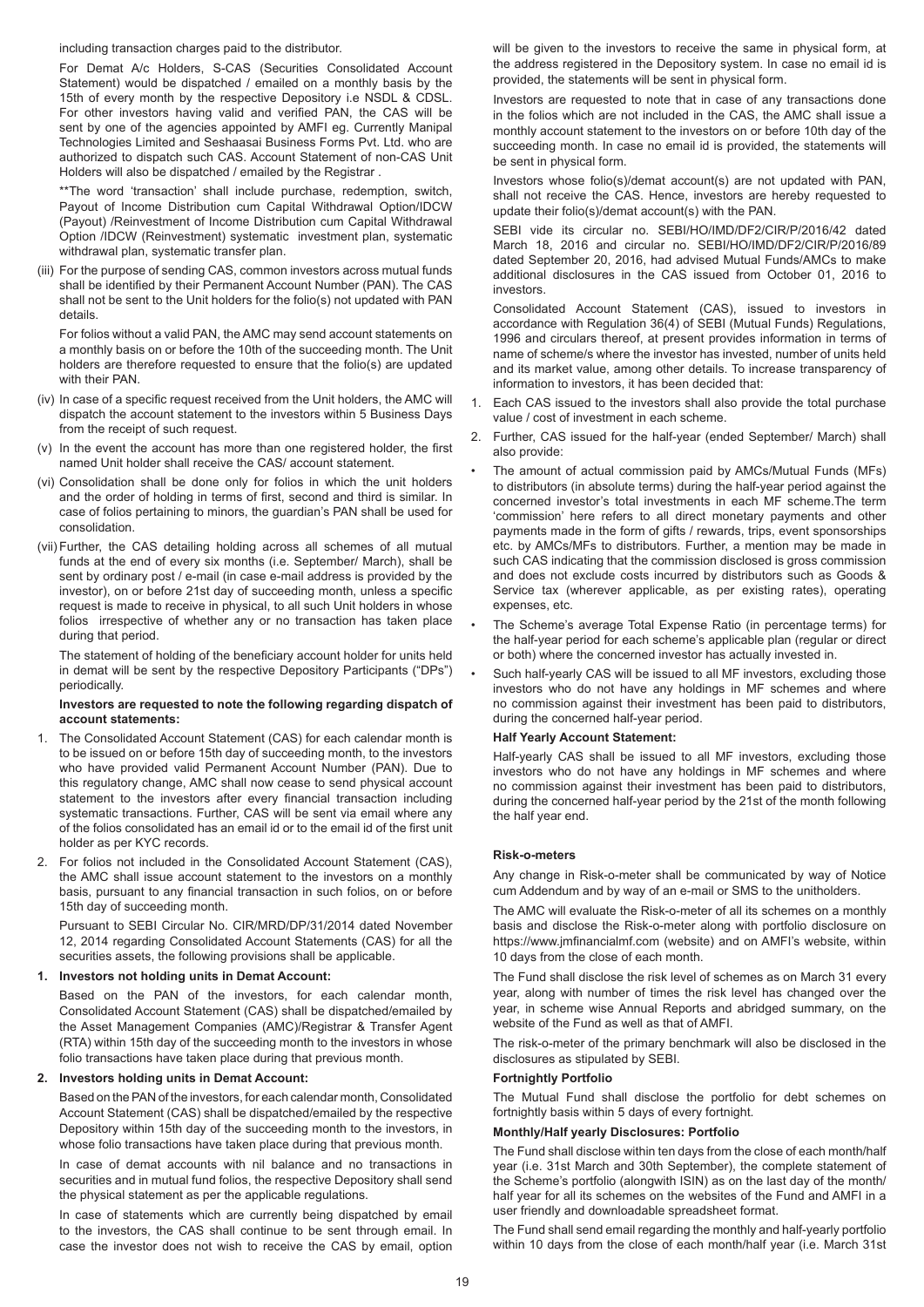& September 30th) to the unitholders whose email addresses are registered with the Mutual Fund.

The Fund will publish an advertisement in the all India edition of atleast two daily newspapers, one each in English and Hindi, regarding the hosting of the half yearly statement of the Scheme's portfolio on the websites of the Fund and AMFI and also the modes through which unitholders can submit a request for a physical or electronic copy of the Scheme portfolio. The Fund shall provide a physical copy of the portfolio, without charging any cost, upon specific request from a unitholder.

The AMC shall provide a link to the investors on their registered email id for enabling the investors to directly view/download only the portfolio of the Schemes subscribed by the said investor.

# **Monthly Average Asset under Management (Monthly AAUM) Disclosure:**

The Fund shall disclose the Monthly AAUM under different categories of Schemes as specified by SEBI in the prescribed format on a monthly basis on its website viz. www. www.jmfinancialmf.com and forward to AMFI within 7 working days from the end of the month.

#### **Half Yearly Results:**

The Fund and asset management company shall within one month from the close of each half year, that is on 31st March and on 30th September, host a soft copy of its unaudited / audited financial results on its website.

The Fund shall give an advertisement disclosing the hosting of the financial results on the website in atleast one English daily newspaper having nationwide circulation and in a newspaper having wide circulation published in the regional language where the Corporate Office of the Fund is situated.

#### **Annual Report:**

The Scheme wise annual report or Abridged Summary, in the format prescribed by SEBI, shall be hosted on the websites of the Fund and the AMFI. A link of the scheme wise annual report or abridged summary shall be displayed prominently on the website of the Fund. Annual report or Abridged Summary will also be sent by way of e-mail to the investor's registered email address.

Investors who have not registered their email id, will have an option of receiving a physical copy of the Annual report or Abridged Summary thereof, without charging any cost, upon receipt of a specific request.

The physical copy of the schemewise annual report or abridged summary shall be made available to the investors at the registered office of the AMC.

The Fund will publish an advertisement in the all India edition of atleast two daily newspapers, one each in English and Hindi, regarding the hosting of the scheme wise annual report on the websites of the Fund and AMFI and also the modes through which unitholders can submit a request for a physical or electronic copy of the scheme wise annual report or abridged summary thereof.

The new subscribers to the units of the Fund can tick the 'opt-in' facility in the application form to receive the physical copy of the scheme – wise annual report or abridged summary thereof.

For existing investors, an Option Form for opting-in to receive the physical copy of Annual Report/Abridged Summary is available on the website under'Downloads' section.

However, in case the investor does not opt-in, it will be presumed that he/she has opted out from receiving the physical copy of the Annual Report or Abridged Summary.

# **PREVENTION OF MONEY LAUNDERING & KNOW YOUR CUSTOMER**

Kindly refer to the relevant section in Statement of Additional Information of JM Financial Mutual Fund. In terms of the Prevention of Money Laundering Act, 2002, the Rules issued there under and the guidelines / circulars issued by SEBI regarding the Anti Money Laundering ("AML Laws"), all intermediaries, including Mutual Funds, have to formulate and implement a client identification programme, verification of identity and address, financial status, occupation and such other personal information.

With effect from January 1, 2011, it is mandatory in case of all the investors (Individual/ Non-Individuals) to be KYC Compliant, irrespective of the amount of investment except in the case of Micro SIPs.

**Joint Holders:** Joint holders (including first, second and third if any, are required) to be individually KYC compliant before they can invest with any Mutual Fund. e.g. in case of three joint holders, all holders need to be KYC compliant and copies of each holder's KYC Acknowledgement must be attached to the investment application form with any Mutual Fund.

**Minors:** In case of investments in respect of a Minor, the Guardian should be KYC compliant and attach his KYC Acknowledgement while

investing in the name of the minor. The Minor, upon attaining majority, should immediately apply for KYC compliance in his/her own capacity and intimate the concerned Mutual Fund(s) with all the folio details, in order to be able to transact further in his/her own capacity.

**Power of Attorney (PoA) Holder:** Investors desirous of investing through a PoA must note that the KYC compliance requirements are mandatory for both the PoA issuer (i.e. Investor) and the Attorney (i.e. the holder of PoA), both of whom should be KYC compliant in their independent capacity and attach their respective KYC Acknowledgements while investing.

For transmission (In case of death of the unit holder): If the deceased is the sole applicant, the claimant should submit his/her KYC Acknowledgement along with the request and other relevant documents to effect the transmission in his/her favour.

Implementation of the Prevention of Money-laundering (Maintenance of Records) Second Amendment Rules, 2017 with respect to seeding of Aadhaar number:

The Ministry of Finance (Department of Revenue) in consultation with the Reserve Bank of India has made certain amendments to the Prevention of Money-laundering (Maintenance of Records) Rules, 2005, namely, the Prevention of Money-laundering (Maintenance of Records) Second Amendment Rules, 2017. These Rules have come into force with effect from June 1, 2017. These Rules, inter alia, has made it mandatory for investors to submit Aadhaar number issued by the Unique Identification Authority of India (UIDAI) in respect of their investments.

The effective date for mandatory submission of PAN and Aadhaar number with requisite documents at the time of opening new mutual fund folio/ account, is April 1, 2018. Accordingly, no new folio/account shall be opened without these documents effective April 1, 2018.

In case of existing mutual fund folios/accounts as on the date of the relevant notifications issued by the Ministry of Finance (i.e. June 1, 2017 & December 13, 2017) and for folios/accounts opened thereafter but before March 31, 2018, investors need to submit the required details latest by March 31, 2018, failing which, the mutual fund folio(s)/accounts would cease to be operational till the time the requisite details are submitted.

The above provisions are not applicable to the Non Resident Individual investors as they are not eligible for Aadhaar.

#### **KYC PROCESS**

Pursuant to SEBI Circular No. MIRSD/ Cir-26/ 2011 dated December 23, 2011, SEBI (KYC Registration Agency) Regulations, 2011 and SEBI Circular No. MIRSD/SE/Cir-21/2011 dated October 5. 2011, in-order to implement uniform KYC norms and eliminate duplication of KYC across SEBI registered intermediaries in the securities market, KYC registration is centralized through KYC Registration Agencies (KRA) registered with SEBI. Thus each investor has to undergo KYC process only once in the securities market and the details would be shared with other intermediaries.

- 1. New investors are requested to use the revised common KYC Application Form with specified documents as set out in the form and carry out the KYC process including In-Person Verification (IPV) with any SEBI registered intermediaries including mutual funds. The revised common KYC Application Forms are also available on our website www. jmfinancialmf.com.
- 2. The Mutual Fund shall perform the initial KYC of its new investors and may undertake enhanced KYC measures commensurate with the risk profile of its investors. The Mutual Fund shall upload the details of the investors on the system of the KYC Registration Agency (KRA). KRA shall send a letter to the investor within 10 working days of the receipt of the initial/updated KYC documents from the Mutual Fund, confirming the details thereof.
- 3. It is mandatory for intermediaries including mutual funds to carry out In-Person Verification (IPV) of its new investors from the Effective Date. The IPV carried out by any SEBI registered intermediary can be relied upon by the Mutual Fund. The AMC or NISM/AMFI certified distributors who are KYD compliant are authorized to undertake the IPV for Mutual Fund investors. Further, in case of any applications received directly (i.e. without being routed through the distributors) from the investors, the Mutual Fund may rely upon the IPV (on the KYC Application Form) performed by scheduled commercial banks.
- Once the investor has done KYC as per the revised process with a SEBI registered intermediary, the investor need not undergo the same process again with another intermediary including mutual funds. However, the Mutual Fund reserves the right to carry out fresh KYC of the investor.
- 5. The AMC reserves the right to reject application forms for transactions in units of the Mutual Fund not accompanied by letter/ acknowledgement issued by KRA. The KYC compliance status will be validated with the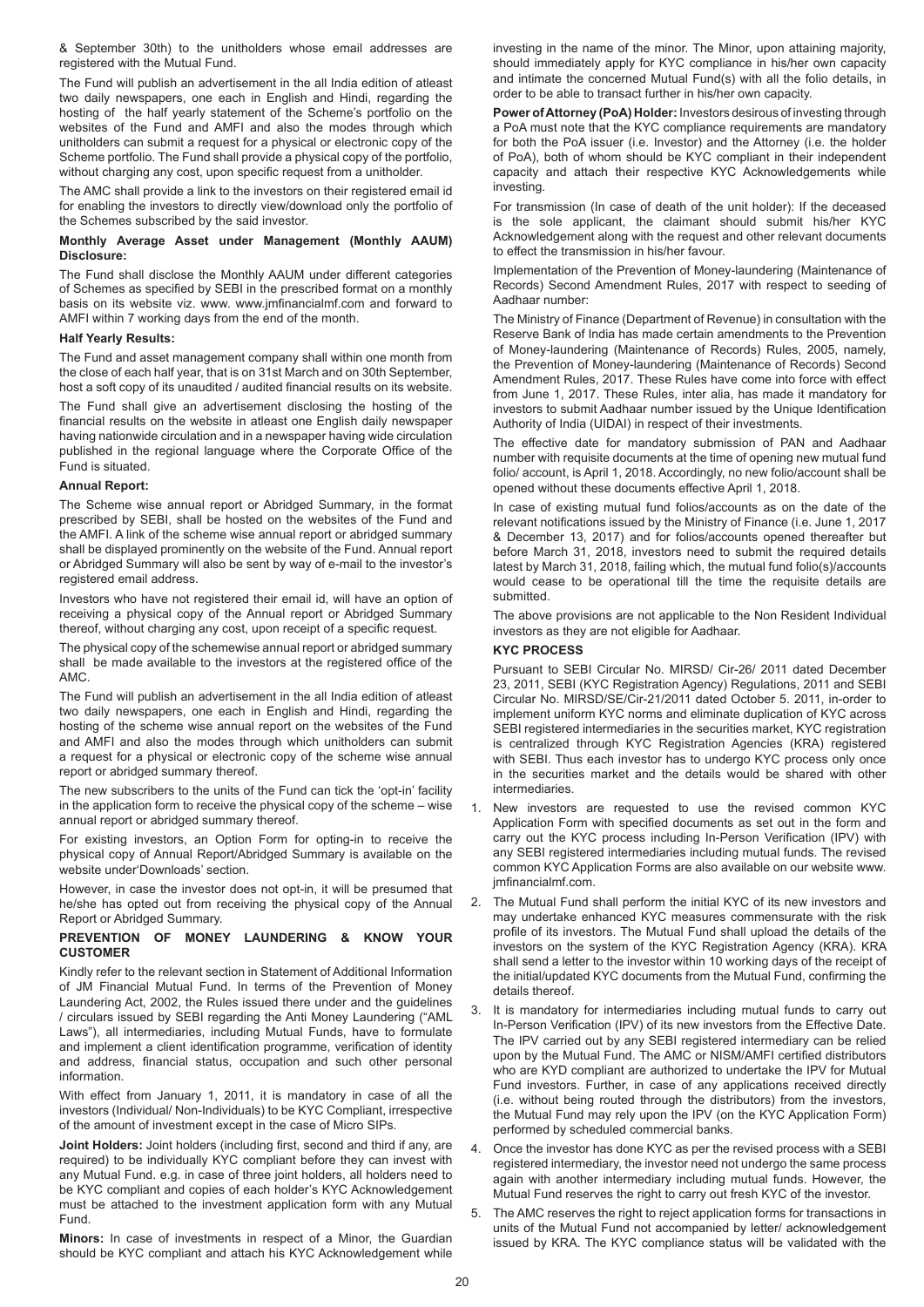records of the KRA before allotting units.

6. Existing KYC compliant investors of the Mutual Fund, who have completed the KYC process prior to January 01, 2012, can continue to invest as per the practice prevalent prior to the effective date. However it will not be applicable for investments in securities market.

**Note:** The above change in relation to KYC process shall be applicable in respect of all investment applications ( including MICRO SIP ) by new investors made on or after January 01, 2012.

All investors (Individuals or Non Individuals) who wish to make an investment in a mutual fund scheme through purchase or switch via a Lumpsum amount or via a Systematic Plan (SIP/STP) (including MICRO SIP) will be required to complete the KYC process. This one-time verification is valid for transactions across all mutual funds. Submission of KYC acknowledgement is mandatory for the following :

- All unit holders (including joint holders) i.e. Resident & Non resident Individuals
- All Non Individual unit holders
- HUF and its Karta
- Guardian of Minor
- Power of Attorney holder
- Financial Institutions to whom the units of Mutual Fund are pledged.
- PAN Exempted cases (provided sufficient documentary evidence in support of such claims is submitted) :
- In case of transactions undertaken on behalf of Central Government and/or State Government and by officials appointed by Courts e.g. Official liquidator, Court receiver etc.
- Investors residing in the state of Sikkim
- UN entities/multilateral agencies exempt from paying taxes/filing tax returns in India
- **MICRO SIP**

Point of Service (POS) of the intermediaries will accept KYC Application Forms along with the necessary documents as set out in the KYC form (including originals if the copies are not attested) verify documents, conduct In-Person Verification (IPV) and provide the KYC Acknowledgement (across the counter on a best effort basis). KYC application and necessary documents as set out in the form should be submitted along-with Financial Transactions to any branch of the AMC. The KYC form after completion of IPV process can also be submitted to the Investor Service Centre of Registrar & Transfer Agent along-with Financial Transactions.

- Individual ( including NRI / PIO ) & Non Individual investors will have to produce Proof of identity, Proof of Address and other mandatory documents as set out in the KYC Application Form.
- NRIs/PIOs, in addition to the certified true copy of the passport will also be required to furnish certified true copy of the overseas address and permanent address. If any of the documents (including attestations/ certifications) towards proof of identity or address is in a foreign language, they have to be translated to English for submission. The documents can be attested, by the Consulate office or overseas branches of scheduled commercial banks registered in India. A PIO, in addition, will also be required to submit a certified true copy of the PIO Card.

The documents submitted as per the above process by the investor to the Point of Service of the Intermediaries would be forwarded to the KRA. The KRA on receipt of documents from Intermediaries would send a confirmation to investors.

Once the investor has completed the KYC process as per the revised guidelines with a SEBI registered intermediary from any KRA, the investor need not undergo the same process again with another intermediary including Mutual Funds. However, the Mutual Fund reserves the right to carry out fresh KYC of the investor. The investor needs to produce a copy of the confirmation letter received from KRA when investing for the first time with a Mutual Fund for fresh investments or additional purchases in an existing folio as per the aforesaid requirements or till his KYC status is updated successfully as per the new revised KYC norms.

Existing KYC compliant investors of the Mutual Fund, who have completed the KYC process prior to January 01, 2012, can continue to invest in Mutual Fund schemes as per the current practice i.e. by submitting along with their Financial Transaction the KYC acknowledgement issued prior to January 01, 2012 by CVL on behalf of all Mutual Funds. However it will not be applicable for investments in other securities markets. These investors, in case they wish to deal with any SEBI registered intermediary other than mutual funds, will have to follow the new KYC procedure.

An existing investor can inform the Mutual Fund to update the KYC Acknowledgement against all the folios/accounts held by him with the respective Mutual Fund. However, each of the holders in these folios/ accounts should be KYC Compliant. Applications Forms / Transaction Slips not accompanied by KYC Acknowledgement / Confirmation letter are liable to be rejected by the Mutual Fund and no transactions, other than redemption, will be permitted. Investors are advised to complete KYC process through KRA at the earliest.

Further, in order to ensure that the unitholder receives all communications, including redemption requests, at the new address, investors are also advised to forward any request for change of address only to same POS/ intermediaries sufficiently in advance of any transaction with the Fund House. Investors holding erstwhile MIN/ KYC Compliance Acknowledgement and who have since changed their address with KFin are requested to approach POS /KRA and complete the process stated above. Kindly note that the Mutual Fund, the AMC or the Trustees shall not be liable in case the investor does not follow the above procedure for change of address or the earlier address continues to be in the Registrar's database. AMC or its Registrar will update change of address requests of KYC compliant investors based on the data provided by KRA and will not be responsible for non-updation if not received sufficiently in advance of any transaction.

Investors are advised to approach the same POS/ intermediaries from where the KYC acknowledgement was issued in case they wish to rectify any data entry mistake by POS/KRA.

For details on documents to be submitted pls refer to the revised KYC forms available this site, AMFI website ( www.amfiindia.com ) or on website of any SEBI registered KRAs.

# **New KYC Requirement:**

Securities and Exchange Board of India (SEBI) vide its various circulars dated October 05, 2011, December 02, 2011 and December 23, 2011 have prescribed the requirements, for the implementation of Uniform Know Your Customer (KYC) process across all intermediaries registered with SFBI.

**Pursuant to the above, the existing / new investors of the Mutual Fund are required to take note of the following:**

**1. Investment by Investors who are KYC Compliant through KRAs (KYC Registration Agency) on or after January 1, 2012 :**

No action is required by such investors and they may invest in any Mutual Funds. However, Non-individual entities like Corporate, Partnership Firm, Trust etc are required to submit their Balance Sheet for every Financial Year on an ongoing basis within a reasonable period to KYC Registration Agency (KRA).

# **2. Investment in existing folios by Investors who are CVL MF KYC Compliant prior to January 1, 2012:**

In case of the existing investors who are CVL MF KYC Compliant through the erstwhile centralized KYC registration agency i.e. CDSL Ventures Ltd. (CVLMF), there will be no effect on their subsequent transactions (including Systematic Investment Plan) in their existing folios/accounts. However, the KYC status of such investors will continue to reflect as "MF

– VERIFIED BY CVLMF" in the CVL – KRA system.

#### **3. Investment by new Investor who is CVL MF KYC Compliant prior to January 1, 2012:**

In case a new investor who is CVL MF KYC Compliant wishes to invest as a sole investor in a new folio in JM Financial Mutual Fund or he wishes to invest jointly with another existing investor/s of JM Financial Mutual Fund who is/are also CVL MF KYC Compliant, then such investor/s will have to submit the "KYC Details Change Form" along with the investment application and complete the IPV process.

# **4. Investment by Non-KYC Compliant Investors (Individual or Non-Individual):**

Non-KYC compliant investor/s desirous of investment, are required to submit the duly filled in KYC Application Form along with necessary documents for completion of KYC certification through KYC Registration Agencies (KRAs) and complete the "In-person Verification (IPV)" at the time of making any investment.

# **5. Requirements from CVLMF KYC Compliant investors (i.e. KYC compliant prior to January 1, 2012):**

**I. Individual Investors:**

In case, the individual investor is KYC compliant prior to January 1, 2012, the investor will have to submit 'KYC Details Change Form' with respective applicable documents, (if any) mentioned therein to update their 'Missing/Not Available' details besides completing the IPV process as a one time exercise. After due verification by the respective KRA e.g. M/s CVL, the KYC status will get changed from "MF – VERIFIED BY CVLMF" to "Verified by CVL KRA".

In case of individuals, 'missing/not available details' are as under :

- a. Father's/Spouse Name
- b. Marital Status
- c. Nationality
- d. In-person Verification (IPV)
- **II. Non Individual investors:**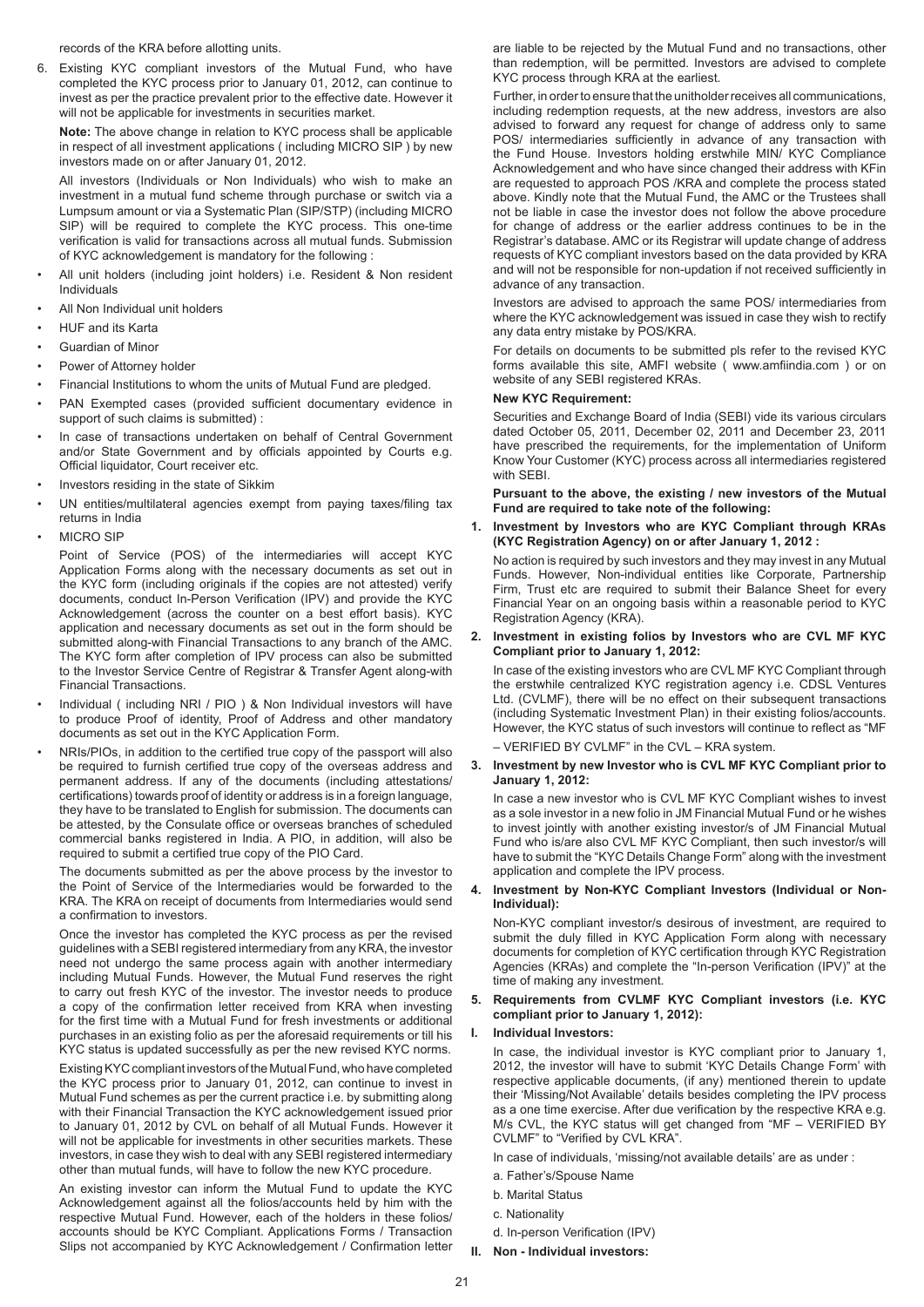In case of all Non – individual investors who are KYC compliant prior to January 1, 2012, KYC process with IPV needs to be done afresh due to significant and major changes in KYC requirements.

In case of opening of a new folio with JM Financial Mutual Fund or any other Mutual Fund, the individual & non-individual investors will have to comply with the respective procedures mentioned above. The above procedure is also applicable for Guardian (in case of Minor) / Power of Attorney holder as well.

The necessary forms are available on the Mutual Fund website.

# **Central KYC Records Registry (CKYCR):**

I Investors are hereby informed that SEBI vide its circular no. CIR/ MIRSD/ 66 /2016 dated July 21, 2016 read with SEBI circular no. CIR/ MIRSD/120/2016 dated November 10, 2016 had intimated the registered intermediaries about the operationalisation of Central KYC Records Registry (CKYCR). Government of India, vide notification dated November 26, 2015, had authorized Central Registry of Securitisation Asset Reconstruction and Security Interest of India (CERSAI) to act and perform the functions of the CKYCR including receiving, storing, safeguarding and retrieving the Know Your Customer (KYC) records of an investor in digital form. Also, AMFI vide its circular dated December 22, 2016 had issued guidelines for implementation of CKYC norms uniformly by all AMFI members i.e. Mutual Funds/Asset Management Companies.

#### **W.e.f February 01, 2017, the following norms are applicable to the prospective and existing individual investors (investor) of all the Schemes of JM Financial Mutual Fund:**

- 1. An investor who is new to KYC Registration system and whose KYC is not registered or verified with any of the Agencies for KYC Registration (KRA), shall use the CKYC form to register their KYC.
- 2. An investor who has already completed CKYC and has a KYC Identification Number (KIN) from CKYCR, can invest in the schemes of JM Financial Mutual Fund by quoting his 14 digit KIN and Date of Birth.

The CKYC forms are available on the website of the Fund i.e. www. jmfinancialmf.com. The KYC requirements shall be governed by SEBI Circulars/ notifications and AMFI Guidelines which may change from time to time.

# **GENERAL PROVISIONS REGARDING LOAD**

NO ENTRY LOAD: In accordance with the requirements specified by the SEBI circular no. SEBI/IMD/CIR No.4/1 68230/09 dated June 30, 2009, no entry load will be charged for purchase / additional purchase / switchin accepted by the Fund. Similarly, no entry load will be charged with respect to applications for registrations under Systematic Investment Plan/ Systematic Transfer Plan / accepted by the Fund.

#### **The Exit Load is NIL.**

It is clarified that applicable exit load, if any, will be charged for redemptions/ switch outs of the Scheme (i.e. at portfolio level) before the completion of the stipulated load/lock-in period. The stipulated load/ lock-in period will be reckoned from the date of allotment of units for a particular transaction in the Scheme (i.e. at portfolio level) till the date of redemption/switch out from the Scheme, irrespective of the number of intra-scheme switches by the investor between the aforementioned two dates (e.g switches between plans/sub-plans/options/ sub-options within the Scheme having the same portfolio). However, Government levies eg. STT (wherever applicable) will continue to be deducted for every intrascheme and inter-scheme redemption / switch-out transactions.

The extant provisions of applicability of load on redemptions/ switches from one Scheme to another will continue to be applicable.

Note 1: In case of units held in dematerialized, an investor would be paying/incurring cost in the form of a bid and ask spread and brokerage, as charged by his broker, for buying/ selling of units. Additionally investor will also have to bear applicable statutory levies.

#### **Load exemptions, if any:**

- o No Exit Load will be charged for switches between the options / Plans under the Scheme.
- The AMC will not charge exit load for a Fund of Funds Scheme investing in the scheme.
- o The AMC shall not charge any load on units allotted on reinvestment of Income Distribution cum Capital Withdrawal (income distribution).

Any imposition or enhancement in the load shall be applicable on prospective investments only.

The investor is requested to check the prevailing load structure of the Scheme on the website of the Fund before investing.

# **Change in Load Structure**

The Trustee reserves the right to modify/alter the load structure and may decide to charge an exit load or a combination of exit loads (i.e. slabs of load based on tenure of holding) on the Units with prospective effect, subject to the maximum limits as prescribed under the SEBI Regulations. At the time of changing the load structure, the AMC shall

take the following steps:

- a) The addendum detailing the changes shall be attached to Scheme Information Documents and Key Information Memorandum. The addendum will be circulated to all the distributors so that the same can be attached to all Scheme Information Documents and Key Information Memorandum already in stock. The addendum shall also be part of the newsletter sent to the Unitholders immediately after the changes.
- b) Arrangements shall be made to display the changes/modifications in the Scheme Information Document in the form of a notice in all the JM ISCs' and distributors' offices.
- c) The introduction of the exit load alongwith the details shall be stamped in the acknowledgement slip issued to the investors on submission of the application form and may also be disclosed in the statement of accounts issued after the introduction of such load.
- d) The addendum detailing the changes in the Load Structure will be published by the AMC in 2 daily newspapers- one in regional language and the other in English language newspaper
- The Fund shall arrange to display an addendum in the JM ISCs at least 1 (one) day before the change of the then prevalent load structure.
- f) The AMC/ Fund will display the addendum on its website.

# **TRANSACTION CHARGES**

The upfront commission on investment made by the investor, if any, shall be paid to the ARN Holder (AMFI registered Distributor) directly by the investor, based on the investor's assessment of various factors including service rendered by the ARN Holder.

The Securities of the Scheme will be held in demat (electronic) mode and accordingly the rules of the Securities and Exchange Board of India (Depositories and Participants) Regulations, 2018 would apply. The service charges payable to the Depository Participant will form a part of the annual recurring expenses.

# **DEDUCTION OF TRANSACTION CHARGES FOR INVESTMENTS THROUGH DISTRIBUTORS / AGENTS:**

SEBI vide its Circular No. Cir/ IMD/ DF/13/ 2011 dated August 22, 2011, SEBI has permitted Asset Management Companies (AMCs) to deduct transaction charges per subscription of Rs. 10,000/- and above and the same be paid to the distributors of the Mutual Fund products.

In accordance with the said circular, the AMC shall deduct the Transaction Charges on purchase / subscription received from first time mutual fund investors and investor other than first time mutual fund investors through the distributor/ agent (who have opted to receive the transaction charges) as under:

| Description                                                                                                                                                                                                            | First Time Mutual<br><b>Fund Investor</b><br>(across Mutual<br>Funds)                                                                                                                                              | Investor other than<br><b>First Time Mutual</b><br>Fund Investor |  |  |
|------------------------------------------------------------------------------------------------------------------------------------------------------------------------------------------------------------------------|--------------------------------------------------------------------------------------------------------------------------------------------------------------------------------------------------------------------|------------------------------------------------------------------|--|--|
| Lump sum<br>subscription of Rs.<br>10,000 and above                                                                                                                                                                    | Transaction<br>charges will be<br>Rs. 150/-                                                                                                                                                                        | Transaction<br>charges will be Rs.<br>$100/-$                    |  |  |
| In case of<br>investments<br>through Systematic<br><b>Investment Plan</b><br>(SIP), if the total<br>commitment (i.e.<br>amount per SIP<br>installment x No.<br>of installments)<br>amounts to Rs.<br>10,000/- or more. | Transaction charges will be Rs. 150/-<br>or Rs. 100/- as may be applicable as<br>mentioned above. The Transaction<br>Charges shall be deducted in 4 equal<br>installments, from the 2nd to the 5th<br>installment. |                                                                  |  |  |

Investors may note that distributors have an option to opt in or opt out of charging the transaction charge. Pursuant to SEBI circular no. Cir/ IMD/DF/21/2012 dated September 13, 2012, effective November 1, 2012 distributors have the option to either opt in or opt out of levying transaction charges, based on type of the product.

#### **Transaction charges shall not be deducted for:**

- (a) Gross purchases /subscriptions for an amount less than Rs. 10,000/-;
- (b) Transaction other than purchases/ subscriptions relating to new inflows, such as Switch, Systematic Transfer Plan (STP), etc.
- (c) purchases/ subscriptions made directly with the Fund (i.e. not through any distributor/agent).
- (d) Transactions, wherein the concerned distributor has not opted-in for transaction charges.
- (e) Transactions done through Stock Exchange platform.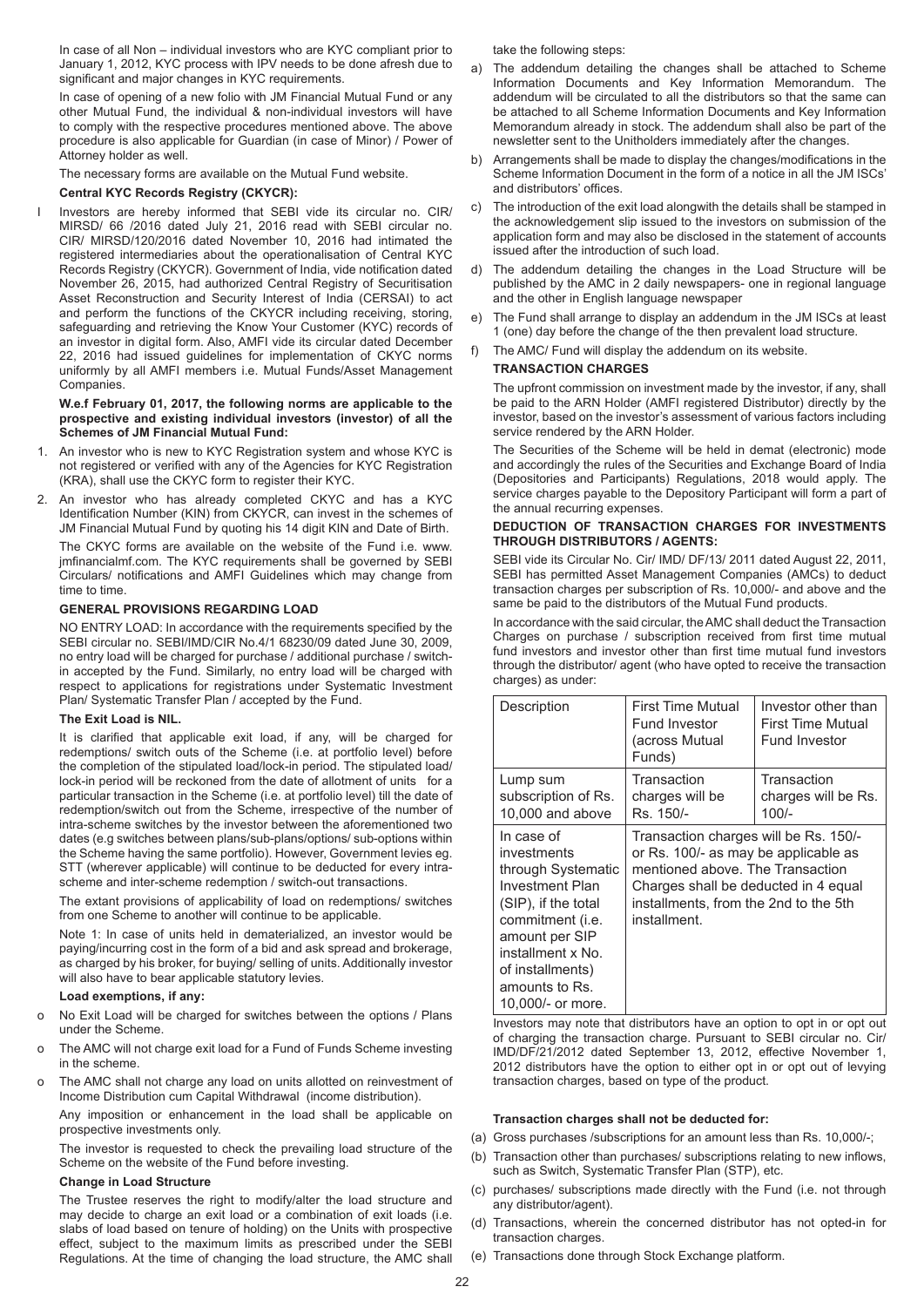It is also clarified that minimum investment criteria shall be monitored at the gross investment amount level (i.e. amount before deducting transaction charges).

# **Legal Information pertaining to the minor accounts:**

Kindly refer to the relevant section of Statement of Additional Information of JM Financial Mutual Fund.

# **Nomination facility**

Kindly refer to the relevant section of Statement of Additional Information of JM Financial Mutual Fund.

# **Transmission:**

Kindly refer to the relevant section of Statement of Additional Information of JM Financial Mutual Fund.

# **HOLDING OF UNITS IN DEMAT FORM**

Option to hold Units in dematerialized (demat) form

Pursuant to SEBI Circular no. CIR/IMD/DF/9/2011 dated May 19, 2011, an option to subscribe to the units of open ended, close ended, Interval schemes in dematerialized (demat) form shall be provided to the investors.

Consequently, the Unit holders under the Scheme/ Plan(s) shall have an option to subscribe/ hold the Units in demat form in accordance with the provisions laid under the Scheme/Plan(s) and in terms of the guidelines/ procedural requirements as laid by the Depositories (NSDL/ CDSL) from time to time.

In case, the Unit holder desires to hold the Units in a dematerialized / Rematerialized form at a later date, the request for conversion of units held in physical form into Demat (electronic) form or vice-versa should be submitted along with a Demat/ Remat Request Form to their DPs.

# **Provisions with respect to transaction in units held in Demat mode:**

Units held in demat form will be transferable subject to the provisions laid under the respective Scheme/Plan(s) and in accordance with SEBI Circular no. CIR/IMD/DF/10/2010 dated August 18, 2010, provisions of Depositories Act, 1996 and the Securities and Exchange Board of India (Depositories and Participants) Regulations, 1996 as may be amended from time to time.

An investor who wants to redeem units held in his demat account under the Scheme has to approach his depository participant (DP) directly.

Switch transactions from one scheme/plan to another scheme/ plan is not permitted for investors holding the units in Demat. Investors desirous of switching their units need to follow the procedure of rematerialisation of their demat holdings and after that they may apply for switch through physical mode.

It is also clarified that provision of minimum investment/ balance/ redemption amount shall not be applicable for transactions done in demat mode, post initial allotment of units in demat mode. However subscription done in demat mode, directly through the Fund, shall be subject to minimum investment criteria.

For issue of units of the Scheme in demat form, applicants under the Scheme will be required to have a beneficiary account with a DP of NSDL/ CDSL and will be required to indicate in the application the DP's name, DP ID number and its beneficiary account number with the DP.

Investors also have an option of holding the units in demat form for SIP. However, the units will be allotted, based on the applicable NAV as per the SID and will be credited to investors' demat account on weekly basis upon realization of funds. For example, units will be credited to investors' demat account every Monday, for realization status received from Monday to Friday in the previous week.

# **CHANGE OF BANK DETAILS AND ADDRESS**

# **A. CHANGE OF BANK DETAILS:**

Investors can update the bank account details by submitting either Multiple Bank Account Registration Form or a standalone separate Change of Bank Mandate form, available with Investor Services Centers. In other words, forms like common transaction forms, or any other form containing redemption request having the facility to change the bank mandate or update a new bank mandate, should not be used.

Investors are required to provide originals of any one of the following documents or originals should be produced for verification or copy of any of the following supporting documents duly attested by the bank, in case of :

# **a. New bank details:**

- Cancelled original cheque of the new bank mandate bearing the name of the first unit holder and the bank account number printed on the face of the cheque.
- Self attested copy of bank statement
- Bank passbook with current entries not older than 3 months.
- Bank Letter duly signed by branch manager/authorized personnel
- **b. Change in existing bank mandate currently registered with the Mutual Fund,**
- Cancelled original cheque with first unit holder name and bank account number printed on the face of the cheque.
- Original bank account statement / Pass book.
- Original letter issued by the bank on the letterhead confirming the bank account holder with the account details, duly signed and stamped by the Branch Manager/ authorized personnel.
- In case such bank account is already closed, a duly signed and stamped original letter from such bank on the letter head of bank, confirming the closure of said account.

Investors may register multiple bank accounts and choose any of the registered bank accounts towards receipt of redemption proceeds. Any unregistered bank account or a new bank account forming part of redemption request will not be processed.

In case of folios/accounts where the bank details were not provided by the investor at the time of making investment (pertains to the period when bank details were not mandatory), the said investor shall provide the documents specified at Point a. above (for proof of new bank details) and a valid photo identity proof.

There will be cooling period of 10 calendar days for processing and registration of new bank account. In case of receipt of redemption request during the said cooling off period, the registration of new bank mandate and dispatch of redemption proceeds shall be completed within 10 business days.

In case, the request for change in bank mandate is invalid/ incomplete/ dissatisfactory in respect of signature mis-match/ document insufficiency/ not complying with the requirements set out above, the request for such change will not be processed and redemption/ Income Distribution cum Capital Withdrawal proceeds, if any, will be processed in the last registered Bank Account.

# **B. CHANGE OF ADDRESS:**

# **KYC Not Complied Folios/Clients:**

In case of change of address for KYC Not Complied Folios, investors are required to provide the following supporting documents:

- Proof of new Address (POA), and
- Proof of Identity (POI): Only PAN card copy, if PAN is updated in the folio, or PAN/ other proof of identity, if PAN is not updated in the folio.

Additionally, the AMC reserves the right to ask for proof of old address, while effecting a change of address.

# **KYC Complied Folios/Clients:**

All Investors who have complied with the KYC norms through a KRA (KYC Registration Agencies) should approach the POS (Point of Service) of the respective KRAs for the change of address. Once the POA is updated by the respective KRAs , automatic feeds will be sent to the RTA for updating the same in their database. Self attested copy of any one of the documents prescribed as list of admissible documents for POA and POI as mentioned above should be in conformity with SEBI circular no. MIRSD/SE/Cir–21/2011 dated October 5, 2011.

Copies of all the documents submitted by the applicants/investors should be self-attested and accompanied by originals for verification. In case the original of any document is not produced for verification, then the copies should be properly attested/verified by entities authorized for attesting/verification of the documents as per extant KYC through KRA guidelines..

# **Employee Unique Identification No. (EUIN)**

Kindly refer to the relevant section of Statement of Additional Information of JM Financial Mutual Fund.

# **Non – acceptance of subscriptions:**

The U.S. Securities and Exchange Commission (SEC) requires that a person falling under the definition of the term 'US Person' under the Securities Act of 1933 of U.S.A (an 'Act') and corporations or other entities organized under the U.S. laws shall not be permitted to make investments in securities not registered under the Act.

Also, the Canadian Securities Administrator (CSA) mandates prior registration of the fund with CSA before marketing or selling to the residents of Canada.

The investors are hereby informed that the Scheme of JM Financial Mutual Fund (the "Fund") is not registered under the relevant laws, as applicable in the territorial jurisdiction of U.S. or in any provincial or territorial jurisdiction of Canada. Hence, the units made available under the SAI or SID of the Scheme may not be directly or indirectly be offered for sale in any of the provincial or territorial jurisdiction in U.S. and/or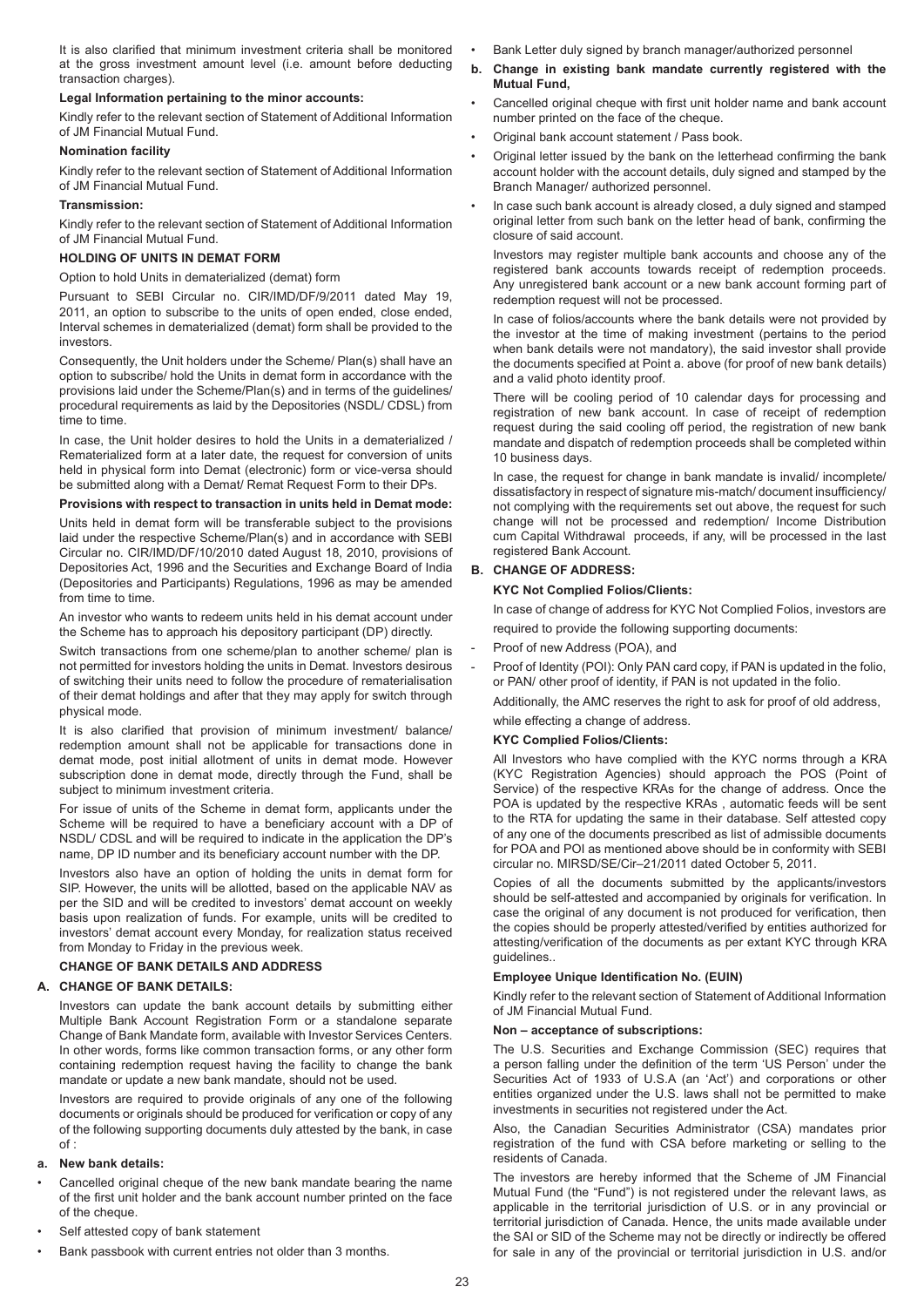Canada or to/or for the benefits of the residents thereof. Accordingly, the persons, corporations and other entities organized under the applicable laws of the U.S. including Qualified Foreign Investors (QFI) registered in USA and Canada and residents of Canada as defined under the applicable laws of Canada will not be permitted to make any fresh purchases/additional purchases/switches in the Scheme in any manner whatsoever.

# **The above classes of investors are requested to note the following:**

- a. No fresh purchases (including Systematic Investment Plans and Systematic Transfer Plans)/ additional purchases/switches in the Scheme of the Fund would be allowed. If an existing Unit Holder(s) subsequently becomes a U.S. Person or Resident of Canada, then such Unit Holder(s) will not be able to purchase any additional Units in any of the Scheme of the Fund.
- b. For transaction on Stock Exchange platform, while transferring units from the broker account to investor account, if the investor has U.S./ Canadian address then the transactions would be rejected.
- c. In case JMF AMC/ JM Financial Mutual Fund subsequently identifies that the subscription amount is received from U.S. Person(s) or Resident(s) of Canada, the AMC/Fund at its discretion shall redeem all the units held by such person from the Scheme of the Fund at applicable Net Asset Value.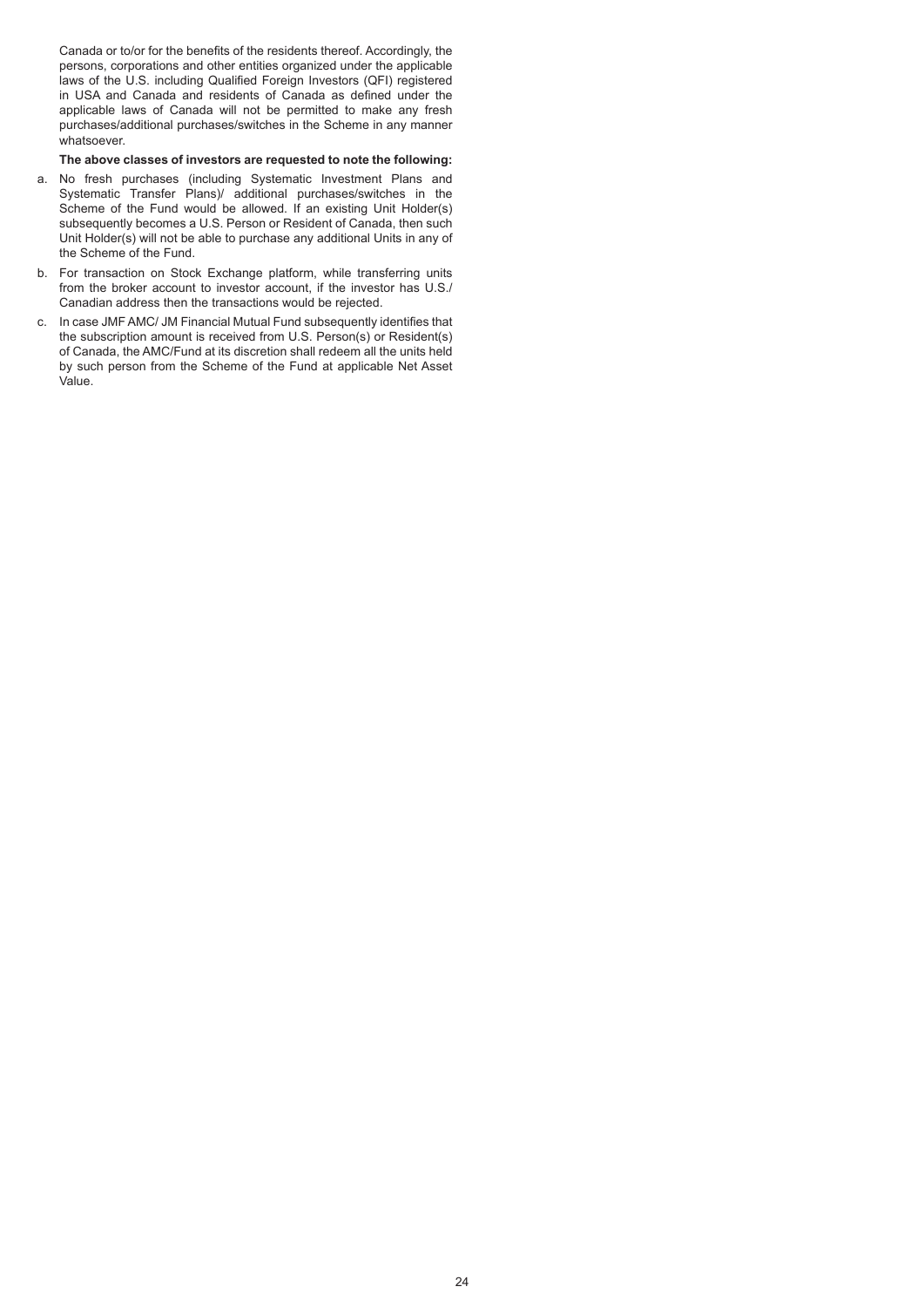# **JM Financial Asset Management Limited**

**Corporate Office:** Office B, 8th Floor, Cnergy, Appasaheb Marathe Marg, Prabhadevi, Mumbai 400 025.

**Registered Office:** 7th Floor, Cnergy, Appasaheb Marathe Marg, Prabhadevi, Mumbai - 400025.

• Tel. No -(022) 6198 7777. • Fax No.: (022) 6198 7704 • Email: investor@jmfl.com • Website: www.jmfinancialmf.com • Toll Free Number: 1800-1038-345

# **INVESTOR SERVICE CENTERS (ISC) / OFFICIAL POINT OF ACCEPTANCE (OPA)**

**BRANCHES/Investor Service Centres : • AHMEDABAD:** 201, SAMEDH complex, Next to Associated Petrol Pump, C. G. Road, Panchvati, Ahmedabad - 380 006. Tel.: (079) 26426620 / 26426630. **• BANGALORE:** 203, 2nd floor, City Centre, Off MG Road, Church Street, Bangalore 560 001 Tel.: (080) 40907317/19. **• CHANDIGARH:** B-4 Basement, SCO 22, Sector 33 D, Chandigarh - 160020 Tel: (0172) 4346431. **• CHENNAI:** 2nd Floor, Ruby Regency, Dinrose Estate, Opposite to Tarapore Towers, (Behind HP Petrol Pump) Old No. 69, Anna Salai, Chennai - 600 002. Tel.: (044) 28513257/28551259. **• HYDERABAD:** ABK OLBEE Plaza, 8-2-618/8 & 9, 2nd Floor, 204, Road No. 1, Banjara Hills, Hyderabad 500 034. Tel.: (040) 66664436 / 66780752. **• JAIPUR:** 343, 3rd Floor, Ganapati Plaza, MI Road, Jaipur - 302 001. Tel.: (0141) 4002188. • **KOLKATA:** 6, Little Russell Street, 8th Floor, Kankaria Estate, Kolkata - 700 071. Tel.: (033) 40062958/59/65/67. **• MUMBAI (Prabhadevi):** Office B, 8th Floor, Cnergy, Appasaheb Marathe Marg, Prabhadevi, Mumbai 400 025. Tel: 022- 61987777. **• MUMBAI (Andheri):** The Summit Business Park, 415, 4th Floor, Off Andheri - Kurla Road, Chakala, Below Western Express Highway Metro Station, Andheri East, Mumbai - 400 093, Maharashtra Tel: 022- 61987777. **• NEW DELHI:** 601, 6th floor, Suryakiran Building, 19 K G Marg, Connaught Place, New Delhi - 110 001. Tel.: (011) 43616160. **• PUNE:** Office # 304 & 305, 4th Floor, "Amit Shreephal" Ghole Road, 1187/25 Shivajinagar, Next to Federal Bank, Pune- 411005. Tel: (020) 25511127/28.

Point of acceptance of RTA: Agra: KFin Technologies Ltd. House No. 17/2/4, 2nd Floor, Deepak Wasan Plaza, Behind Hotel Holiday INN, Sanjay Place, Agra - 282002, Uttar Pradesh. Email: mfsagra@kfintech.com Tel.: 7518801801 • **Ahmedabad:** KFin Technologies Ltd. Office No. 401, on 4th Floor, ABC-I, Off. C.G. Road, Ahmedabad - 380009. Gujarat Email: ahmedabadmfd@kfintech.com Tel: 9081903021, 9081903022 • **Ajmer:** KFin Technologies Ltd. 302, 3rd Floor, Ajmer Auto Building, Opposite City Power House, Jaipur Road; Ajmer-305001 Rajasthan Email: mfsajmer@kfintech.com Tel: 0145- 5120725 • **Allahabad:** KFin Technologies Ltd. Meena Bazar 2nd Floor, 10 S. P. Marg, Civil Lines, Subhash Chauraha, Allahabad - 211001, Uttar Pradesh Email: allahabadmfd@kfintech.com Tel.: 7518801803 • **Ambala:** KFin Technologies Ltd. 6349, Nicholson Road, Adjacent Kos Hospitalambala Cant, Ambala-133001 Haryana Email: mfsambala@kfintech.com Tel: 7518801804 • **Amritsar:** KFin Technologies Ltd. SCO 5, 2nd Floor, District Shopping Complex, Ranjit Avenue, City- Amritsar, Punjab, Pin Code - 143001 Punjab Email: mfsamritsar@kfintech.com Tel: 0183-5158158. • **Anand:** KFin Technologies Ltd. B-42 Vaibhav Commercial Center, Nr TVS Down Town Shrow Room, Grid Char Rasta, Anand -380001 Gujarat Email: mfsanand@kfintech. com Tel: 9081903038 • **Aurangabad:** KFin Technologies Ltd. Ramkunj Niwas, Railway Station Road, Near Osmanpura Circle, Aurangabad-431005 Maharashthra Email: mfsaurangabad@kfintech.com Tel: 0240-2343414 • **Bangalore:** KFin Technologies Ltd. No 35, Puttanna Road, Basavanagudi, Bangalore - 560004. Email: bangaloremfd@ kfintech.com Tel.: 080-26602852 • **Bareilly:** KFin Technologies Ltd. 1st Floor, Rear Side, A -Square Building, 154-A Civil Lines, Opp. D. M. Residence, Station Road, Bareilly, Bareilly-243001 Uttar Pradesh Email: mfsbareilly@kfintech.com Tel: 7518801806 • **Baroda:** KFin Technologies Ltd. 203, Corner point, Jetalpur Road, Baroda, Gujarat, Baroda-390007 Gujarat Email: barodamfd@kfintech.com Tel: 0265-2353506, 0265-2353507 • **Belgaum:** KFin Technologies Ltd. Premises No 101, CTS NO 1893, Shree Guru Darshani Tower, Anandwadi, Hindwadi, Belgaum 590011. Email: mfsbelgaum@kfintech.com Tel.: 0831-4213717 • **Bharuch:** KFin Technologies Ltd. Shop No 147-148, Aditya Complex, Near Kasak Circle, Bharuch-392001. Gujarat Email: mfsbharuch@kfintech.com Tel: 9081903042 • **Bhilai:** KFin Technologies Ltd. Office No.2, 1st Floor, Plot No. 9/6, Nehru Nagar (East), Bhilai - 490020 Email: mfsbhilai@kfintech.com Tel.: 0788-2289499 / 2295332 • **Bhopal:** KFin Technologies Ltd. Gurukripa Plaza, Plot No. 48A, Opposite City Hospital, Zone-2, M P Nagar, Bhopal - 462011, Madhya Pradesh. Email: bhopalmfs@kfintech.com Tel.: 0755-4092712/15 • **Bhubaneswar:**  KFin Technologies Ltd. A/181, Back Side of Shivam Honda Show Room, Saheed Nagar - Bhubaneswar-751007 Orissa Email: bhubaneswarmfd@kfintech.com Tel: 0674- 2548981, 0674- 2360334 • **Bokaro:** KFin Technologies Ltd. B-1, 1st Floor, City Centre, Sector- 4, Near Sona Chandi Jwellars, Bokaro-827004. Jharkhand Email: mfsbokaro@kfintech.com Tel: 7542979444, 06542-335616 • **Burdwan:** KFin Technologies Ltd. Saluja Complex; 846, Laxmipur, G T Road, Burdwan; PS: Burdwan & Dist: Burdwan-East PIN: 713101. • **Chandigarh:** KFin Technologies Ltd. Sco- 2423-2424, Above Mirchi Restaurent, New Aroma Hotel, 1st Floor, Sector 22-C, Chandigarh-160022 Union Territory Email: chandigarhmfd@kfintech.com Tel: 0172-5101342 **Chennai:** KFin Technologies Ltd. 9th Floor, Capital Towers, 180, Kodambakkam High Road, Nungambakkam, Chennai - 600034 Tel.: 044 - 42028512 / 42028513 • **Cochin:** KFin Technologies Ltd. Ali Arcade, 1st Floor, Kizhavana Road, Panampilly Nagar Near Atlantis Junction, Ernakualm-682036 Kerala Email: cochinmfd@kfintech.com Tel: 0484 - 4025059 • **Coimbatore:** KFin Technologies Ltd. 3rd Floor, Jaya Enclave, 1057 Avinashi Road, Coimbatore-641018 Tamil Nadu Email: mfscoimbatore@kfintech.com Tel: 0422 - 4388011, 0422 - 4388013/0422 - 4388451/0422 - 4388012/0422 - 4388014 • **Cuttack:** KFin Technologies Ltd. Shop No-45, 2nd Floor, Netaji Subas Bose Arcade, (Big Bazar Building), Adjacent To Reliance Trends, Dargha Bazar, Cuttack, Odihsa - 753001. Email: mfscuttack@kfintech.com Tel.: 8658691094 • **Dehradun:** KFin Technologies Ltd. Shop No-809/799, Street No-2 A Rajendra Nagar, Near Sheesha Lounge Kaulagarh Road, Dehradun-248001. Email: dehradunmfd@kfintech.com Tel: 7518801810 • **Dhanbad:** KFin Technologies Ltd. 208 New Market 2nd Floor, Bank More-, Dhanbad-826001 Jharkhand Email: mfsdhanbad@kfintech.com Tel: 9264445981 • **Erode:** KFin Technologies Ltd. No: 4, Veerappan Traders Complex, KMY Salai, Sathy Road, Opp. Erode Bus Stand, Erode-638003 Tamil Nadu Email: mfserode@kfintech.com Tel: 0424-4021212 • **Faridabad:** KFin Technologies Ltd. A-2B, 2nd Floor, Neelam Bata Road, Peer ki Mazar, Nehru Groundnit, Faridabad-121001 Haryana Email: mfsfaridabad@kfintech.com Tel: 7518801812 • **Ghaziabad:** KFin Technologies Ltd. 1st Floor C-7, Lohia Nagar, Ghaziabad-201001 Uttar Pradesh Email: mfsghaziabad@kfintech.com Tel: 7518801813 • **Gorakhpur:** KFin Technologies Ltd. Above V.I.P. House ajdacent, A. D. Girls College, Bank Road, Gorakpur-273001 Uttar Pradesh Email: mfsgorakhpur@kfintech.com Tel: 7518801816, 0551-2333825 • **Guntur:** KFin Technologies Ltd. D No 6-10-27, Srinilayam, Arundelpet, 10/1, Guntur-522002 Andhra Pradesh Email: mfsguntur@kfintech.com Tel: 0863-2339094 • **Gurgaon:** KFin Technologies Ltd. Shop No.18, Ground Floor, Sector - 14, Opp. Akd Tower, Near Huda Office, Gurgaon-122001 Haryana Email: mfsgurgaon@kfintech.com Tel: 7518801817 • **Guwahati:** KFin Technologies Ltd. Ganapati Enclave, 4th Floor, Opposite Bora Service, Ullubari, Guwahati, Assam - 781007. Tel: 8811036746. Email: mfsguwahati@ kfintech.com • Gwalior: KFin Technologies Ltd. City Centre, Near Axis Bank, Gwalior - 474011, Madhya Pradesh Email: mfsgwalior@kfintech.com Tel.: 7518801818 • **Hubli:** KFin Technologies Ltd. R R Mahalaxmi Mansion, Above Indusind Bank, 2nd Floor, Desai Cross, Pinto Road, Hubli 580029. Email: mfshubli@kfintech.com Tel.: 0836-2252444 • **Hyderabad:** KFin Technologies Ltd. 303, Vamsee Estates, Opp Big Bazaar, Ameerpet, Hyderabad - 500016, Telangana Email: mfshyderabad@kfintech. com Tel: 040-44857874 / 75 / 76 • **Indore:** KFin Technologies Ltd. 101, Diamond Trade Centre, Indore - 452001, Madhya Pradesh. Email: mfsindore@kfintech.com Tel: 0731- 4266828/4218902 • **Jaipur:** KFin Technologies Ltd. S16/A 3rd Floor, Land Mark Building Opp Jai Club, Mahaveer Marg C Scheme, Jaipur-302001 Rajasthan Email: jaipurmfd@kfintech.com Tel: 01414167715/17 • **Jalandhar:** KFin Technologies Ltd. Office No 7, 3rd Floor, City Square building, E-H197, Civil Lines, Jalandhar - 144001 Email: mfsjalandhar@kfintech.com Tel.: 0181-5094410 • **Jalgaon:** KFin Technologies Ltd. 269, Jaee Vishwa, 1st Floor, Baliram Peth, Above United Bank of India, Near Kishor Agencies, Jalgaon-425001 Maharashthra Email: mfsjalgaon@kfintech.com Tel: 9421521406 • **Jammu:** KFin Technologies Ltd. 1D/D Extension 2, Valmiki Chowk, Gandhi Nagar, Jammu 180004, State - J&K Tel.: 191-2951822. Email: mfsjammu@kfintech.com • **Jamnagar:** KFin Technologies Ltd. 131 Madhav Plazza, Opp SBI Bank, Nr Lal Bunglow, Jamnagar - 361008 Email: mfsjamnagar@kfintech.com Tel.: 0288 3065810 • **Jamshedpur:** KFin Technologies Ltd. Madhukunj, 3rd Floor ,Q Road, Sakchi, Bistupur, East Singhbhum, Jamshedpur - 831001 Email: jamshedpurmfd@kfintech.com Tel.: 0657-6655003/ 6655004/ 6655005/ 6655006/ 6655007 • **Jodhpur:** KFin Technologies Ltd. Shop No. 6, Ground Floor, Gang Tower, Opposite Arora Moter Service Centre, Near Bombay Moter Circle, Jodhpur - 342003, Rajasthan. Email: mfsjodhpur@kfintech.com Tel: 7737014590 • **Kanpur:** KFin Technologies Ltd. 15/46, B, Ground Floor, Opp Muir Mills, Civil Lines, Kanpur-208001 Uttar Pradesh Email: kanpurmfd@kfintech.com Tel: 7518801824 • **Kolhapur:** KFin Technologies Ltd. 605/1/4 E Ward, Shahupuri 2nd Lane, Laxmi Niwas, Near Sultane Chambers, Kolhapur-416001 Maharashthra Email: mfskolhapur@kfintech.com Tel: 0231 2653656 • **Kolkata:** KFin Technologies Ltd. Apeejay House (Beside Park Hotel), C Block, 3rd Floor, 15 Park Street, Kolkata-700016 West Bengal Email: mfskolkata@kfintech.com Tel: 033 66285900 • **Lucknow:** KFin Technologies Ltd. 1st Floor, A. A. Complex, 5 Park Road, Hazratganj, Thaper House, Lucknow-226001 Uttar Pradesh Email: lucknowmfd@kfintech.com Tel: 7518801830, 0522- 2236819/3213115 • **Ludhiana:** KFin Technologies Ltd. SCO - 122, Second Floor, Above HDFC Mutual Fund, Feroze Gandhi Market, Ludhiana - 141001 Email: mfsludhiana@kfintech.com Tel.: 0161-4670278 • **Madurai:** KFin Technologies Ltd. Rakesh towers, 30-C, 1st Floor, Bye pass Road, Opp Nagappa motors, Madurai-625010 Tamil Nadu No. G-16/17, AR Plaza, 1st floor, North Veli Street, Madurai - 625001. Email: mfsmadurai@kfintech.com Tel.: 0452-2605856 • **Mangalore:** KFin Technologies Ltd. Mahendra Arcade Opp Court Road, Karangal Padi-Mangalore-575003 Karnataka Email: mangaloremfd@kfintech.com Tel: 0824-2496289 • **Margoa:** KFin Technologies Ltd. 2nd Floor, Dalal Commercial Complex, Pajifond, Margao-403601 Goa Email: mfsmargoa@kfintech.com Tel: 0832-2731823 • **Meerut:** KFin Technologies Ltd. 1st Floor, Medi Centre opp ICICI Bank, Hapur Road, Near Bachha Park, Meerut-250002 Uttar Pradesh Email: mfsmeerut@kfintech.com Tel: 7518801835 • **Moradabad:** KFin Technologies Ltd. Om Arcade, Parker Road, Above Syndicate Bank, Chowk Tari Khana, Moradabad-244001 Uttar Pradesh Email: mfsmoradabad@kfintech.com Tel: 7518801837 • **Mumbai:** KFin Technologies Ltd. 24/B, Raja Bahadur Compound, Ambalal Doshi Marg, Behind BSE Bldg, Fort-400001 Maharashthra Email: mumbaimfd@kfintech.com Tel: 022-66235353 • **Mysore:** KFin Technologies Ltd. No 2924, 2nd Floor, 1st Main, 5th Cross, Saraswathi Puram, Mysore 570009. Tel: 0821-2438006 Email: mfsmysore@kfintech.com • **Nagpur:** KFin Technologies Ltd. Plot No 2/1 House No 102/1, Mata Mandir Road, Mangaldeep Appartment Opp Khandelwal Jewelers, Dharampeth, Nagpur-440010 Maharashthra Email: nagpurmfd@kfintech.com Tel: 0712-2533040 • **Nasik:** KFin Technologies Ltd. S-9, Second Floor, Suyojit Sankul, Sharanpur Road, Nasik-422002 Maharashthra Email: nasikmfs@kfintech.com Tel: 0253-6608999, 0755- 3010732 • **Navsari:** KFin Technologies Ltd. 103, 1st Floor Landmark Mall, Near Sayaji Library, Navsari Gujarat, Navsari-396445 Gujarat Email: mfsnavsari@kfintech.com Tel: 9081903040 • **New Delhi:** KFin Technologies Ltd. 305 New Delhi House, 27 Barakhamba Road New Delhi -110001 Email: delhimfd@kfintech.com Tel: 011- 43681700 • **Noida:** KFin Technologies Ltd. 405, 4th Floor, Vishal Chamber, Plot No.1, Sector-18, Noida-201301 Uttar Pradesh Email: mfsnoida@kfintech.com Tel: 7518801840 • **Panipat:** KFin Technologies Ltd. Shop No. 20, 1st Floor BMK Market, Behind HIVE Hotel, G.T. Road, Panipat-132103, Haryana Tel.: 0180-4067174 • **Panjim:** KFin Technologies Ltd. H. No: T-9, T-10, Affran plaza, 3rd Floor, Near Don Bosco High School, Panjim Goa - 403001. Goa Email: panjimmfd@kfintech.com Tel: 0832-2426874. • **Patiala:** KFin Technologies Ltd. B-17/423, Opp Modi College, Lower Mall, Patiala - 147001